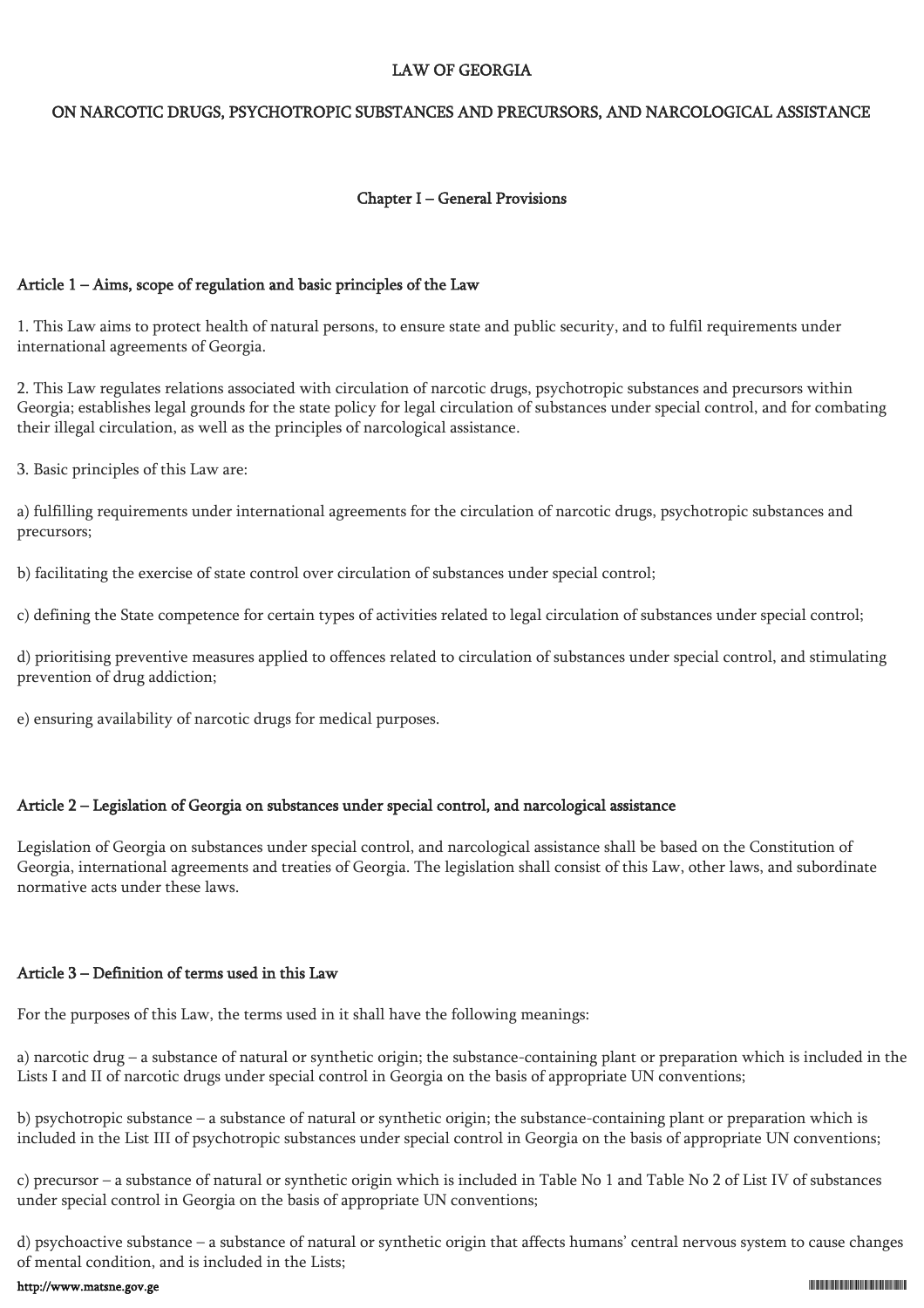#### e) (Deleted – 16.4.2014, No 2235);

f) pharmaceutical product under special control – a therapeutic agent with all trade names which is included in the Lists and permitted in Georgia for medical purposes, as well as a pharmacologically active pharmaceutical substance obtained by a natural or synthetic way;

 $f^1$ ) therapeutic agent equated to pharmaceutical product under special control – a pharmaceutical product not included in the list of substances under special control but illegal circulation and abuse of which seriously endangers health of the population, aggravates drug abuse situation in the country, and which is included in the Lists under Article 5(4) of this Law;

g) substance under special control – all substances, pharmaceutical products, and plant materials and mixtures obtained by a natural or synthetic way and are included in Lists I, II, III, and IV;

h) narcotic drug strictly limited for circulation – an extremely dangerous narcotic drug prohibited in Georgia for medical purposes, which is permitted only for training, scientific research, and expert examination and diagnostic purposes;

i) narcotic drug limited for circulation – a narcotic drug permitted in Georgia for medical purposes;

j) List (Lists) – a list of substances under special control in Georgia which is given in Annex No 1 to this Law and constitutes its integral part;

k) dosage form of a substance under special control – a pharmaceutical product of any form containing only one pharmacologically active pharmaceutical substance under special control;

l) preparation – a combined therapeutic agent in any physical state which contains one or more pharmaceutical substances under special control along with other pharmacologically active substance (substances);

m) pharmaceutical substance under special control ('pharmaceutical substance') – a pharmacologically active substance of any origin, and of corresponding quality which is included in the Lists and is used to produce a dosage form of a substance under special control, and a preparation, and/or to prepare a medicine as per magistral and officinal prescriptions;

n) mixture – an illegally manufactured blend of any type, form and composition in any physical state containing one or more substance under special control;

o) analogue of a narcotic drug – an unknown substance of natural or synthetic origin whose pharmacological effect on the central nervous system is similar to pharmacological effect of a narcotic drug under this Law on the central nervous system;

p) special control – combination of measures applied by the State to prevent illegal circulation of substances under special control included in the Lists;

q) circulation of substances under special control – sowing, growing and cultivation of plants containing narcotic drugs and psychotropic substances; creation, production, preparation, manufacturing/processing, storage, transfer, transportation (carriage), sale (retail and wholesale), distribution, purchase, marketing, delivery, usage, consumption, destruction, bringing in, taking out, import, export, transit, and re-export of substances under special control;

r) legal circulation of substances under special control – circulation of plants, and fungi, and of substances under special control included in the Lists, that contain narcotic drugs and psychotropic substances, in compliance with the legislation of Georgia;

s) illegal circulation of substances under special control – circulation of plants, and fungi, and of substances under special control included in the Lists, that contain narcotic drugs and psychotropic substances, in violation of the legislation of Georgia;

t) creation – developing an analogue of a narcotic drug;

u) production – serial output of substances under special control, their dosage forms, and preparations at a pharmaceutical factory which holds an appropriate permission, under the legislation of Georgia;

v) preparation of a pharmaceutical product under special control as per magistral prescription – preparation of a pharmaceutical product under special control at a pharmacy for an individual patient;

w) preparation of a pharmaceutical product under special control as per officinal prescription – preparation of a pharmaceutical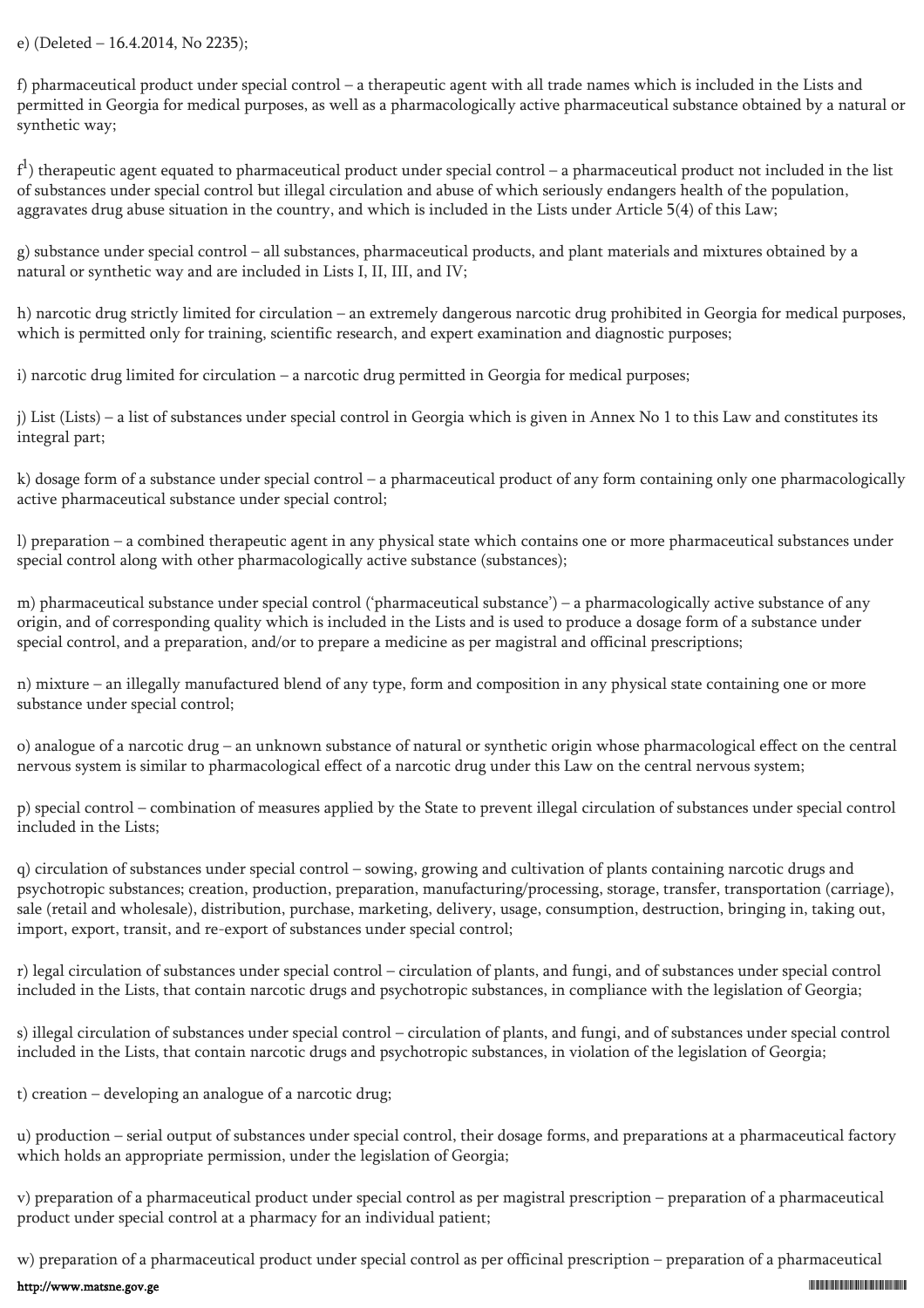product under special control at a pharmacy according to a pharmacopoeia;

x) manufacturing/processing – all processes, except for production and preparation, that may be used to obtain a substance under special control; purification of a plant, substance or preparation of foreign matters; extraction of a substance under special control from a plant, substance or preparation, or change of the substance concentration;

y) transfer – moving (diverting) a substance under special control in the territory of Georgia by any means, without presence of a sender of the substance, an addressee, or an authorised person;

z) transportation (carriage) – moving of a substance under special control in the territory of Georgia by any means, by a person in charge or the owner of the substance;

 $\rm{z}^1$ ) retail sale – giving out a pharmaceutical product under special control by an authorised person to a natural person on the basis of an appropriate prescription, free of charge or at a fixed price;

z<sup>2</sup>) wholesale sale – giving out a pharmaceutical product under special control by an authorised legal person to a legal person on the basis of an appropriate documentation, for free or at a fixed price;

z<sup>3</sup>) marketing – passing a substance under special control, in violation of the legislation of Georgia, in return for payment or for free, regardless of the purpose of passing;

 $z<sup>4</sup>$ ) consumption – consuming a pharmaceutical product under special control as prescribed by the doctor;

z<sup>5</sup>) illegal consumption – consuming a substance under special control included in the Lists without doctor's prescription;

 $z^6$ ) bringing a substance under special control into Georgia and taking it out of Georgia – bringing a substance under special control from the territory of another state into the customs territory of Georgia, or taking a substance under special control from the customs territory of Georgia out to the territory of another state;

 $z^7$ ) import, export, transit, or re-export of a substance under special control, and its placement under storage conditions of goods at a bonded warehouse/terminal – the import, export, transit, re-export, and placement under the customs warehousing procedure, as defined by the Tax Code of Georgia or the Customs Code of Georgia;

 $(z^8)$  plants and fungi containing substances under special control are:

 $z^8$ .a) coca bush – any species of genus *Erythroxylon*;

 $z^8$ .b) opium poppy (soporific poppy, Papaver) – a plant of *Papaver somniferum L* species;

 $z^8$ .c) hemp plant – any species of genus *Cannabis*;

z<sup>8</sup>.d) all species of cacti of genus *Loprophora*;

z<sup>8</sup>.e) all species of cacti of genus Echinopsis;

z<sup>8</sup>.f) only a plant of *Catha edulis* species of genus *Catha*;

 $(z^8,g)$  Ephedra plant – all species of genus *Ephedra*;

z<sup>8</sup>.h) all genera of fungi of family Strophariaceae;

 $z^9$ ) cannabis – tips of hemp plant with flowers and fruit (except for leaves and seeds without tips of the plant), unless resin of any appellation has been extracted from them;

 $\rm{z}^{10}$ ) cannabis resin – purified or non-purified resin obtained (extracted) from a hemp plant;

 $z^{11}$ ) coca leaf – leaves of coca bush, except for leaves with ecgonine, cocaine, and any other alkaloid of ecgonine completely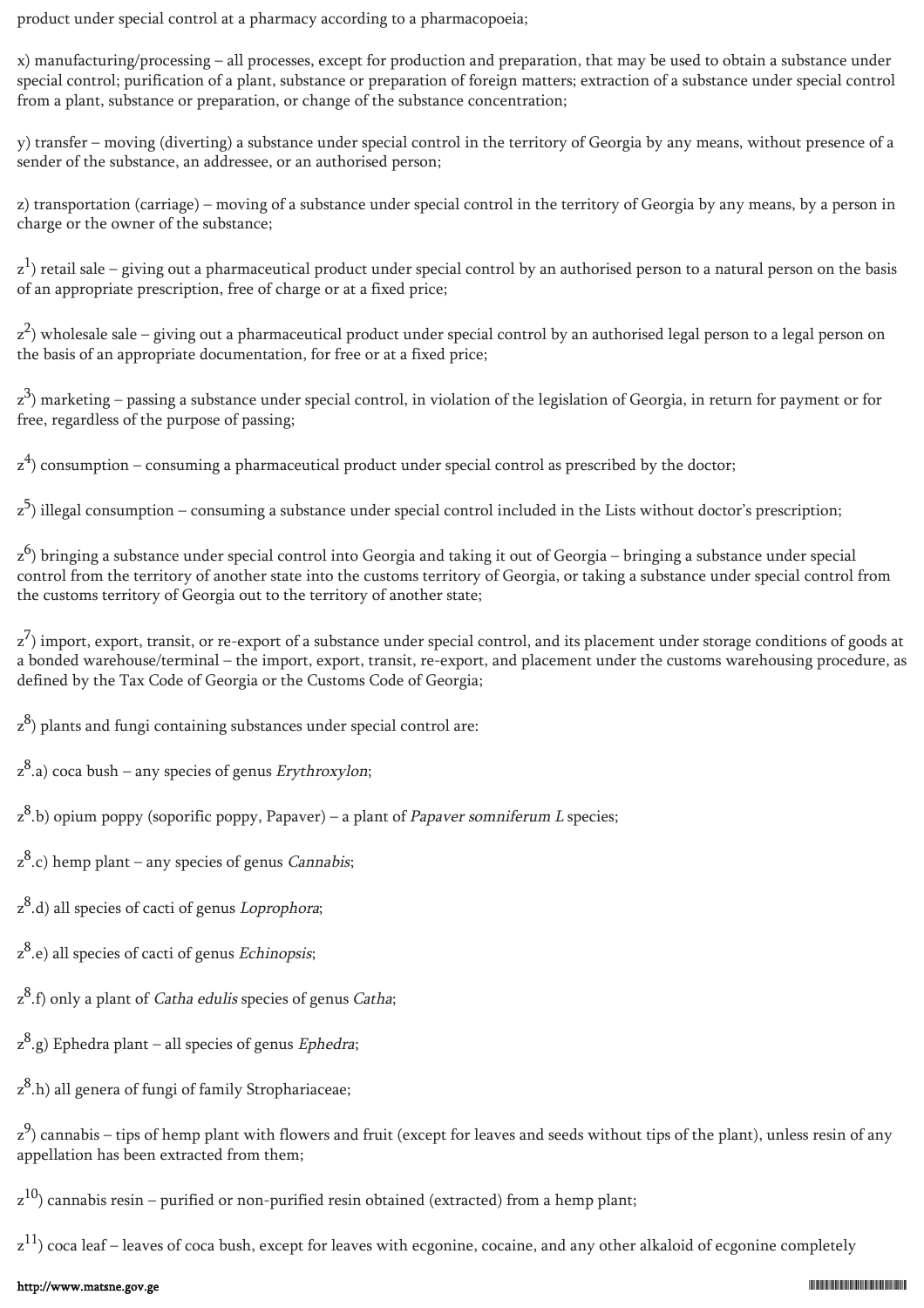removed;

 $|z^{12}\rangle$  medical opium – processed opium used for medical purposes;

 $\rm{z}^{13}$ ) opium – coagulated milk juice of Papaver somniferum;

 $z^{14}$ ) poppy straw – all parts of mowed down (cut) opium poppy, except for seeds;

z<sup>15</sup>) sowing of fungus mycelium and a plant that contain a substance under special control – entering a seed of a plant containing a substance under special control into natural or artificial soil, or planting a seedling on a plot of land, including on uncultivated land, as well as in artificial and/or household conditions;

z<sup>16</sup>) growing of a plant and fungus that contain a substance under special control – looking after a sown and planted plant and fungus until they achieve their phase of biological ripeness;

z<sup>17</sup>) cultivation of a plant and fungus containing a substance under special control – selection of a plant and fungus containing a narcotic drug and a psychotropic substance; an action that aims to raise new species or hybrid of a plant, or fungus, or their parts, that contain a narcotic drug, a psychotropic substance, and/or a precursor;

z<sup>18</sup>) storage – any purposeful act related to factual possession of a substance under special control in a building, hiding place, or otherwise, unless this act is connected with transfer of the substance, regardless of storage time;

z<sup>19</sup>) distribution – handing over, by an authorised person to a person, of a specific amount and sort of a substance under special control apportioned to that person;

 $\rm{z}^{20}$ ) purchase – taking possession of a substance under special control;

 $\rm{z}^{\rm{21}}$ ) destruction – neutralising a substance under special control;

 $z^{22}$ ) delivery – handing over a substance under special control to an authorised body;

 $z^{23}$ ) standard samples of a narcotic drug, psychotropic substance, and precursor – a standard metrological substance of high purity in the form of a chemical substance which is characterised by the features and composition of a narcotic drug, a psychotropic substance, and a precursor;

 $z^{24}$ ) registration – a unified registration system for legal circulation of substances under special control;

z<sup>25</sup>) internet pharmacy – a person who sells a pharmaceutical product and/or disseminates information to sell the product online;

z<sup>26</sup>) narcological service provider – a medical facility providing narcological and medical psychological assistance to abusers of substances under special control included in Lists I, II, and III, and to drug-addicted persons;

 $z^{27}$ ) avoidance of the procedure to ascertain a fact of narcotic drug and psychotropic substance consumption – refusing to comply with a demand of an authorised person to undergo a clinical and/or laboratory examination;

z<sup>28</sup>) quota on narcotic drugs, psychotropic substances, and precursors – a limit on narcotic drugs, psychotropic substances, and precursors under international control, which is set based on country's annual consumption demand and submitted to the UN International Narcotics Control Board;

 $z^{29}$ ) drug addiction – an illness characterised by dependence on substances under special control included in Lists I and II;

z<sup>30</sup>) psychoactive substance dependence – combination of physiological, behavioural, and psychological events that develop against the background of repeated consumption of a psychoactive substance, during which period the desire to consume the substance takes precedence in an individual's value system which is manifested in an irresistible desire to consume a psychoactive substance, regardless of clear understanding of the harmful consequences of consumption;

 $z^{31}$ ) drug addicted person – a person diagnosed with dependence on a substance under special control by an appropriate medical facility;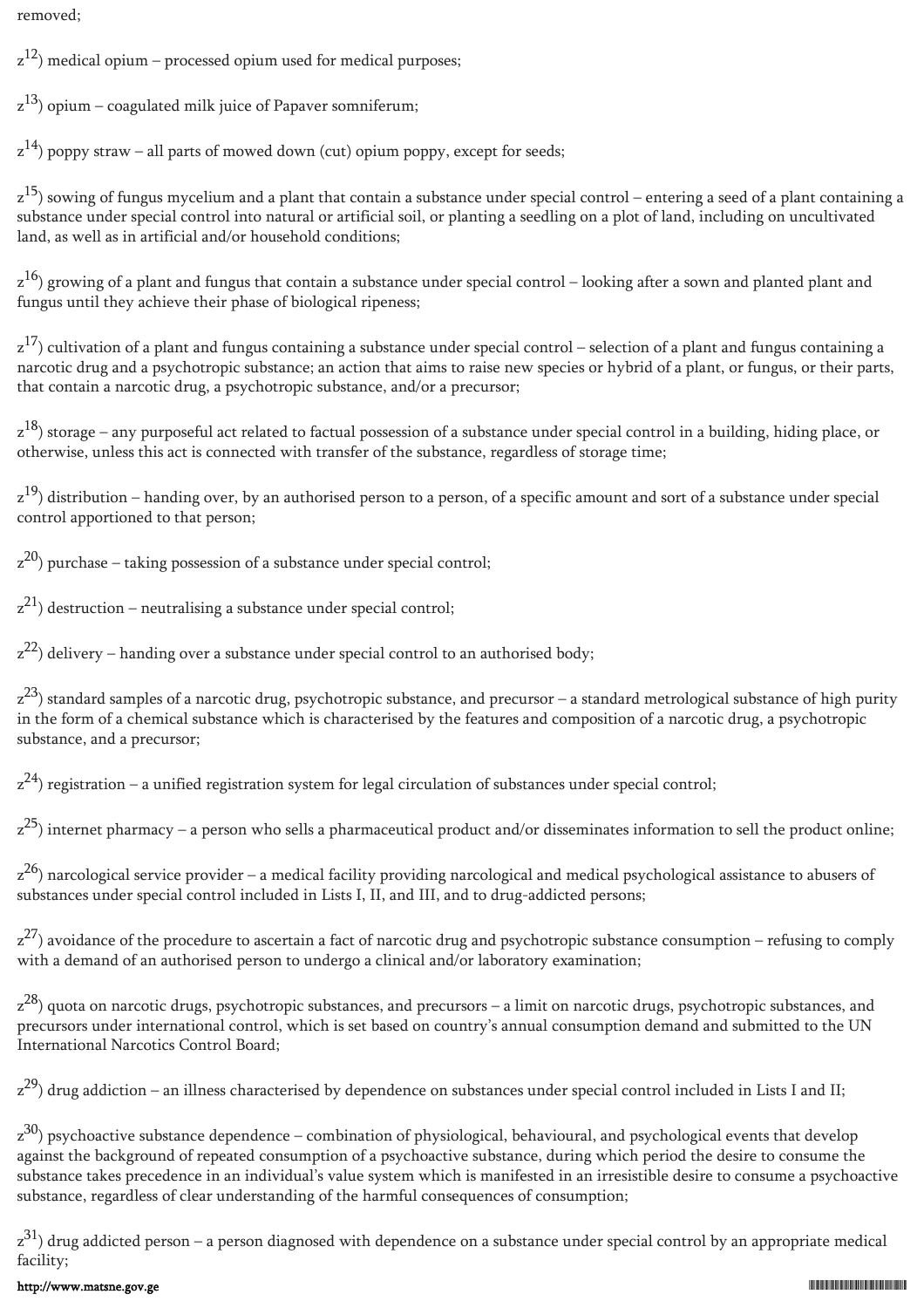z<sup>32</sup>) illegal consumer – a person who consumes a substance under special control included in List I, II, or III without doctor's prescription, but has not developed substance dependence;

 $\rm z^{33}$ ) person with a somatic disease, and dependent on a psychoactive substance – a person ill with a somatic disease to whom a doctor has legally administered a pharmaceutical product under special control, and who has developed dependence on the product that is evidenced by an appropriate medical facility;

 $z^{34}$ ) rehabilitation measures – totality of medical and social measures intended for recovery and social integration of a person dependent on a substance under special control;

z<sup>35</sup>) warehouse stock – amount of pharmaceutical products under special control existing within the country that are intended for export, as well as for medical, scientific research and expert examination purposes within country; for preparation of a pharmaceutical product under special control as per magistral or officinal prescription, and for production of a therapeutic agent permitted by this Law which contains a substance (substances) under special control;

z<sup>36</sup>) special warehouse stock – amount of pharmaceutical products at the State's disposal stored for special state purposes and in case of force majeure/emergency situations;

z<sup>37</sup>) Interagency Coordination Council on Combating Drug Addiction – a coordinating body which aims to ensure efficient and coordinated interagency co-operation within country against illegal circulation of narcotic drugs, psychotropic substances and precursors, and for reducing medical, social and economic harm caused by consumption of narcotic drugs;

z<sup>38</sup>) national competent body of Georgia (competent body) – a competent agency under the state control of the Ministry of Internally Displaced Persons from the Occupied Territories, Labour, Health and Social Affairs of Georgia;

 $Z^{39}$ ) domestic quota – a limit on certain substances under special control, and on therapeutic agents equated to these substances that are not subject to international control, which is set based on country's annual consumption demand.

Law of Georgia No 2043 of 5 March 2014 – website, 12.3.2014 Law of Georgia No 2235 of 16 April 2014 – website, 28.4.2014 Law of Georgia No 3064 of 5 July 2018 – website, 11.7.2018 Law of Georgia No 4915 of 28 June 2019 – website, 4.7.2019

## Article 4 – Lists of Substances under Special Control in Georgia and making amendments in them

1. Substances under special control, on the basis of their high dependence development potential, their spread, duration of effect, social significance, and danger to health of the country's population, shall be included in the following Lists I, II, III and IV of Substances under Special Control in Georgia:

a) List I – Narcotic Drugs Strictly Limited for Circulation – narcotic drugs of the highest medical and social risks, as well as other substances equated to them in terms of medical and social risks, circulation of which is strictly limited within Georgia;

b) List II – Narcotic Drugs Limited for Circulation – narcotic drugs of high medical and social risks permitted for medical purposes within Georgia, their dosage forms, as well as other substances equated to them in terms of medical and social risks, circulation of which is limited within Georgia;

c) List III – Psychotropic Substances – psychotropic substances of moderate medical and social risks permitted for medical purposes within Georgia, their dosage forms, as well as other substances equated to them in terms of medical and social risks;

d) List IV – Precursors – substances (precursors) often used for illegal manufacturing of narcotic drugs and psychotropic substances.

2. Lists of Substances under Special Control in Georgia shall be given in Annex No 1 to this Law, and shall constitute its integral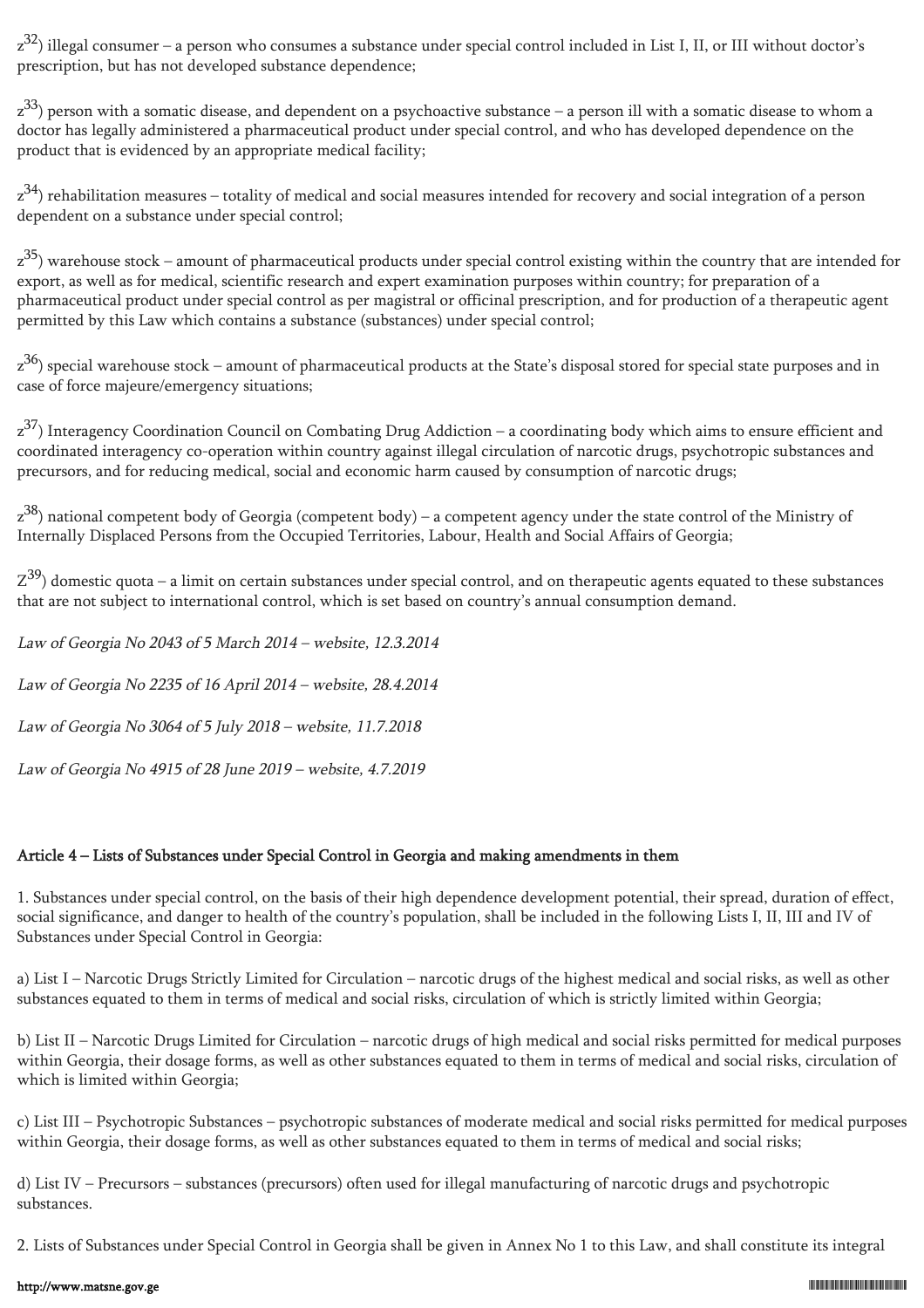part.

3. Substances under special control shall be included in the Lists by their international unregistered (generic) names, and/or their chemical names and/or unregistered trivial names. The Lists shall automatically include the dosage forms of substances entered into the Lists, as well as the dosage forms of their salts, ethers, bases and isomers, if any, by any trade names, except as provided for by this Law.

4. Considering the local drug addiction, epidemiological, and criminal situation, when appropriately substantiated, it shall be permissible to make amendments in the Lists, particularly, to move a substance under special control from one List to another, or remove a substance from any List, or add a new substance under special control to any List.

5. Making amendments in the Lists shall be based on:

a) official notification of the UN Secretary-General;

b) statistically evidenced information held by medical institutions, forensic/criminalistic, judicial/investigative and/or law enforcement bodies on allegations of consumption of a specific substance under special control that can pose social danger.

6. The Parliament of Georgia shall make amendments in the Lists of Substances under Special Control in Georgia, based on a respective recommendation of the Government of Georgia.

7. Plants, substances under special control, or pharmaceutical products under special control shall be assigned to the Lists based solely on the Lists, and/or on explanatory notes by a competent body.

## Article 5 – Control Regime for substances under special control

1. Substances under special control included in List I shall be subject to stricter control than substances under special control included in List II.

2. Substances under special control included in List II shall be subject to stricter control than substances under special control included in List III.

3. Precursors included in Table No 1 of List IV shall be subject to stricter control than precursors included in Table No 2 of List IV.

4. The Ministry of Internally Displaced Persons from the Occupied Territories, Labour, Health, and Social Affairs of Georgia shall determine the list of, and legal circulation procedures for therapeutic agents equated to pharmaceutical products under special control. Control regime and legal circulation procedures established for substances under special control included in the Lists shall apply to therapeutic agents on this list, including preparations.

5. It shall be prohibited to move a substance under international control to a List under less strict control than it is provided for by international requirements.

Law of Georgia No 2043 of 5 March 2014 – website, 12.3.2014

Law of Georgia No 3064 of 5 July 2018 – website, 11.7.2018

# Article 6 – Small, large, and particularly large amounts of substances under special control and preparations containing them seized from illegal possession or circulation

1. Small, large, and particularly large amounts of substances under special control included in Lists I, II, and III seized from illegal possession or circulation shall be determined by Annex No 2 to this Law and shall be its integral part.

2. Amount of a dosage form (tablet, capsule, ampoule, etc.) of a substance under special control included in Lists I and II shall be determined in grams, calculated on the basis of pure substance, without fillers (sugar, water, starch, etc.); and in the case of a preparation or a mixture – without a substance that is not under special control.

3. If a preparation or a mixture seized from illegal circulation contains two or several substances under special control, the amount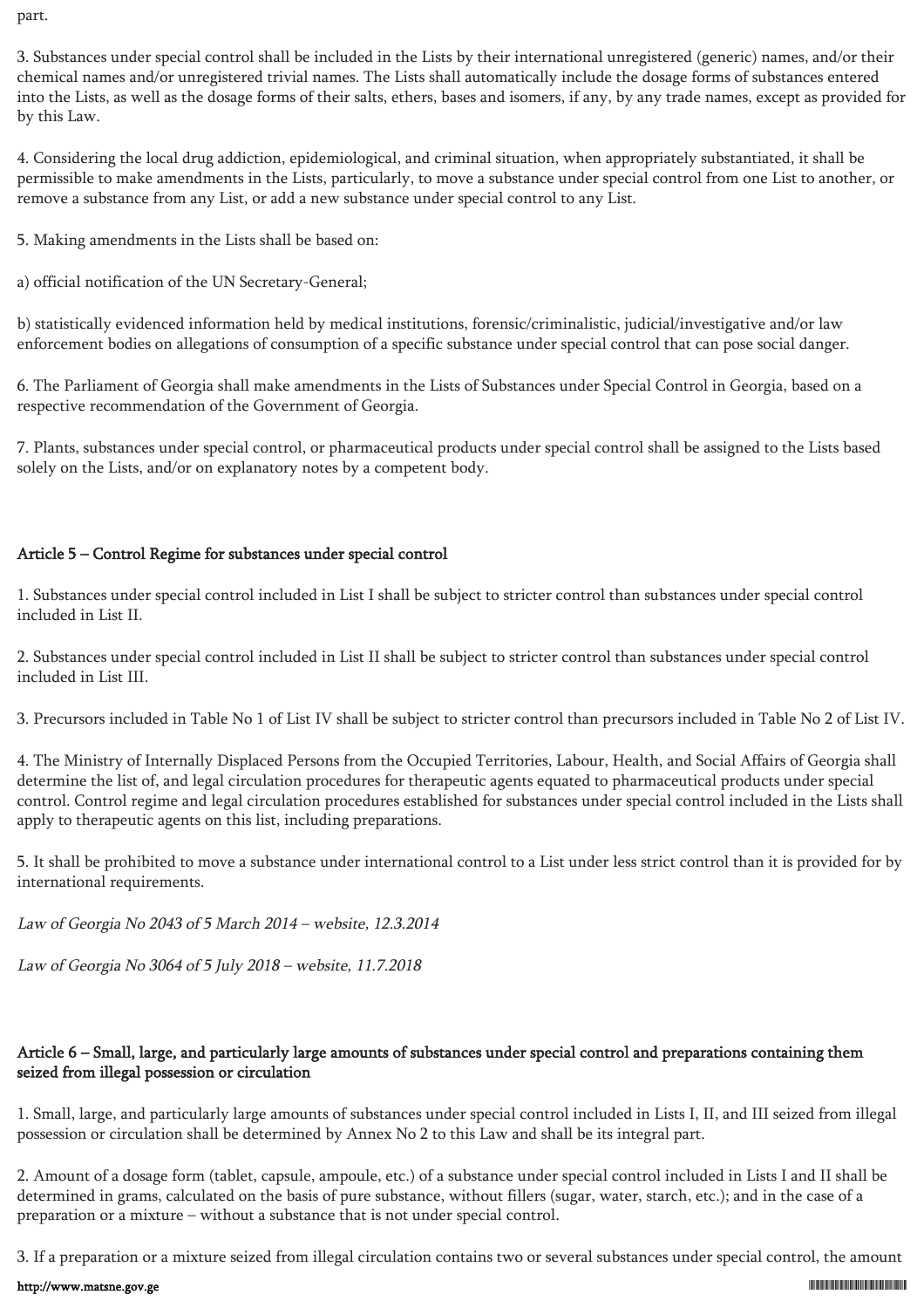shall be calculated on the basis of a substance illegal circulation of which (in a determined amount) is punishable with a stricter penalty.

4. No amount shall be determined for dosage forms of substances included in Lists III and IV (except as provided for by this Law), nor for preparations not included in the Lists.

 $4^1$ . If the amount of a narcotic drug under the list of Annex No 2 of this Law is not determined, any amount of the narcotic drug shall be deemed as the initial amount for imposing criminal liability.

5. The Parliament of Georgia shall make amendments in the small, large, and particularly large amounts of substances under special control that are seized from illegal possession or circulation, based on a respective recommendation of the Government of Georgia.

Law of Georgia No 2118 of 4 April 2018 – website, 19.4.2018

#### Chapter II – Powers of the State in Circulation of Substances under Special Control in Georgia, and National Coordination of Activities against Illegal Circulation of the Substances

#### Article 7 – National regulation of circulation of substances under special control in Georgia

Only duly authorised state bodies shall regulate circulation of substances under special control in Georgia.

#### Article 8 – Powers of the State with respect to legal circulation of substances under special control in Georgia

1. Appropriate executive authorities of Georgia, through duly authorised agencies, shall control and supervise the legal circulation of substances under special control.

2. The Ministry of Internally Displaced Persons from the Occupied Territories, Labour, Health, and Social Affairs of Georgia shall ensure production of a required quantity of prescription forms for pharmaceutical products included in List II.

3. Only duly authorised state bodies shall control legal circulation of pharmaceutical products and quality of narcological assistance in Georgia, within the scope of their powers.

4. The State shall ensure availability of narcotic drugs and psychotropic substances in required amount and form for medical and scientific purposes, as well as for other purposes permitted by the legislation of Georgia, under international standards.

Law of Georgia No 3064 of 5 July 2018 – website, 11.7.2018

# Article 9 – Quotas for narcotic drugs, psychotropic substances, and precursors

1. The Competent Body shall establish state quotas (if necessary, it shall make amendments in the quotas) on narcotic drugs, psychotropic substances, and precursors included in Table No 1 of List IV under international control, based on Georgia's annual consumption demand. The Competent Body shall submit the quotas to the UN International Narcotics Control Board for approval under international requirements.

2. The Minister of Internal Affairs and the Minister of Internally Displaced Persons from the Occupied Territories, Labour, Health and Social Affairs of Georgia may jointly establish quotas of certain substances under special control, based on Georgia's annual consumption demand. The established quotas shall be submitted to the UN International Narcotics Control Board for approval under international requirements.

3. The Minister of Internal Affairs of Georgia and the Minister of Internally Displaced Persons from the Occupied Territories, Labour, Health and Social Affairs of Georgia may jointly establish domestic quotas of certain substances under special control that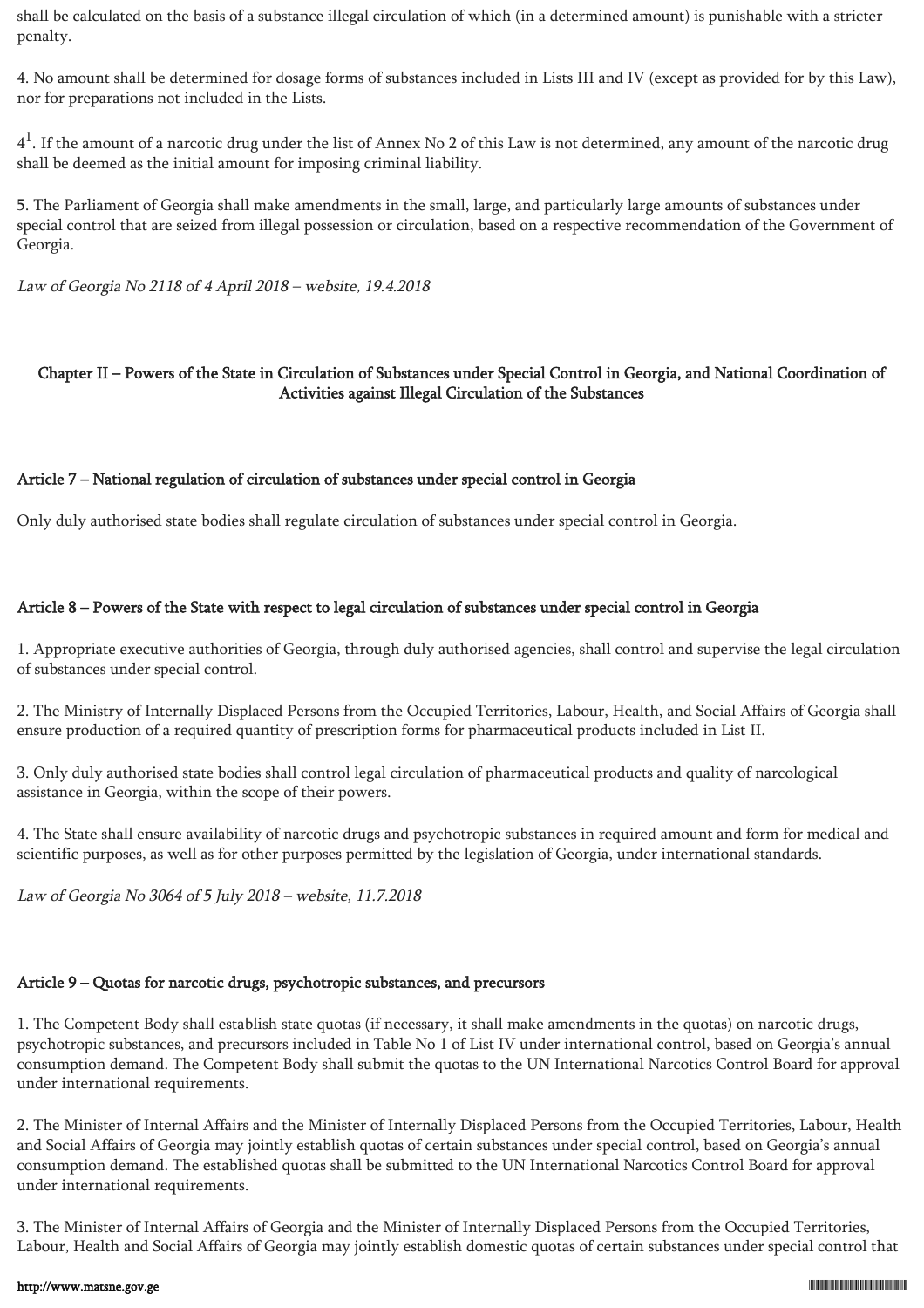are not subject to international control, and of certain therapeutic agents equated to pharmaceutical products under special control, based on Georgia's annual consumption demand.

4. The Ministry of Internally Displaced Persons from the Occupied Territories, Labour, Health and Social Affairs of Georgia shall, no later than five working days of approval of the third paragraph of this article, announce publicly and publish the approved domestic quotas; and no later than 30 calendar days, the Ministry shall start accepting import applications.

5. The Ministry of Internally Displaced Persons from the Occupied Territories, Labour, Health and Social Affairs of Georgia shall be obliged, when granting preliminary agreement and permission after approval of domestic quotas under the fourth paragraph of this article, not to allow monopolisation of pharmaceutical product import.

Law of Georgia No2043 of 5 March 2014 – website, 12.3.2014

Law of Georgia No 3064 of 5 July 2018 – website, 11.7.2018

#### Article 10 – Packaging/labelling of pharmaceutical products under special control

1. Packaging/labelling requirements for pharmaceutical products under special control shall be determined under this Law and the Law of Georgia on Medicines and Pharmaceutical Activity.

2. Packages of pharmaceutical products under special control produced in Georgia, or brought into Georgia must rule out the possibility of contact with medicines and/or pharmaceutical substances without breaking its integrity.

#### Article 11 – Promotion and advertisement of substances under special control in Georgia

1. It shall be prohibited to promote and advertise, in any form, substances included in the Lists of substances under special control in Georgia – dissemination of information on creation, consumption, use, purchasing places of narcotic drugs and psychotropic substances; use of books, brochures, and the media, including the Internet, for advertising means, except for specialised professional literature.

2. Advertisement of substances under special control shall include materials and/or acts spread through the media, as well as by any other means and in any other form, with the purpose to promote the use of substances.

3. It shall be prohibited to:

a) advertise substances under special control;

b) distribute substances under special control among population for advertisement purpose.

#### Article 12 – Reporting on activities related to legal circulation of substances under special control in Georgia

1. All state bodies and persons that carry out activities related to legal circulation of substances under special control within Georgia shall be obliged to report to the competent body as determined by the Ministry of Internally Displaced Persons from the Occupied Territories, Labour, Health, and Social Affairs of Georgia.

2. Failure to fulfil the requirement under the first paragraph of this article shall entail liability as determined by the Administrative Offences Code of Georgia.

Law of Georgia No 3064 of 5 July 2018 – website, 11.7.2018

#### Article 13 – Registration of operations related to legal circulation of pharmaceutical products under special control in Georgia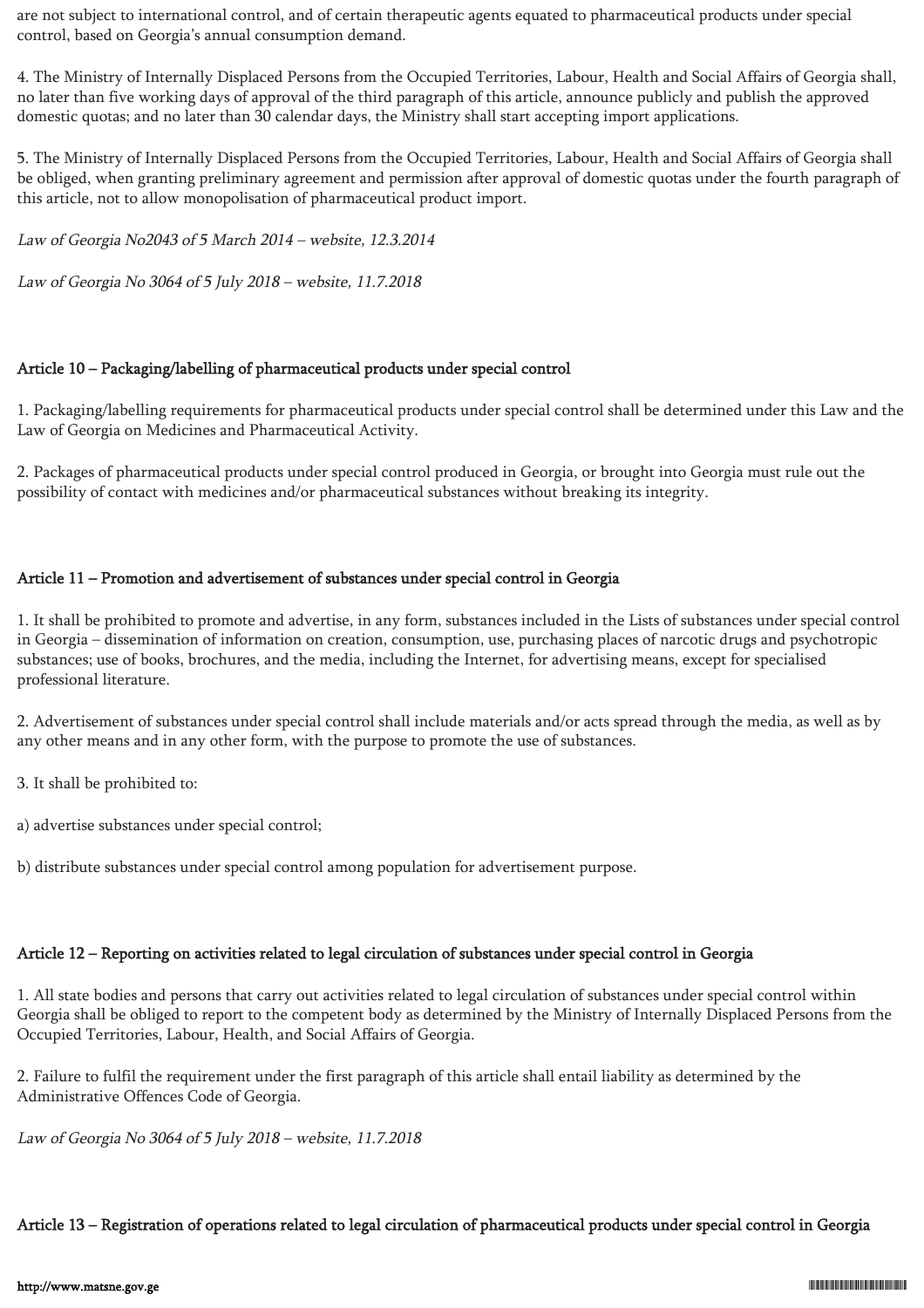Operations related to legal circulation of pharmaceutical products under special control in Georgia shall be registered under the legislation of Georgia.

#### Article 14 – The Interagency Coordination Council on Combatting Drug Addiction

1. To reduce the spread of drug addiction, and the medical, social, and economic harm caused by consumption of narcotic drugs, and to ensure efficient and coordinated interagency cooperation against illegal circulation of narcotic drugs in the country, the Interagency Coordination Council on Combating Drug Addiction ('the Council') shall be established.

2. Legal and organisational form, composition, and rules of procedure of the Council shall be determined by the statute of the Council. The Government of Georgia shall approve the statute of the Council.

3. The Council may request from appropriate institutions the documents that are necessary for its operation, within its powers.

4. The Constitution of Georgia, international agreements and treaties of Georgia, and laws and other normative acts of Georgia shall govern activities of the Council.

5. To collect and assess information on illegal consumption of substances under special control in the country, as well as to introduce evidence-based scientific and practical methodologies, the Council shall ensure creation of monitoring system over illegal consumption and illegal circulation of substances under special control, and shall facilitate its operation.

6. The monitoring system shall ensure:

a) definition of epidemiological and statistical indicators for illegal consumption of substances under special control; assessment of the medical and social harm caused by illegal consumption and drug addiction; planning of measures to be taken; as well as assessment of the efficiency of the measures taken;

b) exchange of information with, and report to appropriate organisations at international level;

c) participation in the Early Warning System.

7. The Council shall determine procedure for the monitoring system operation and the institution to conduct monitoring.

Law of Georgia No 1240 of 20 September 2013 – Website, 1.10.2013

# Chapter III – Scope of Use of Substances under Special Control in Georgia

# Article 15 – Prohibition of certain types of circulation of substances under special control in Georgia

1. Except when used for educational, scientific research, expert examination, and criminalistic purposes in Georgia, it shall be prohibited to:

a) circulate narcotic drugs included in List I;

b) creae analogues of narcotic drugs included in Lists I and II;

c) manufacture/process substances under special control.

2. It shall be prohibited to bring substances under special control into Georgia and take them out of Georgia by a parcel post (except as provided for by this Law), as well as by using post office boxes or bank addresses.

3. It shall be prohibited to:

a) bring in narcotic drugs using the address of a bonded warehouse/customs terminal;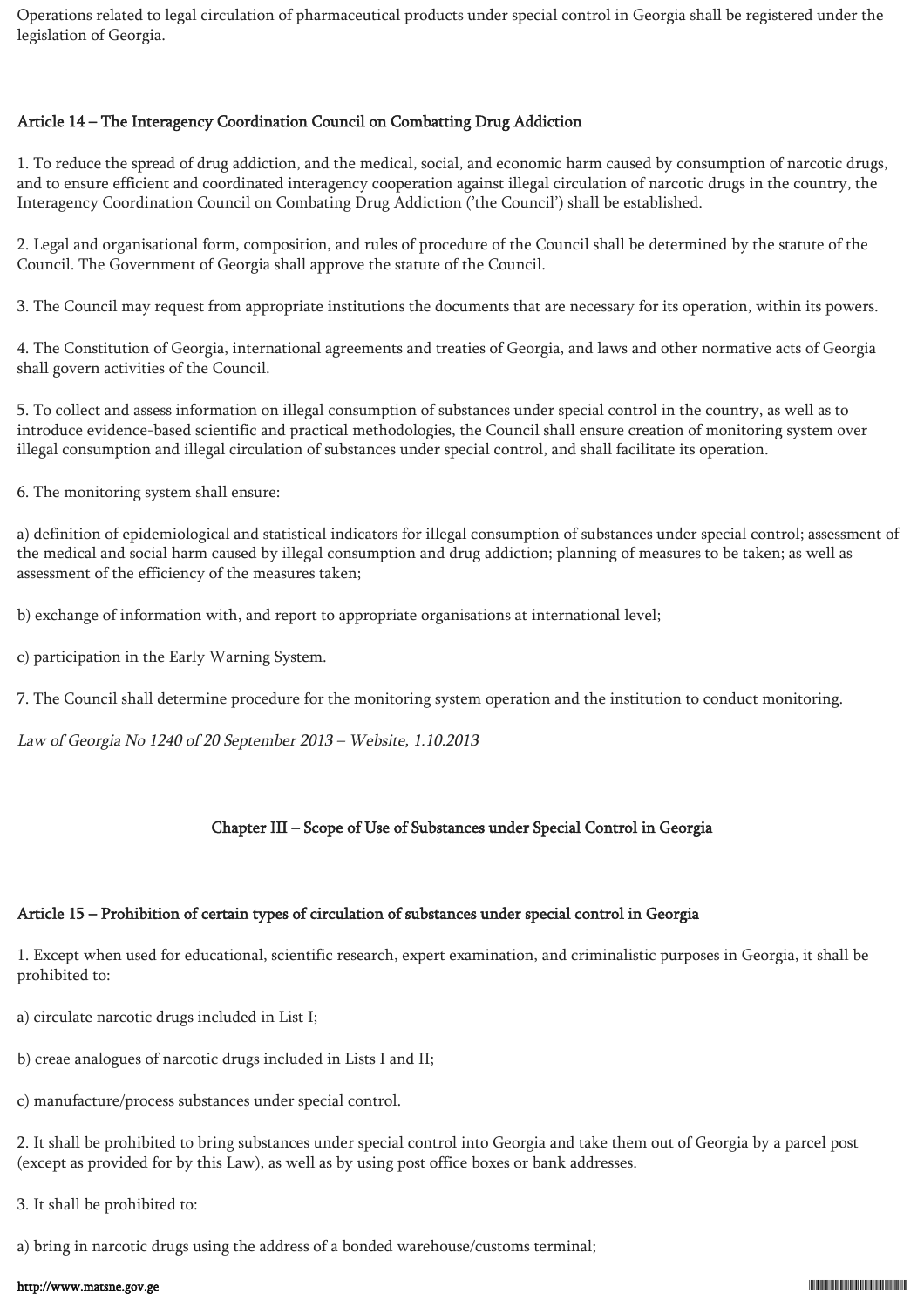b) take out narcotic drugs using the address of a customs bonded warehouse/customs terminal, except when a specific customs bonded warehouse/customs terminal is indicated in the preliminary agreement document issued by a competent body of an importing country;

c) transit narcotic drugs;

d) re-export narcotic drugs, except when an international organisation carries out activities under programme;

e) produce narcotic drugs;

f) transfer narcotic drugs.

4. It shall also be prohibited to:

a) sell pharmaceutical products under special control that have not gone through serial control (the importer shall provide serial control of pharmaceutical products under special control);

b) purchase and/or sell substances under special control included in the Lists by individuals through online pharmacies;

c) consume pharmaceutical products included in List II without doctor's prescriptions;

d) give/sell pharmaceutical substances to natural persons;

e) carry out activities related to circulation of pharmaceutical products under special control in Georgia by individuals previously convicted of a drug crime, by drug-addicted persons, and/or by illegal consumers of narcotic drugs;

f) sow, grow, and cultivate plants and fungus mycelium containing a substance under special control.

#### Article 16 – Use of pharmaceutical products under special control for urgent medical aid

1. The Ministry of Internally Displaced Persons from the Occupied Territories, Labour, Health, and Social Affairs of Georgia shall prepare the list and amounts of pharmaceutical products under special control that are permitted to provide urgent medical aid in air, marine, and railway transport registered within Georgia, including during international trips.

2. During international trips on any transport, and during international events (cycling, motor rally, etc.), including joint military exercises with foreign country representatives, it shall be permitted to bring into and take out of Georgia pharmaceutical products under special control (if the event to be held provides for it) included in Lists II and III to provide urgent medical aid to passengers, and participants of the events, respectively. This process shall not be regarded as import, export, or transit.

3. Before the start of an international event under the second paragraph of this article, the organisation (agency) concerned shall submit a written application to the Ministry of Internally Displaced Persons from the Occupied Territories, Labour, Health, and Social Affairs of Georgia, based on which the Ministry of Internally Displaced Persons from the Occupied Territories, Labour, Health, and Social Affairs of Georgia shall prepare a letter addressed to the Legal Entity under Public Law (LEPL) within the Ministry of Finance of Georgia – the Revenue Service ('LEPL Revenue Service'). This letter shall be the basis for passing, or for refusal to pass through customs the pharmaceutical products under special control.

Law of Georgia No 3064 of 5 July 2018 – website, 11.7.2018

#### Article 17 – Use of substances under special control in training, scientific research, expert examination, and criminalistic activities

State institutions, and legal persons authorised by the competent bodies shall be permitted to use substances under special control for training, scientific research, expert examination and criminalistic purposes.

#### Article 18 – Procedures for legal circulation of substances under special control in Georgia for veterinary activities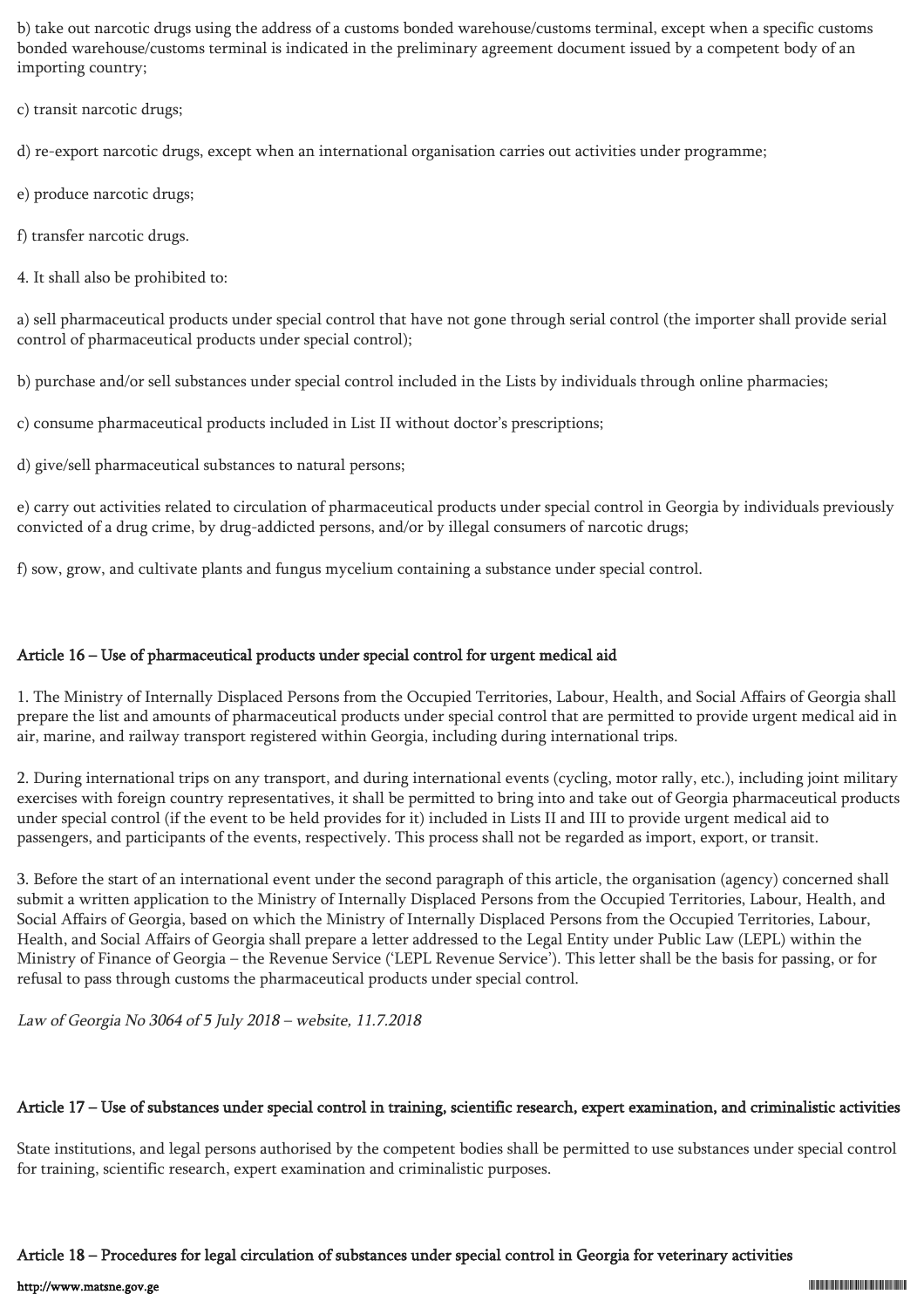The Minister of Environmental Protection and Agriculture of Georgia, in agreement with the Ministry of Internally Displaced Persons from the Occupied Territories, Labour, Health, and Social Affairs of Georgia shall approve the procedure for legal circulation of substances under special control in Georgia that are required for veterinary offices and animal-catching activities.

Law of Georgia No 1644 of 7 December 2017 – Website, 14.12.2017

Law of Georgia No 3064 of 5 July 2018 – website, 11.7.2018

#### Article 19 – Bringing into and taking out of Georgia pharmaceutical products under special control for personal needs of natural persons

1. Natural persons (including natural persons in transit through the territory of Georgia) shall have the right to carry around narcotic drugs and psychotropic substances for treatment, together with proper medical documents, and documentation related to the movement of goods across the customs border of Georgia.

2. If natural persons are unable to leave the territory of Georgia but they need pharmaceutical products under special control to continue treatment, the patients shall be provided with corresponding medicine under the procedure approved by the Minister of Internally Displaced Persons from the Occupied Territories, Labour, Health, and Social Affairs of Georgia.

3. Bringing into Georgia, taking out of Georgia, or transfer of pharmaceutical products under special control to the territory of another state through the territory of Georgia by natural persons (including natural persons in transit through the territory of Georgia) for their personal needs shall not be regarded as import, export, or transit of pharmaceutical products under special control.

4. The Ministry of Internally Displaced Persons from the Occupied Territories, Labour, Health, and Social Affairs of Georgia, in agreement with the LEPL Revenue Service shall approve the procedure for bringing pharmaceutical products under special control into Georgia, and for taking them out of Georgia.

Law of Georgia No 3064 of 5 July 2018 – website, 11.7.2018

## Chapter IV – Carrying out of Individual Types of Activities Related to Circulation of Substances under Special Control

#### Article 20 – Permit-related activity connected with legal circulation of pharmaceutical products under special control, and basic requirements related to issuing of permits

1. Permit-related activity connected with legal circulation of pharmaceutical products under special control shall be regulated under the Law of Georgia on Licenses and Permits, and the subordinate normative acts issued under it.

2. Use of a pharmaceutical product under special control as part of a medical service provided by a medical facility shall not require permission.

#### Article 21 – Production of pharmaceutical products under special control

Legal persons holding appropriate permits may only produce pharmaceutical products under special control included in Lists III and IV.

#### Article 22 – Preparation of pharmaceutical products under special control in pharmacies

1. Pharmacies holding appropriate permits may prepare pharmaceutical products under special control as per magistral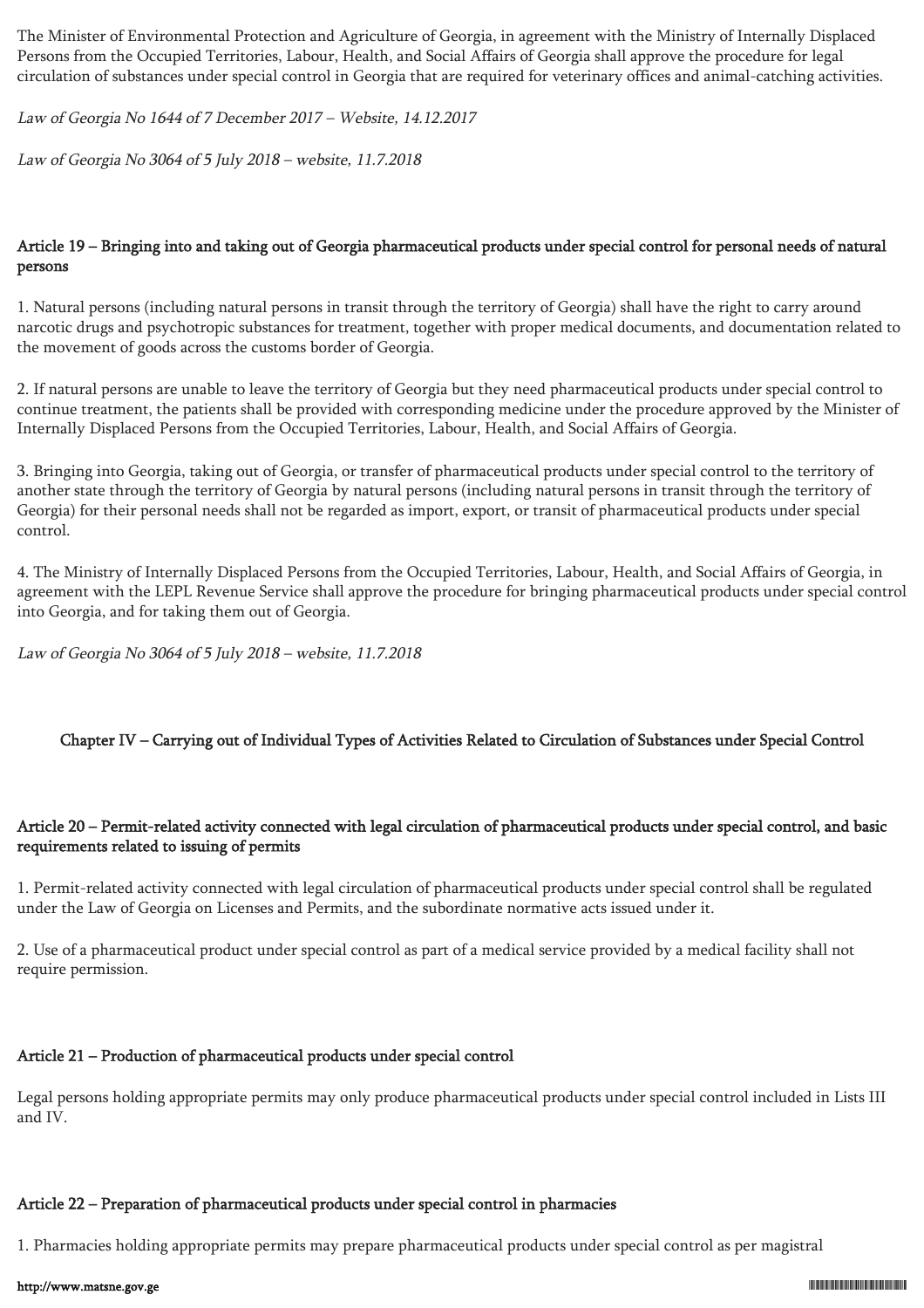prescriptions.

2. Pharmacies shall be prohibited from preparing pharmaceutical products under special control as per officinal prescriptions.

3. Pharmacies holding appropriate permits may prepare preparations that are not included in the Lists but contain a psychotropic substance included in List III as per officinal prescriptions.

#### Article 23 – Manufacturing/processing of substances under special control

Duly authorised training, scientific research, and criminalistic institutions are the only facilities that have the right to manufacture/process substances under special control.

#### Article 24 – Storage of substances under special control in Georgia

1. Persons that carry out respective activities may store substances under special control as determined by the legislation of Georgia; also natural persons, if pharmaceutical products under special control have been purchased as prescribed by the doctor.

2. Storage of narcotic drugs at the customs warehouse using the customs warehousing procedure shall be prohibited in Georgia.

Law of Georgia No 4915 of 28 June 2019 – website, 4.7.2019

#### Article 25 – Purchase of pharmaceutical products under special control

The following persons may purchase pharmaceutical products under special control:

a) natural persons (only on the basis of appropriate prescriptions);

b) persons with appropriate right from persons having appropriate right (on the basis of documentation under the legislation of Georgia), to carry out activities permitted by the legislation of Georgia.

#### Article 26 – Transfer of substances under special control

Transfer of substances under special control included in Lists I and II within Georgia shall be prohibited.

#### Article 27 – Transportation (carriage) of substances under special control

1. Legal persons authorised to circulate substances under special control may transport (carry) the substances together with documentation evidencing their purchase.

2. Legal persons shall only transport pharmaceutical products under special control included in List II under police escort.

3. Natural persons may carry pharmaceutical products under special control included in List II together with the document confirming purchase of the products. The Ministry of Internally Displaced Persons from the Occupied Territories, Labour, Health, and Social Affairs of Georgia shall approve the form of and the procedure for issuance of the document.

Law of Georgia No 3064 of 5 July 2018 – website, 11.7.2018

#### Article 28 – Retail sale of pharmaceutical products under special control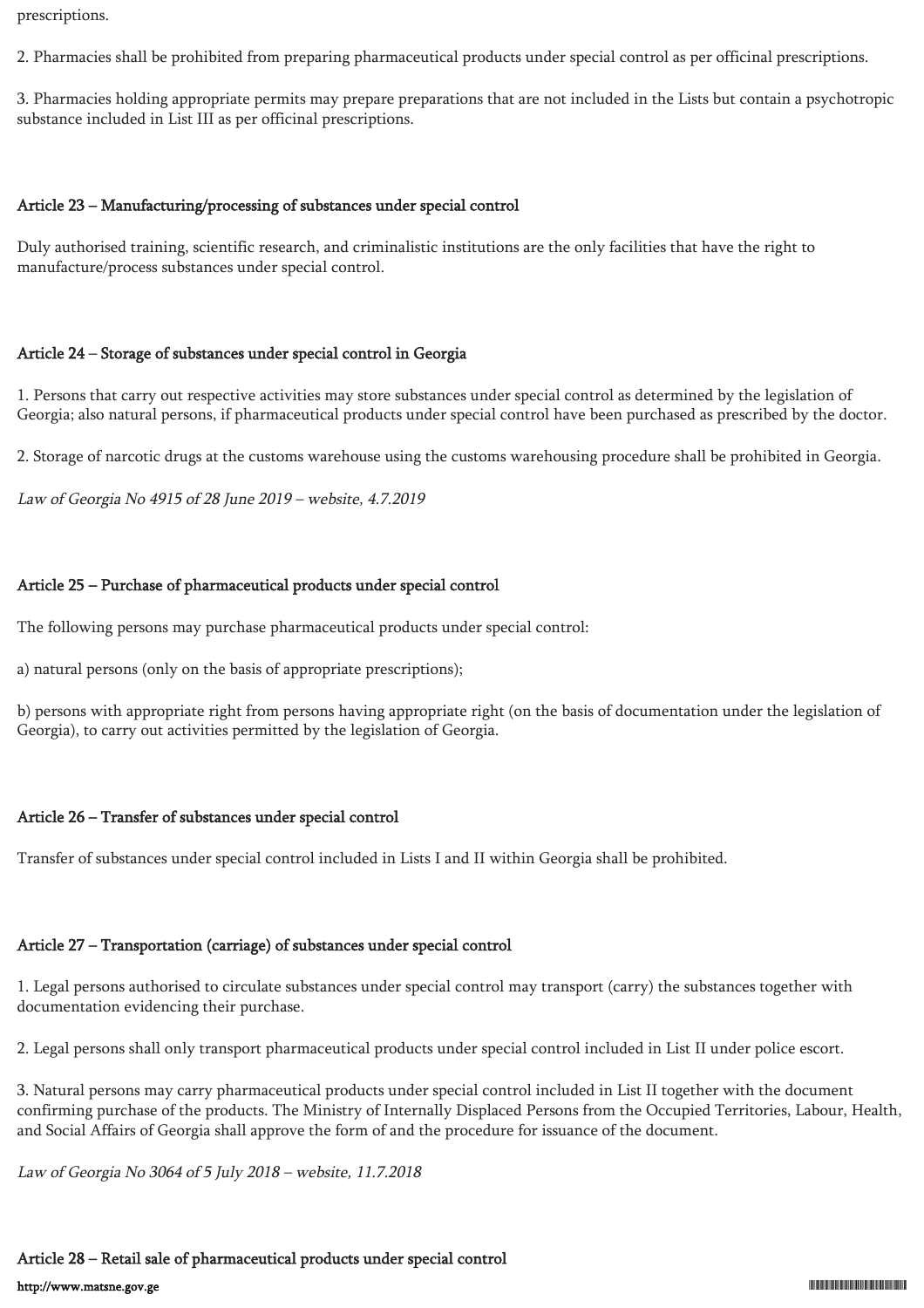Persons that have appropriate permits may sell pharmaceutical products under special control at retail to natural persons, on the basis of prescriptions as determined by the legislation.

#### Article 29 – Wholesale sale of pharmaceutical substances under special control

Legal persons holding appropriate permits are the only persons that have the right to sell pharmaceutical substances under special control at wholesale to legal persons that have appropriate right, on the basis of documentation as determined by the legislation.

#### Article 30 – Import (export) of pharmaceutical products under special control

1. Legal persons holding appropriate permits and engaged in respective activity are the only persons that have the right to import (export) pharmaceutical products under special control.

2. Legal persons that bring in (take out) narcotic drugs shall be obliged to obtain preliminary agreements and permits to be issued by the Ministry of Internally Displaced Persons from the Occupied Territories, Labour, Health, and Social Affairs of Georgia before bringing in (taking out) narcotic drugs.

3. Before importing or exporting psychotropic substances, and precursors included in Table No 1 of List IV, legal persons shall be obliged to obtain preliminary agreements and permits to be issued by the Ministry of Internally Displaced Persons from the Occupied Territories, Labour, Health, and Social Affairs of Georgia.

4. In an attempt to bring narcotic drugs into Georgia, or to import psychotropic substances without a preliminary permit, an appropriate agency of the Ministry of Finance of Georgia shall ensure that the shipment is returned back at supplier's expense.

5. Before the permit is issued, the import (export) of pharmaceutical products under special control shall be agreed upon in advance with an authorised body of an exporting (importing) country, and the competent body shall issue a preliminary agreement document for this purpose.

6. Import (export) of all substances under special control, as well as export of preparations produced in Georgia, shall require preliminary agreement, regardless of whether they are included in the Lists or not.

7. A preliminary agreement document shall also be issued when this is required by a manufacturer and/or by an exporting (importing) country, regardless of whether a pharmaceutical product under special control is subject to special control in Georgia or not.

8. A preliminary agreement document shall include:

a) the name of an importing (exporting) organisation, its legal and actual addresses;

b) the international unregistered (generic) names and trade names of substances under special control (if any);

c) the amount of import (export) (and if substances under special control are being imported or exported, their dosage form, dose unit, and their quantity);

d) the type of transport to bring in the shipment to Georgia (take the shipment out of Georgia);

e) purpose of import (export);

f) date of issue and term of validity of the document.

9. When exporting, a preliminary agreement document must additionally include the number of a preliminary import agreement document issued by an appropriate national competent body of an importing country, and the date of its issuance.

10. Within the scope of this procedure, it shall be permitted to export pharmaceutical products under special control, registration period of which has expired in Georgia.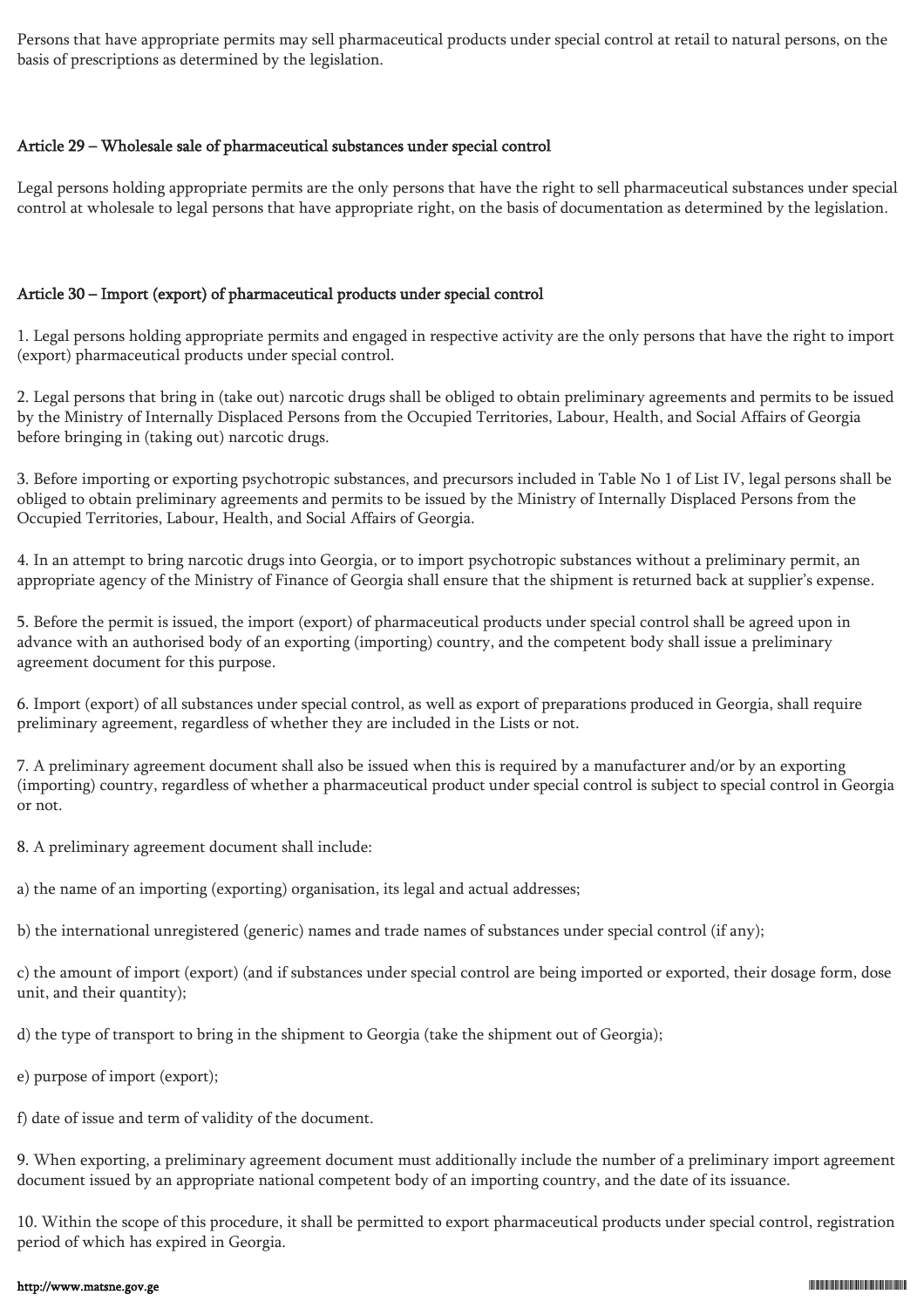11. Legal persons authorised to carry out training, scientific research, expert examination, and criminalistic activities may import substances under special control, consequently, only for training, scientific research, expert examination, and criminalistic purposes. In this case, the substances shall be imported only on the basis of a preliminary agreement document, and issuance of further permission documents shall not be required.

12. Preparations produced in Georgia that are not included in the Lists shall be exported on the basis of a preliminary agreement document, and issuance of further permits shall not be required.

13. After the import (export) is completed, an appropriate customs authority shall submit details of the import (export) of substances under special control to the competent body, as determined by the legislation of Georgia; the details shall include the names and amount of actually imported (exported) substances, and the date of import (export).

14. If the competent body receives an application from an appropriate body of an exporting country, the competent body shall submit the names and amount of actually imported substances to the appropriate body, under the requirements of international norms.

15. Narcotic drugs brought into Georgia, and narcotic drugs intended to be taken out of Georgia, as well as psychotropic substances to be imported or exported, that are not accompanied with preliminary agreement documents issued by an appropriate agency, shall be detained by the customs authority.

16. After the export of pharmaceutical products under special control is completed, the competent body shall request the names, amount, and date of import of actually imported pharmaceutical products from an authorised body of an importing country, under the requirements of international norms.

17. If a discrepancy between the actual amount of pharmaceutical products under special control and the amount indicated in the permit is identified when carrying out the release into free circulation or the customs export procedure, a customs authority shall detain the goods, and shall notify the competent body about it, following which, the Ministry of Internally Displaced Persons from the Occupied Territories, Labour, Health, and Social Affairs of Georgia and appropriate services of the Ministry of Finance of Georgia shall study the reasons of the discrepancy within their powers, and shall act under the legislation of Georgia.

18. Import and export procedure for narcotic drugs and psychotropic substances shall be approved by a joint order of the Minister of Finance of Georgia and the Minister of Internally Displaced Persons from the Occupied Territories, Labour, Health, and Social Affairs of Georgia.

19. Import and export procedure for precursors included in List IV shall be approved by the Government of Georgia.

20. LEPL Revenue Service shall compile a list of customs check points within Georgia that have permission to let substances under special control through into, and out of Georgia under the legislation of Georgia.

21. By parcel post, it shall be permitted to:

a) bring substances under special control for expert examination into Georgia, and to take them out of Georgia;

b) import and export the registration samples, reference standards, and standard samples under the Law of Georgia on Medicines and Pharmaceutical Activity.

22. During natural disasters, or other emergency situations in Georgia, pharmaceutical substances under special control shall be brought into (taken out of) Georgia without preliminary agreement. Control conditions under the legislation of Georgia shall apply to legal circulation of therapeutic agents under special control that were imported during this period.

23. Circulation of substances under special control within free ports and zones (free industrial zones) shall be supervised and controlled the same way as within other parts of Georgia; however, stricter measures may also be applied.

Law of Georgia No 2043 of 5 March 2014 – Website, 12.3.2014

Law of Georgia No 3064 of 5 July 2018 – website, 11.7.2018

Law of Georgia No 4915 of 28 June 2019 – website, 4.7.2019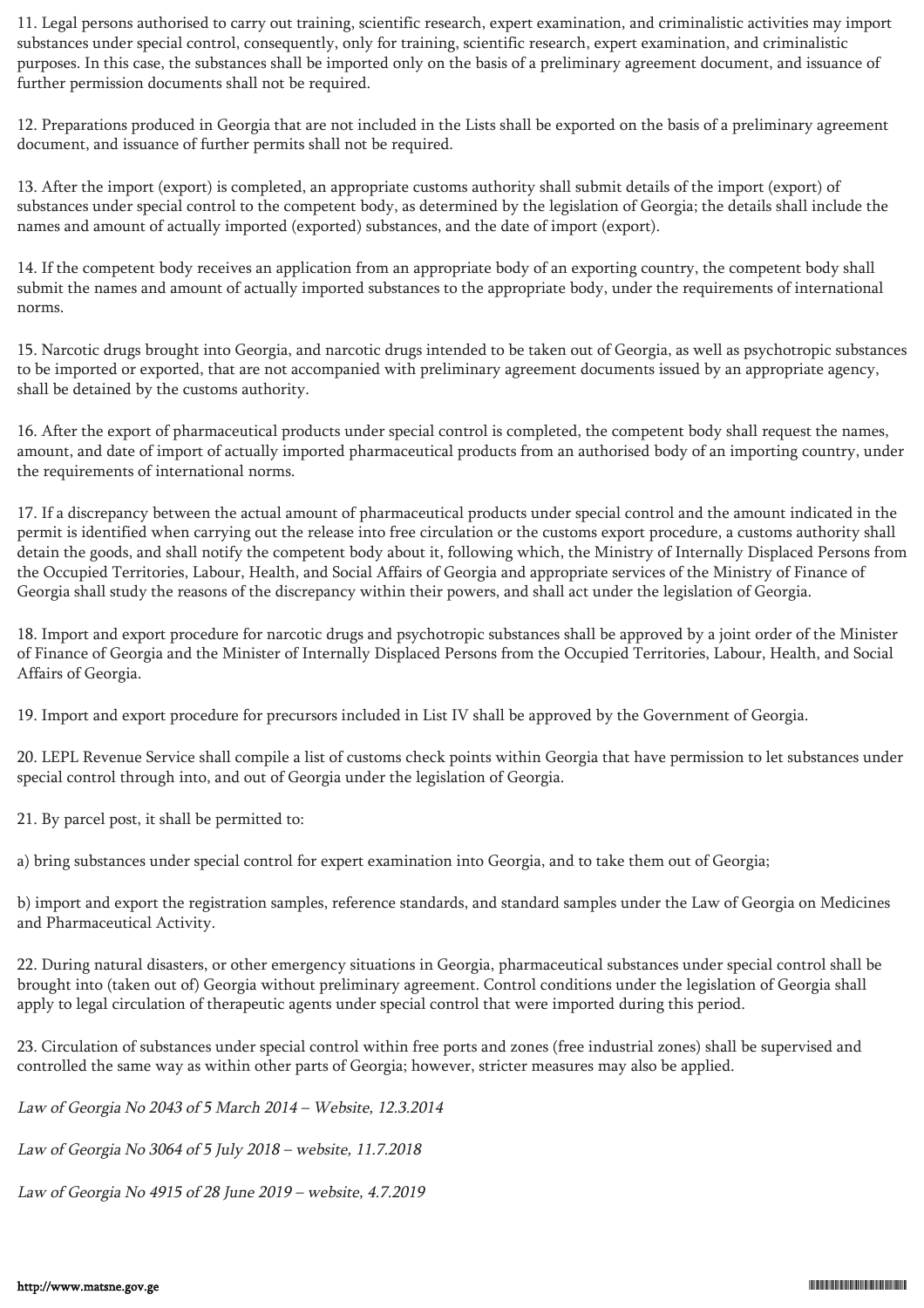## Article 31 – Purchase, storage, registration, and handing out of special blanks of prescription for pharmaceutical products under special control, and writing of a prescription

1. Prescriptions for pharmaceutical products under special control may be written on a special prescription blank in a physical or electronic form to be approved by the Ministry of Internally Displaced Persons from the Occupied Territories, Labour, Health, and Social Affairs of Georgia.

2. The Ministry of Internally Displaced Persons from the Occupied Territories, Labour, Health, and Social Affairs of Georgia shall approve the procedures for the purchase, storage, registration, and writing of a special prescription blank.

3. The Ministry of Internally Displaced Persons from the Occupied Territories, Labour, Health, and Social Affairs of Georgia shall approve the list of pharmaceutical products to be written on a special prescription blank (including pharmaceutical products under special control not included in the Lists).

4. Doctors holding the appropriate certificates may write pharmaceutical products under special control that are registered in Georgia and included in the Lists on a special prescription form.

5. Pharmaceutical products under special control that are unregistered in Georgia shall be prescribed to natural persons for individual needs as determined by the legislation of Georgia.

Law of Georgia No 3064 of 5 July 2018 – website, 11.7.2018

#### Article 32 – Destruction of substances under special control

1. The following shall be subject to destruction:

a) substances under special control included in the Lists, and plants containing narcotic drugs and psychotropic substances that are seized by law enforcement authorities from illegal circulation or possession;

b) pharmaceutical products under special control that were given to patients for treatment, and those returned;

c) waste of substances under special control that were used for medical, expert examination, training, and veterinary purposes;

d) substances under special control that have expired and/or have become unusable under any type of exposure;

e) substances under special control – in other cases determined by the legislation of Georgia.

2. Duly authorised legal person or state body shall destroy substances under special control in Georgia.

## Chapter V – Restrictions for Drug-addicted Persons

# Article 33 – Restrictions imposed on professions and activities

1. To ensure the state and public security, and to protect natural persons' health, moral values, human rights, and other legal interests, the persons dependent on substances under special control included in Lists I, II and III, and illegal consumers of substances under special control included in Lists I and II shall be restricted from being engaged in certain professions and activities in Georgia.

2. The Government of Georgia shall approve the list of professions and activities under the first paragraph of this article, and shall determine the frequency of drug tests to be performed.

3. Persons engaged in the activities and professions under the first paragraph of this article shall be obliged to undergo periodic tests for consumption of substances under special control included in Lists I, II, and III. Alleged illegal consumption of substances under special control included in Lists I and II shall be the grounds for dismissing workers engaged in the above professions,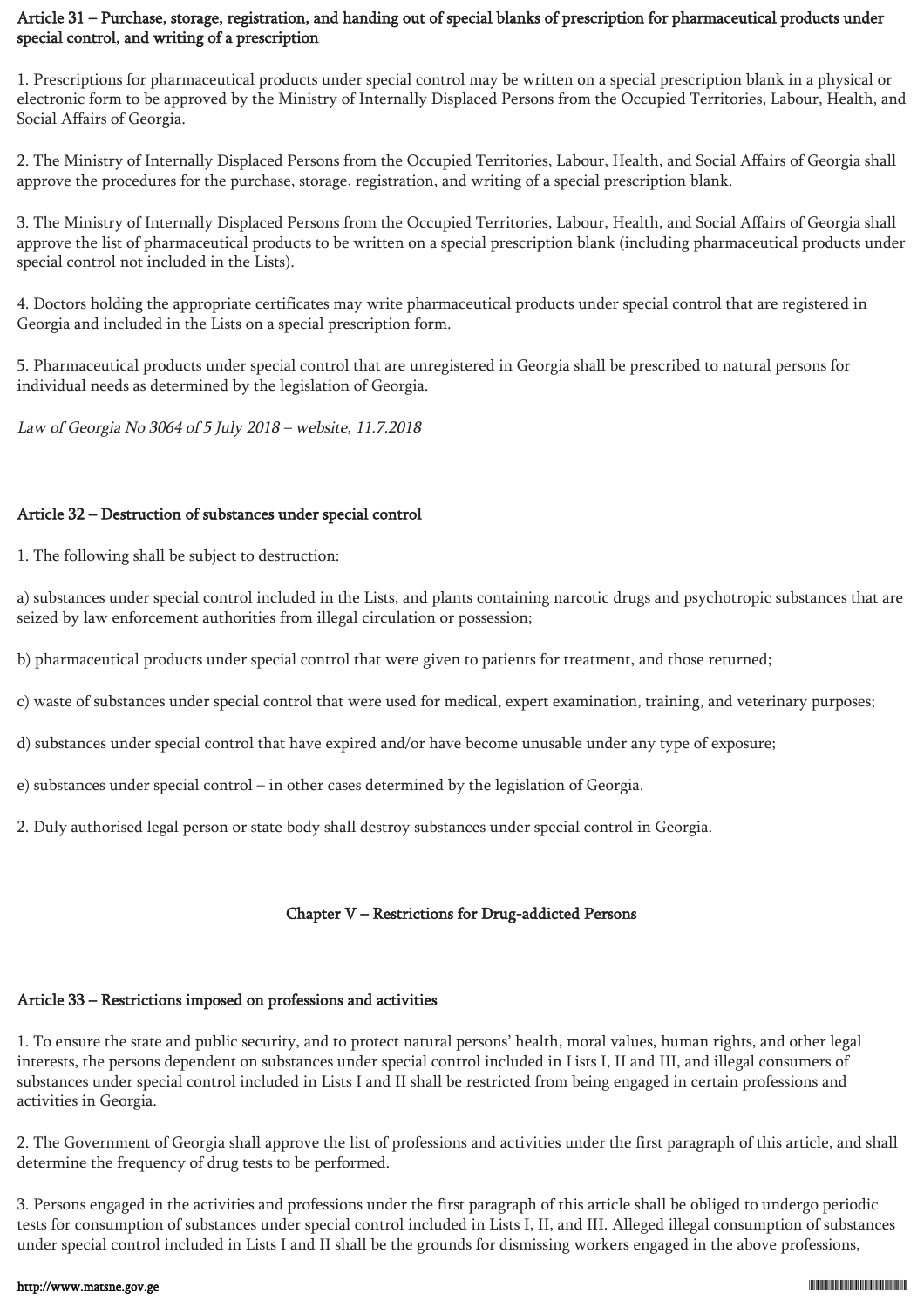except when persons consume pharmaceutical products under special control for treatment purposes as prescribed by a doctor with the appropriate right, and when there is a medical document evidencing the consumption.

#### Chapter VI – Narcological Assistance

#### Article 34 – General principles of narcological assistance

1. Medical and rehabilitation programmes for drug-addicted persons, and for consumers of substances under special control included in Lists I, II, and III shall be funded from the state budget of Georgia, and/or from the revenue of a legal entity under public law under control of the Ministry of Internally Displaced Persons from the Occupied Territories, Labour, Health, and Social Affairs of Georgia that is permitted for funding under the legislation of Georgia.

2. Narcological assistance shall be rendered to drug-addicted persons, and to consumers of substances under special control included in Lists I, II, and III at a respective narcological service providing facility openly, confidentially, or anonymously, and voluntarily. Narcological assistance shall be rendered to an underage patient as determined by the legislation of Georgia.

3. It shall be prohibited to treat drug-addicted persons, and consumers of substances under special control included in Lists I, II, and III with narcotic drugs, except when there are life-saving indications, or during the substance dependence removal period in the inpatient setting based on a respective standard, guideline, or protocol, as well as during drug replacement special programme.

4. The Ministry of Internally Displaced Persons from the Occupied Territories, Labour, Health, and Social Affairs of Georgia shall determine the methodology for treatment with drug replacement special programme.

5. Types of compulsory medical assistance to drug-addicted persons shall be:

a) removal of substance dependence during the period of temporary restriction of liberty, or imprisonment;

b) treatment in penitentiary institutions.

6. The Ministry of Internally Displaced Persons from the Occupied Territories, Labour, Health, and Social Affairs of Georgia shall determine the procedures for medical investigation, check-up, expert examination, diagnostics, treatment, rehabilitation, and oversight of drug-addicted persons and consumers of substances under special control included in Lists I, II, and III.

Law of Georgia No 3553 of 1 May 2015 – Website, 18.5.2015

Law of Georgia No 3064 of 5 July 2018 – website, 11.7.2018

#### Article 35 – Narcological service providing institutions

Narcological service providing institutions shall render narcological and medical/psychological assistance to consumers of substances under special control included in Lists I, II, and III and drug-addicted persons. Narcological service providing institutions shall be medical facilities providing assistance in an inpatient and/or outpatient setting under the requirements of the legislation of Georgia.

#### Article 36 – Identification and registration of drug-addicted persons and establishment of facts of taking substances under special control included in Lists I, II, and III

1. A fact of taking substances under special control included in Lists I, II, and III shall be established on the basis of a clinical and/or laboratory examination.

2. A joint order by the Minister of Internal Affairs of Georgia and the Minister of Internally Displaced Persons from the Occupied Territories, Labour, Health, and Social Affairs of Georgia shall determine the procedure for establishing facts of consumption of substances under special control included in Lists I, II and III as administrative offences.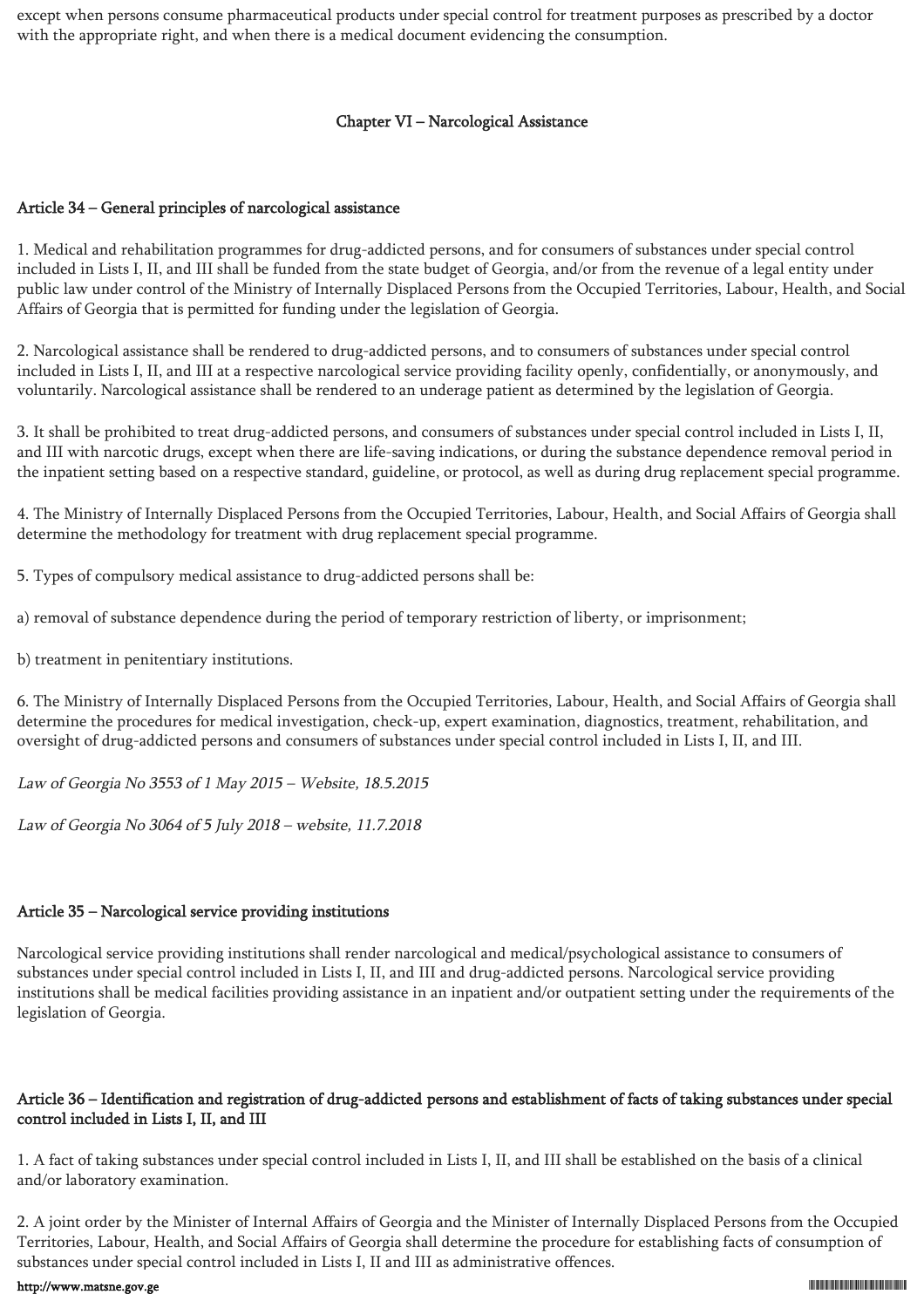3. An institution authorised by the Ministry of Internally Displaced Persons from the Occupied Territories, Labour, Health, and Social Affairs of Georgia shall create the Unified Information Bank on drug-addicted persons and consumers of substances under special control in Georgia.

4. The Ministry of Internally Displaced Persons from the Occupied Territories, Labour, Health, and Social Affairs of Georgia shall determine the procedure for operation of the Unified Information Bank, and shall compile a list of the state bodies and legal persons that must have access to the information in the Unified Information Bank.

5. The Unified Information Bank on drug-addicted persons and consumers of substances under special control in Georgia shall contain information on drug-addicted persons and consumers of substances under special control included in Lists I, II, and III in Georgia. The information in the Bank shall be confidential.

6. All state bodies, legal persons, and individual entrepreneurs that provide medical examination, diagnostics, check-up, and rehabilitation to consumers of narcotic drugs and psychotropic substances, and drug-addicted persons within Georgia shall be obliged to keep record of such persons under the established procedure, and to communicate the information to the Unified Information Bank within the established terms.

7. When providing assistance and/or treatment anonymously, a narcological service providing institution may forward information to the Unified Information Bank without a patient's personal data. Such data shall be a medical secrecy that can be disclosed only with consent of the patient, or as determined by the legislation of Georgia.

8. Narcological service providers or appropriately authorised institutions shall diagnose drug-addicted persons on the basis of a decision by the commission involving at least three narcologists. As a result, registration cards established by the Ministry of Internally Displaced Persons from the Occupied Territories, Labour, Health, and Social Affairs of Georgia shall be compiled on drug-addicted persons in two copies. One copy shall be forwarded to the Unified Information Bank, and the other copy shall remain with the institution.

Law of Georgia No 3064 of 5 July 2018 – website, 11.7.2018

## Article 37 – Treatment of drug-addicted persons

1. Drug-addicted persons shall be treated at narcological service providing institutions under the established standard, or the National Recommendations on Clinical Practice (Guidelines) and the State Standard for Clinical Conditions Management (Protocol) approved or recognised by the Ministry of Internally Displaced Persons from the Occupied Territories, Labour, Health, and Social Affairs of Georgia.

2. If drug-addicted persons are treated voluntarily at their own expense, they may remain anonymous under the established procedure. Information on treatments funded from the state budget of Georgia shall be confidential.

3. If drug-addicted persons are treated anonymously, they shall be obliged to present their identification document to medical facilities under the established procedure. Based on this document, drug-addicted persons shall be assigned special codes that may be decoded with their consent, or under court decision, as determined by the legislation of Georgia.

4. The Ministry of Internally Displaced Persons from the Occupied Territories, Labour, Health, and Social Affairs of Georgia shall establish procedures for presenting identification documents by the patients, for assigning special codes to them, and for confidentiality.

Law of Georgia No 3064 of 5 July 2018 – website, 11.7.2018

#### Chapter VII – Transitional Provisions

# Article 38 – Measures to be taken with regard to enactment of the Law

1. After this Law is enacted, legal acts adopted before the enactment shall retain legal force unless they contradict this Law.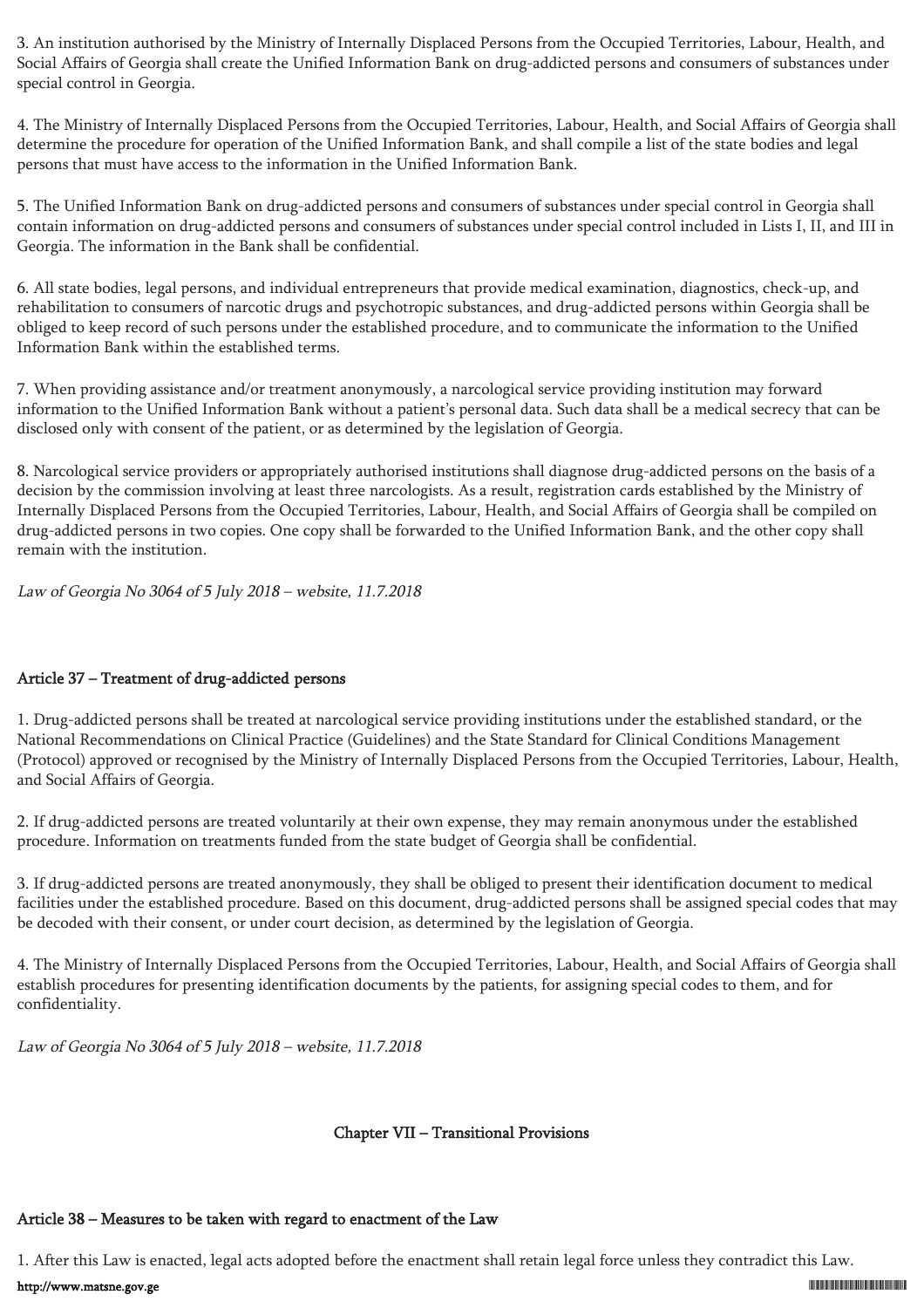2. The Ministry of Labour, Health, and Social Affairs of Georgia shall, within eight months after this Law is enacted, and in agreement with appropriate bodies of the executive authority of Georgia, approve respective legal acts required for this Law to come into force.

3. The Ministry of Agriculture of Georgia shall, in agreement with the Ministry of Labour, Health, and Social Affairs of Georgia, develop and approve:

a) the procedure for using substances under special control in Georgia necessary for veterinary services and animal-catching activities;

b) the procedure for sowing, growing, and cultivating plants and fungus mycelium containing narcotic drugs, psychotropic substances, and precursors for scientific research purposes.

4. Within six months after this Law is enacted, the Ministry of Labour, Health, and Social Affairs of Georgia together with the Ministry of Justice of Georgia shall compile and submit for approval to the Government of Georgia the list of certain professions and activities for which drug tests are required, and the procedure for periodic drug tests for consumption of substances included in Lists I and II of substances under special control based on random selection principle.

5. Within three months after this Law is enacted, the Interagency Coordination Council on Combating Drug-addiction shall develop procedure for the monitoring system operation.

#### Article 39 – Normative acts to be repealed in connection with enactment of the Law

After this Law is enacted, the following shall be declared void:

a) Law of Georgia on Narcotic Drugs, Psychotropic Substances, and Precursors and Narcological Assistance of 5 December 2002 (Legislative Herald of Georgia, No 33, 23.12.2002, Article 162);

b) Resolution No 2557-ES of the Parliament of Georgia on Approval of the List of Small, Large, and Particularly Large Amounts of Narcotic Drugs and Psychotropic Substances Seized from Illegal Possession or Circulation of 23 July 2003 (Legislative Herald of Georgia, No 82, 6.8.2003, Article 727).

## Chapter VIII – Final Provision

#### Article 40 – Enactment of the Law

This Law shall enter into force on the  $30<sup>th</sup>$  day after its promulgation.

# President of Georgia M. Saakashvili

Tbilisi

22 May 2012

No 6245-Iს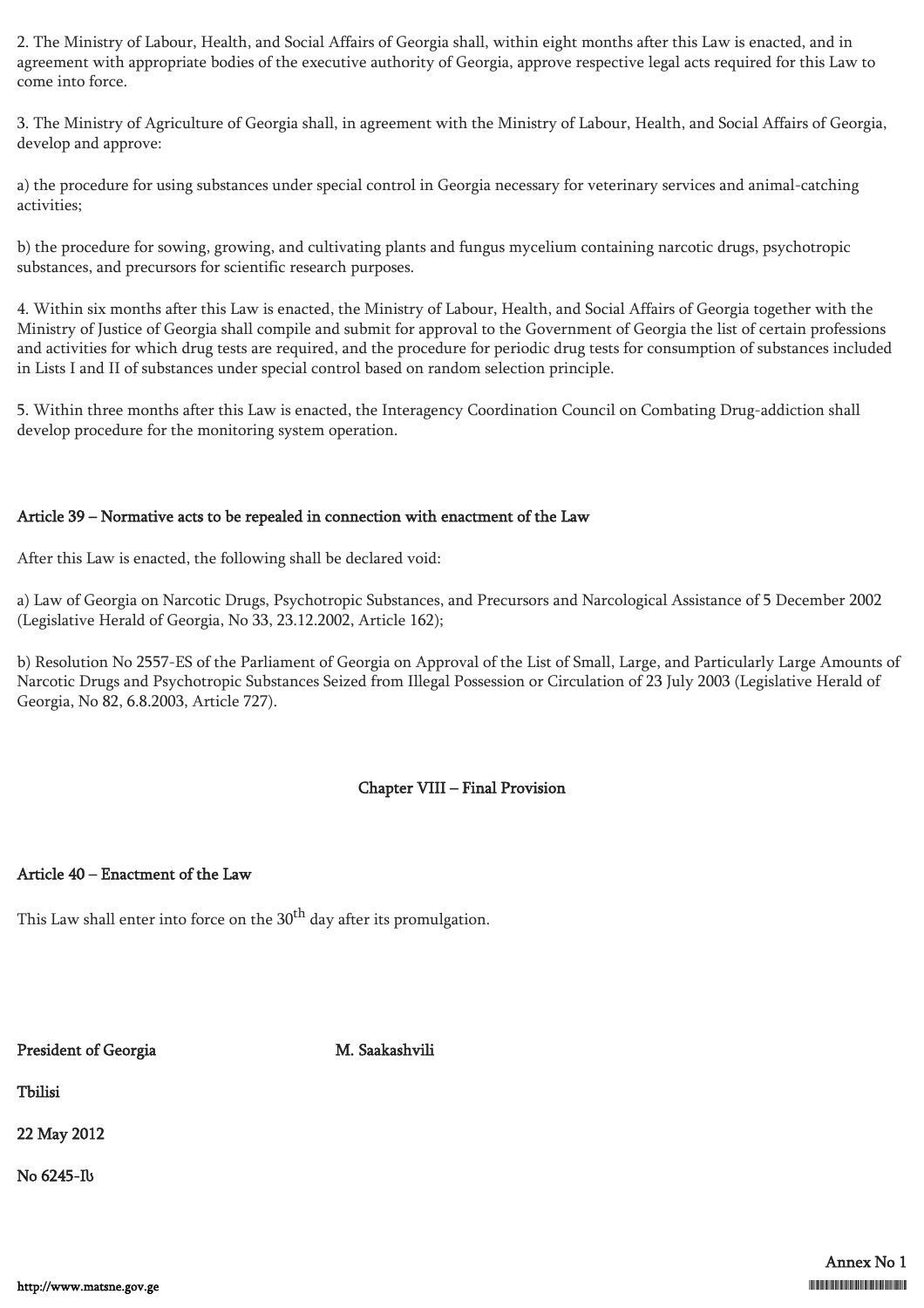#### List I

# Narcotic Drugs Strictly Limited for Circulation

|                | ნივთიერების დასახელება              | ქიმიური დასახელება                                 |
|----------------|-------------------------------------|----------------------------------------------------|
| No             | Name of substance                   | Chemical name                                      |
|                | (+)-ლიზერგიდი (ლსდ, ლსდ-25)         | 9,10-didehydro-N,N-diethyl-6-                      |
| 1              | $\vert$ (+)-LYSERGIDE (LSD, LSD-25) | methylergoline-8 $\beta$ -carboxamide              |
| $\overline{2}$ | (Deleted - 16.4.2014, No 2235)      |                                                    |
| $\overline{3}$ | (Deleted - 16.4.2014, No 2235)      |                                                    |
| $\overline{4}$ | (Deleted - 16.4.2014, No 2235)      |                                                    |
| $\overline{5}$ | (Deleted - 16.4.2014, No 2235)      |                                                    |
| $\overline{6}$ | (Deleted - 16.4.2014, No 2235)      |                                                    |
| 7              | (Deleted - 16.4.2014, No 2235)      |                                                    |
| $\overline{8}$ | (Deleted - 16.4.2014, No 2235)      |                                                    |
| $\overline{9}$ | (Deleted - 16.4.2014, No 2235)      |                                                    |
| $ 10\rangle$   | (Deleted - 16.4.2014, No 2235)      |                                                    |
| 11             | (Deleted - 16.4.2014, No 2235)      |                                                    |
| 12             | (Deleted - 16.4.2014, No 2235)      |                                                    |
| 13             | 3-მეთილთიოფენტანილი                 | [N-[3-methyl-1-[2-(2-thienyl)ethyl]-4-piperidyl]   |
|                | 3-METHYLTHIOFENTANYL                | propionanilide                                     |
| 14             | 3-მეთილფენტანილი                    | N-(3-methyl-1-phenethyl-4-piperidyl)propionanilide |
|                | 3-METHYLFENTANYL                    |                                                    |
| 15             | (Deleted - 16.4.2014, No 2235)      |                                                    |
| 16             | (Deleted - 16.4.2014, No 2235)      |                                                    |
| 17             | (Deleted - 16.4.2014, No 2235)      |                                                    |
| 18             | (Deleted - 16.4.2014, No 2235)      |                                                    |
| 19             | (Deleted - 16.4.2014, No 2235)      |                                                    |
| 20             | (Deleted - 16.4.2014, No 2235)      |                                                    |
| 21             | 4-მეთილამინორექსი                   | (±)-cis-2-amino-4-methyl-5-phenyl-2-oxazoline      |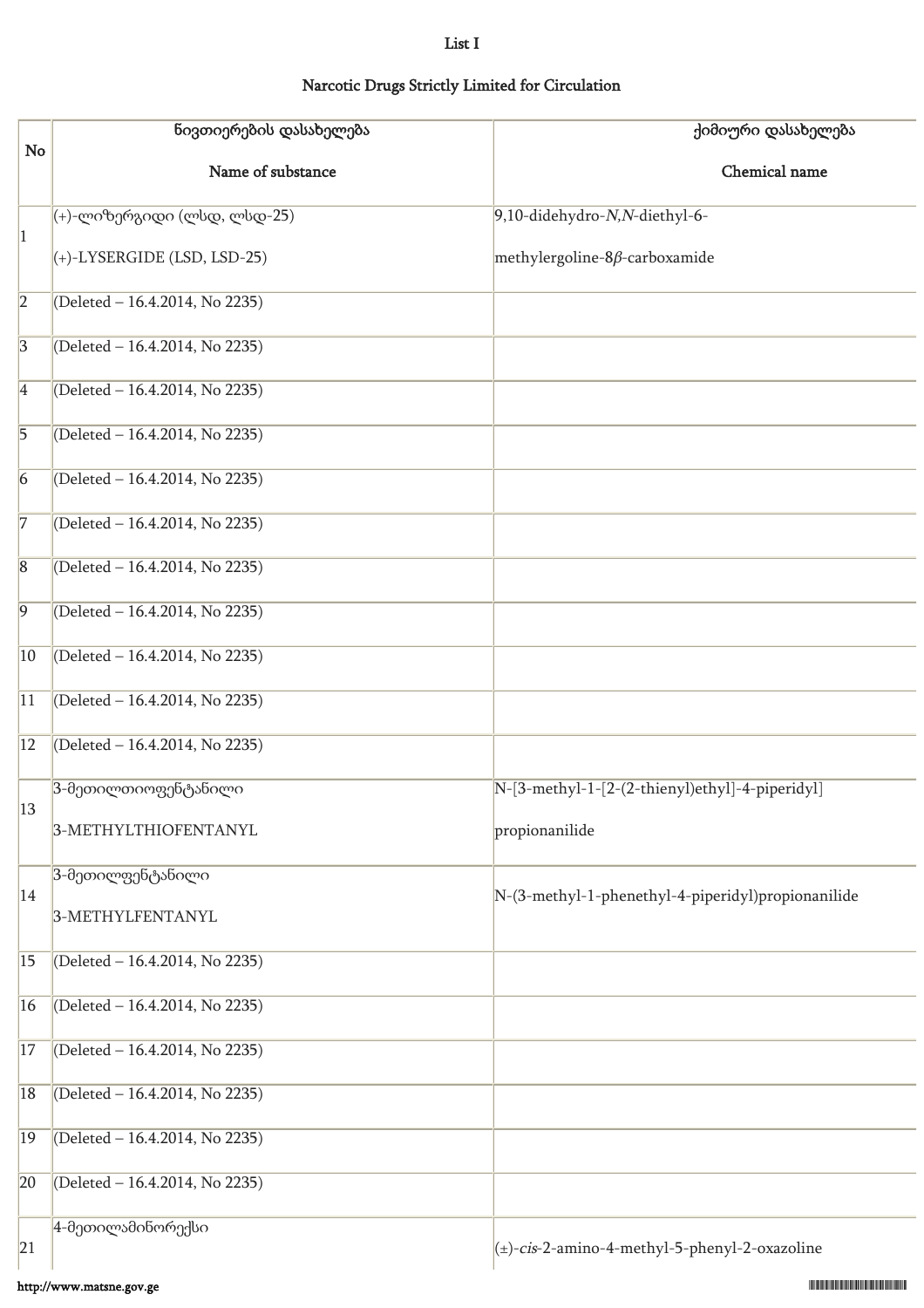|                 | 4-METHYLAMINOREX                                                                          |                                                                   |
|-----------------|-------------------------------------------------------------------------------------------|-------------------------------------------------------------------|
| $\sqrt{21^1}$   | $4.4 - \text{cols}$ რ, $4.4 \text{col}$ ეთილამინორექსი<br>4,4'-DMAR, 4,4'Dimethylaminorex | para-methyl-4-methylaminorex                                      |
| $21^2$          | 4-მეთილეთკათინონი<br>4-METHYLETHCATHINONE                                                 | $(4-MEC)$                                                         |
| $21^3$          | 5ფ-აპინაკა<br>5F-APINACA                                                                  | $(5F-AKB-48)$                                                     |
| 22              | (Deleted - 16.4.2014, No 2235)                                                            |                                                                   |
| 23              | (Deleted - 16.4.2014, No 2235)                                                            |                                                                   |
| 24              | (Deleted - 16.4.2014, No 2235)                                                            |                                                                   |
| 25              | (Deleted - 16.4.2014, No 2235)                                                            |                                                                   |
| 26              | (Deleted - 16.4.2014, No 2235)                                                            |                                                                   |
| 27              | (Deleted - 16.4.2014, No 2235)                                                            |                                                                   |
| 28              | N-ჰიდროქსი მდა                                                                            | $(\pm)$ -N[ $\alpha$ -methyl-3,4-(methylenedioxy)                 |
|                 | N-HYDROXY MDA                                                                             | phenethyl] hydroxylamine                                          |
| 29              | ალფამეთადოლი<br>ALPHAMETHADOL                                                             | $\alpha$ -6-dimethylamino-4,4-diphenyl-3-heptanol                 |
| 30 <sup>°</sup> | ალფა-მეთილ-4-მეთილთიოფენეტილამინი<br>$4-MTA$                                              | $\alpha$ -methyl-4-methylthiophenethylamine                       |
| 31              | ალფა-მეთილთიოფენტანილი<br>ALPHA-METHYLTHIOFENTANYL                                        | N-[1-[1-methyl-2-(2-thienyl)ethyl]-4-piperidyl]<br>propionanilide |
| 32              | ალფა-მეთილფენტანილი<br>ALPHA-METHYLFENTANYL                                               | $N-[1-(\alpha-methylphenethyl)-4-piperidy1]$ propionanilide       |
| 33              | ალფამეპროდინი<br>ALPHAMEPRODINE                                                           | $\alpha$ -3-ethyl-1-methyl-4-phenyl-4-propionoxypiperidine        |
| 33 <sup>1</sup> | ალფა-პვპ<br>$\alpha$ -PVP                                                                 | $\alpha$ -pyrrolidinovalerophenone                                |
| 34              | ალფაცეტილმეთადოლი<br>ALPHACETYLMETHADOL                                                   | $\alpha$ -3-acetoxy-6-dimethylamino-4,4-diphenylheptane           |
|                 |                                                                                           |                                                                   |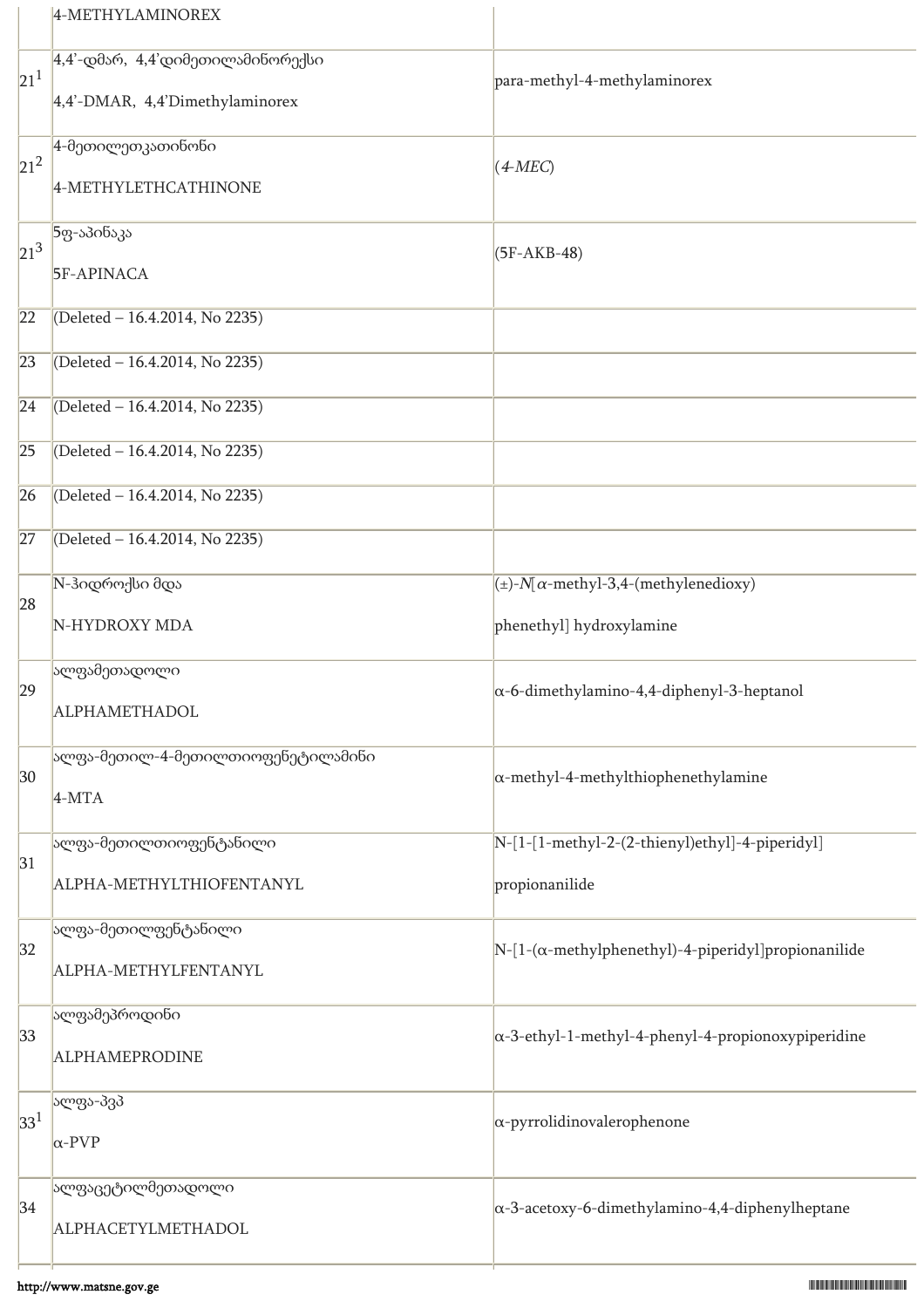| 34 <sup>1</sup>       | 33-7921                                    | 3,4-dichloro-N-[(1-dimethylamino)cyclohexylmethyl]benzam |
|-----------------------|--------------------------------------------|----------------------------------------------------------|
|                       | AH-7921                                    |                                                          |
| 35                    | <mark>აცეტილ-ალფა-მეთილფენტანილი</mark>    | $N-[1-(\alpha-methylphenethyl)-4-piperidyl]acetanilide$  |
|                       | ACETYL-ALPHA-METHYLFENTANYL                |                                                          |
| 36<br>36 <sup>1</sup> | აცეტილმეთადოლი                             | 3-acetoxy-6-dimethylamino-4,4-diphenylheptane            |
|                       | <b>ACETYLMETHADOL</b>                      |                                                          |
|                       | აცეტილფენტანილი                            | N-[1-(2-phenylethyl)-4-piperidyl]-N-phenylacetamide      |
|                       | Acetylfentanyl                             |                                                          |
|                       |                                            | 3-O-acetyltetrahydro-7α-(1-hydroxy-1-methylbutyl)-6,     |
| 37                    | აცეტორფინი                                 | 14-endo-ethenooripavine                                  |
|                       | <b>ACETORPHINE</b>                         | (derivative of thebaine)                                 |
|                       |                                            | (თებაინის წარმოებული)                                    |
| 38                    | ბეზიტრამიდი                                | 1-(3-cyano-3,3-diphenylpropyl)-4-(2-oxo-                 |
|                       | <b>BEZITRAMIDE</b>                         | 3-propionyl-1-benzimidazolinyl)piperidine                |
|                       | ბენზეთიდინი                                | 1-(2-benzyloxyethyl)-4-phenylpiperidine-                 |
| 39                    | <b>BENZETHIDINE</b>                        | 4-carboxylic acid ethyl ester                            |
|                       | ბენზილმორფინი                              |                                                          |
| 40                    | <b>BENZYLMORPHINE</b>                      | 3-benzylmorphine                                         |
| 40 <sup>1</sup>       | <b>ბენზილპიპერაზინი</b>                    |                                                          |
|                       | N-BENZYLPIPERAZINE (Benzylpiperazine, BZP) | 1-benzylpiperazine                                       |
| 41                    | ზეტამეთადოლი                               | $\beta$ -6-dimethylamino-4,4-diphenyl-                   |
|                       | <b>BETAMETHADOL</b>                        | 3-heptanol                                               |
| 42                    | ზეტამეპროდინი                              | $\beta$ -3-ethyl-1-methyl-4-phenyl-                      |
|                       | <b>BETAMEPRODINE</b>                       | 4-propionoxypiperidine                                   |
|                       | ზეტაპროდინი                                | $\beta$ -1,3-dimethyl-4-phenyl-                          |
| 43                    | <b>BETAPRODINE</b>                         | 4-propionoxypiperidine                                   |
|                       | ზეტაცეტილმეთადოლი                          | $\beta$ -3-acetoxy-6-dimethylamino-4,                    |
| 44                    | BETACETYLMETHADOL                          | 4-diphenylheptane                                        |
|                       | ბეტა-ჰიდროქსი-3-მეთილფენტანილი             | N-[1-(β-hydroxyphenethyl)-3-methyl-                      |
| 45                    | BETA-HYDROXY-3-METHYLFENTANYL              | 4-piperidyl]propionanilide                               |
|                       | http://www.matsne.gov.ge                   |                                                          |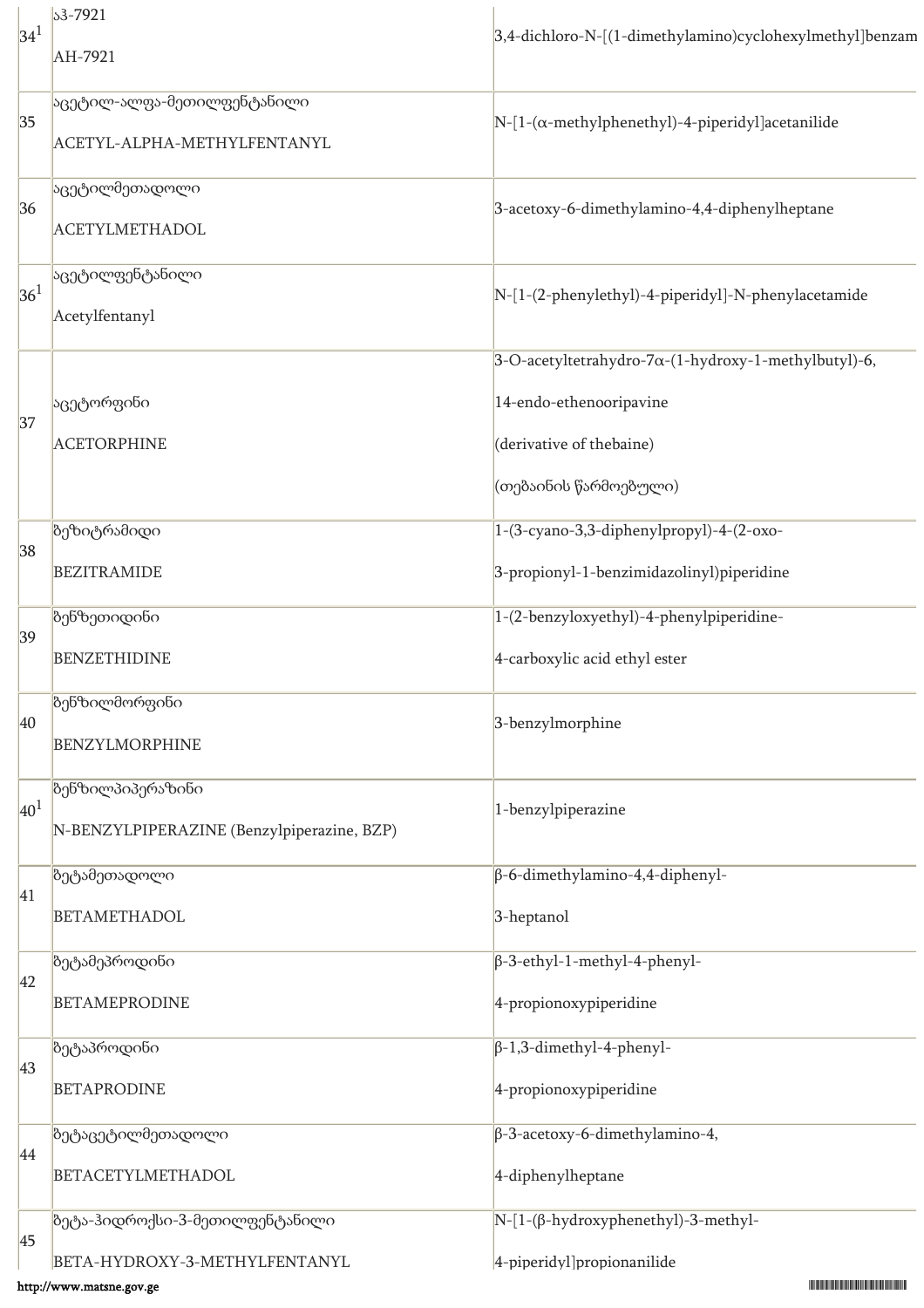|                 | ბეტა-ჰიდროქსიფენტანილი         | $N-[1-(\beta-hydroxyphenethyl)-$                            |
|-----------------|--------------------------------|-------------------------------------------------------------|
| 46              | BETA-HYDROXYFENTANYL           | 4-piperidyl]propionanilide                                  |
| 47              | (Deleted - 16.4.2014, No 2235) |                                                             |
| 48              | (Deleted - 16.4.2014, No 2235) |                                                             |
| 49              | ზროლამფეტამინი                 | $\left(\pm\right)$ -4-bromo-2,5-dimethoxy- $\alpha$ -       |
|                 | <b>BROLAMFETAMINE (DOB)</b>    | methylphenethylamine                                        |
| 49 <sup>1</sup> | ბუტირფენტანილი                 | $N$ -phenyl- $N$                                            |
|                 | BUTYRFENTANYL                  | -[1-(2-phenylethyl)-4-piperidinyl] butanamide               |
| 50              | (Deleted - 16.4.2014, No 2235) |                                                             |
| 51              | (Deleted - 16.4.2014, No 2235) |                                                             |
| 52              | (Deleted - 16.4.2014, No 2235) |                                                             |
| 53              | (Deleted - 16.4.2014, No 2235) |                                                             |
| 54              | (Deleted - 16.4.2014, No 2235) |                                                             |
| 55              | (Deleted - 16.4.2014, No 2235) |                                                             |
|                 | დეზომორფინი                    | Dihydrodesoxymorphine                                       |
| 56              | <b>DESOMORPHINE</b>            | (derivative of morphine)                                    |
|                 |                                | (მორფინის წარმოებული)                                       |
| 57              | დეტ                            | 3-[2-(diethylamino)ethyl]indole                             |
|                 | <b>DET</b>                     |                                                             |
| 58              | დიამპრომიდი                    | N-[2-(methylphenethylamino)-                                |
|                 | <b>DIAMPROMIDE</b>             | propyl]propionanilide                                       |
| 59              | (Deleted - 16.4.2014, No 2235) |                                                             |
| 60              | დიმეფეპტანოლი                  | 6-dimethylamino-4,4-diphenyl-3-heptanol                     |
|                 | DIMEPHEPTANOL                  |                                                             |
|                 |                                | $7,8$ -dihydro-7 $\alpha$ -[1-(R)-hydroxy-1-methylbutyl]-6, |
| 61              | დიჰიდროეტორფინი                | 14-endo-ethanotetrahydrooripavine                           |
|                 | DIHYDROETORPHINE               | (derivative of etorphine)                                   |
|                 |                                | (ეტორფინის წარმოებული)                                      |
|                 | დიჰიდრომორფინი                 | (derivative of morphine)                                    |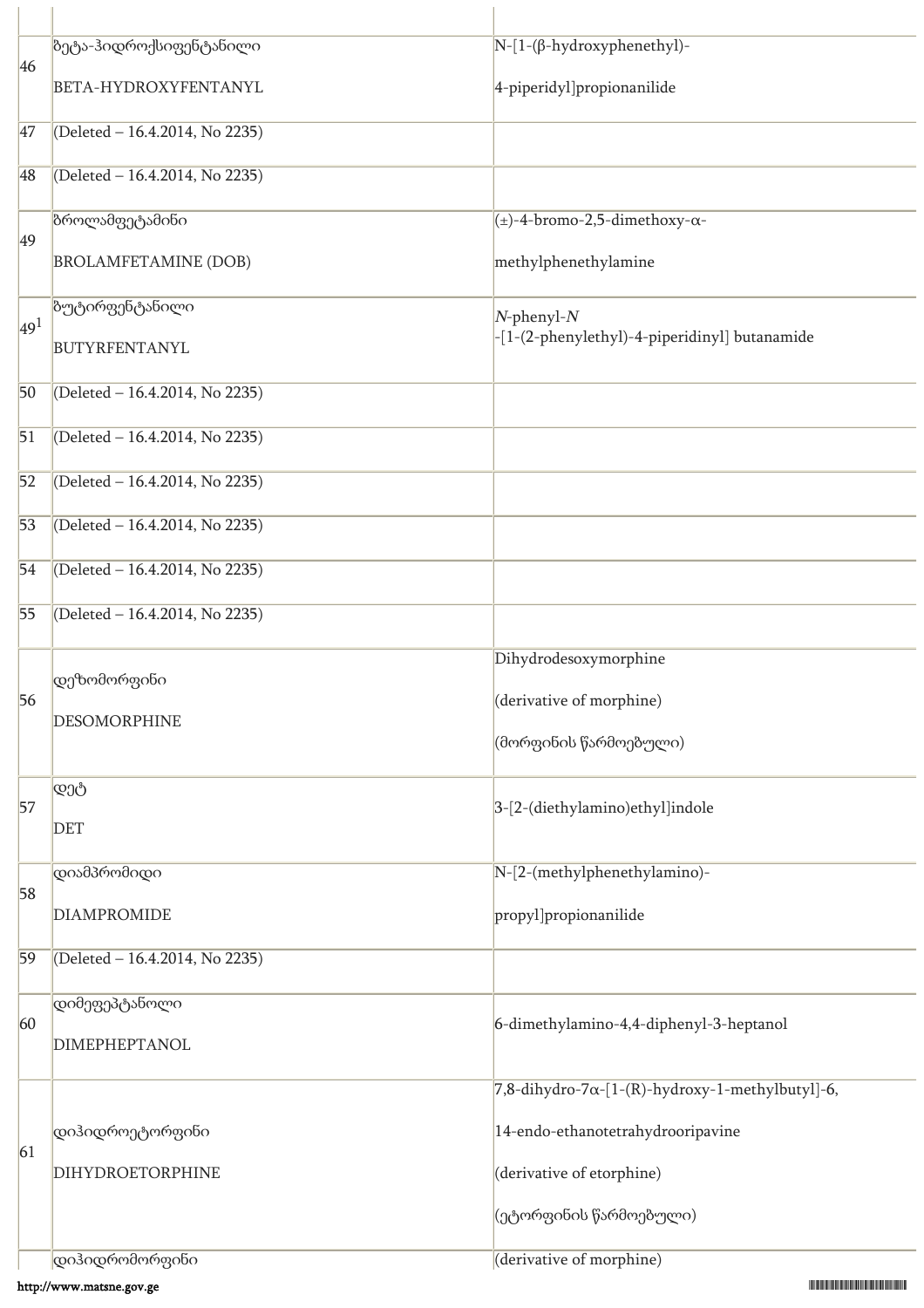| 62              | DIHYDROMORPHINE                                      | (მორფინის წარმოებული)                                                                                                                                                                          |
|-----------------|------------------------------------------------------|------------------------------------------------------------------------------------------------------------------------------------------------------------------------------------------------|
| 63              | დმა<br><b>DMA</b>                                    | $(\pm)$ -2,5-dimethoxy- $\alpha$ -methylphenethylamine                                                                                                                                         |
| 64              | დმტ<br><b>DMT</b>                                    | 3-[2-(dimethylamino)ethyl]indole                                                                                                                                                               |
| 65              | $\overline{\text{co}33}$<br><b>DMHP</b>              | 3-(1,2-dimethylheptyl)-7,8,9,10-tetrahydro-6,<br>6,9-trimethyl-6H-dibenzo $[b,d]$ pyran-1-ol                                                                                                   |
| 66              | დოეტ<br><b>DOET</b>                                  | $\left _{\left(\pm\right)}$ -4-ethyl-2,5-dimethoxy- $\alpha$ -methylphenethylamine                                                                                                             |
| 67              | (Deleted - 16.4.2014, No 2235)                       |                                                                                                                                                                                                |
| 68              | (Deleted - 16.4.2014, No 2235)                       |                                                                                                                                                                                                |
| 69              | ეკგონინი<br><b>ECGONINE</b>                          | esters and derivatives of ecgonine that are<br>convertible to ecgonine and cocaine<br>ეკგონინის რთული ეთერები და მისი<br>წარმოებულები, რომელთა ეკგონინად ან კოკაინად<br>გარდაქმნა შესაძლებელია |
| 70              | (Deleted - 16.4.2014, No 2235)                       |                                                                                                                                                                                                |
| 71              | ეთილმეთილთიამბუტენი<br><b>ETHYLMETHYLTHIAMBUTENE</b> | 3-ethylmethylamino-1,1-di-(2'-thienyl)-1-butene                                                                                                                                                |
| 71 <sup>1</sup> | ეთილონი<br><b>ETHYLONE</b>                           |                                                                                                                                                                                                |
| $71^2$          | <mark>ეთილფენიდა</mark> ტი<br><b>ETHYLPHENIDATE</b>  |                                                                                                                                                                                                |
| 72              | (Deleted - 16.4.2014, No 2235)                       |                                                                                                                                                                                                |
| 73              | ეტიციკლიდინი<br><b>ETICYCLIDINE (PCE)</b>            | N-ethyl-1-phenylcyclohexylamine                                                                                                                                                                |
| 74              | ეტონიტაზენი<br><b>ETONITAZENE</b>                    | 1-diethylaminoethyl-2-p-ethoxybenzyl-<br>5-nitrobenzimidazole                                                                                                                                  |
|                 |                                                      | Tetrahydro-7a-(1-hydroxy-1-methylbutyl)-6,                                                                                                                                                     |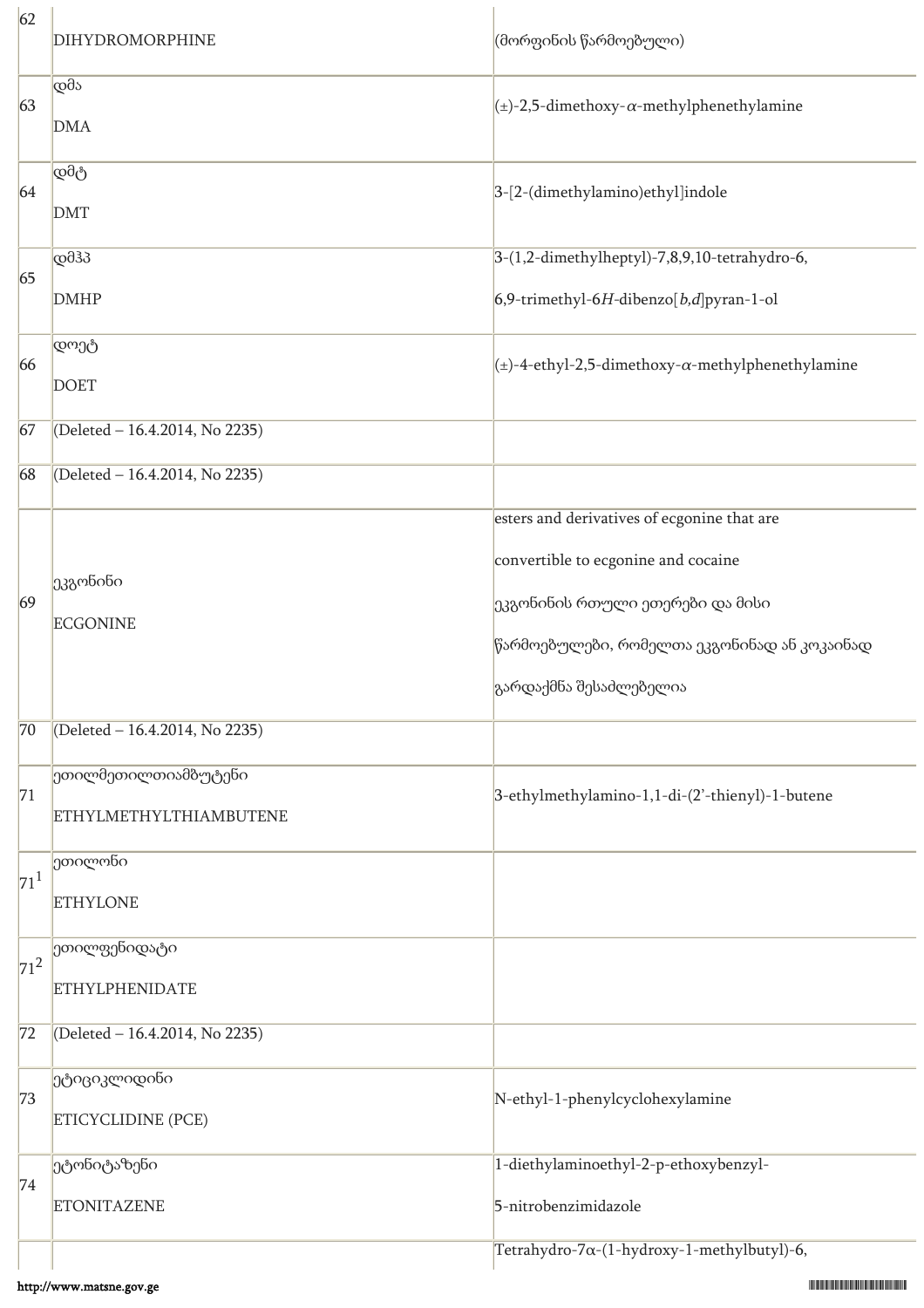| 75              | ეტორფინი                            | 14-endo-ethenooripavine                       |
|-----------------|-------------------------------------|-----------------------------------------------|
|                 | <b>ETORPHINE</b>                    | (derivative of thebaine)                      |
|                 |                                     | (თებაინის წარმოებული)                         |
| 76              | (Deleted - 16.4.2014, No 2235)      |                                               |
| 77              | ეტრიპტამინი                         | 3-(2-aminobutyl)indole                        |
|                 | <b>ETRYPTAMINE</b>                  |                                               |
| 78              | თიოფენტანილი                        | N-[1-[2-(2-thienyl)ethyl]-4-piperidyl]        |
|                 | THIOFENTANYL                        | propionanilide                                |
| 79              | იზომეთადონი                         | 6-dimethylamino-5-methyl-4,                   |
|                 | <b>ISOMETHADONE</b>                 | 4-diphenyl-3-hexanone                         |
| 79 <sup>1</sup> | იქსლრ-11                            |                                               |
|                 | $XLR-11$                            |                                               |
| 80              | (Deleted - 16.4.2014, No 2235)      |                                               |
| 81              | კათინონი                            | $(-)$ - $(S)$ -2-aminopropiophenone           |
|                 | <b>CATHINONE</b>                    |                                               |
|                 | კანაფი<br><b>CANNABIS</b>           | "Cannabis" means the flowering or fruiting    |
|                 |                                     | tops of the hemp plant (excluding the seeds   |
|                 |                                     | and leaves not accompanied by the tops)       |
|                 |                                     | when the resin of any definition has not been |
|                 |                                     | extracted from.                               |
| 82              |                                     | კანაფი (Cannabis) – მცენარე კანაფის წვეროები  |
|                 |                                     | ყვავილებით და ნაყოფით                         |
|                 |                                     | (ფოთლებისა და თესლების გარდა, რომელთაც        |
|                 |                                     | თან არ ახლავთ მცენარის წვეროები),             |
|                 |                                     | თუ მათგან არ არის გამოყოფილი ნებისმიერი       |
|                 |                                     | დასახელების ფისი                              |
| 83              | კანაფის ექსტრაქტი და ნაყენი         |                                               |
|                 | (EXTRACTS AND TINCTURS OF CANNABIS) |                                               |
|                 | კანაფის ზეთი                        | The oil of cannabis obtained by any way       |
|                 |                                     |                                               |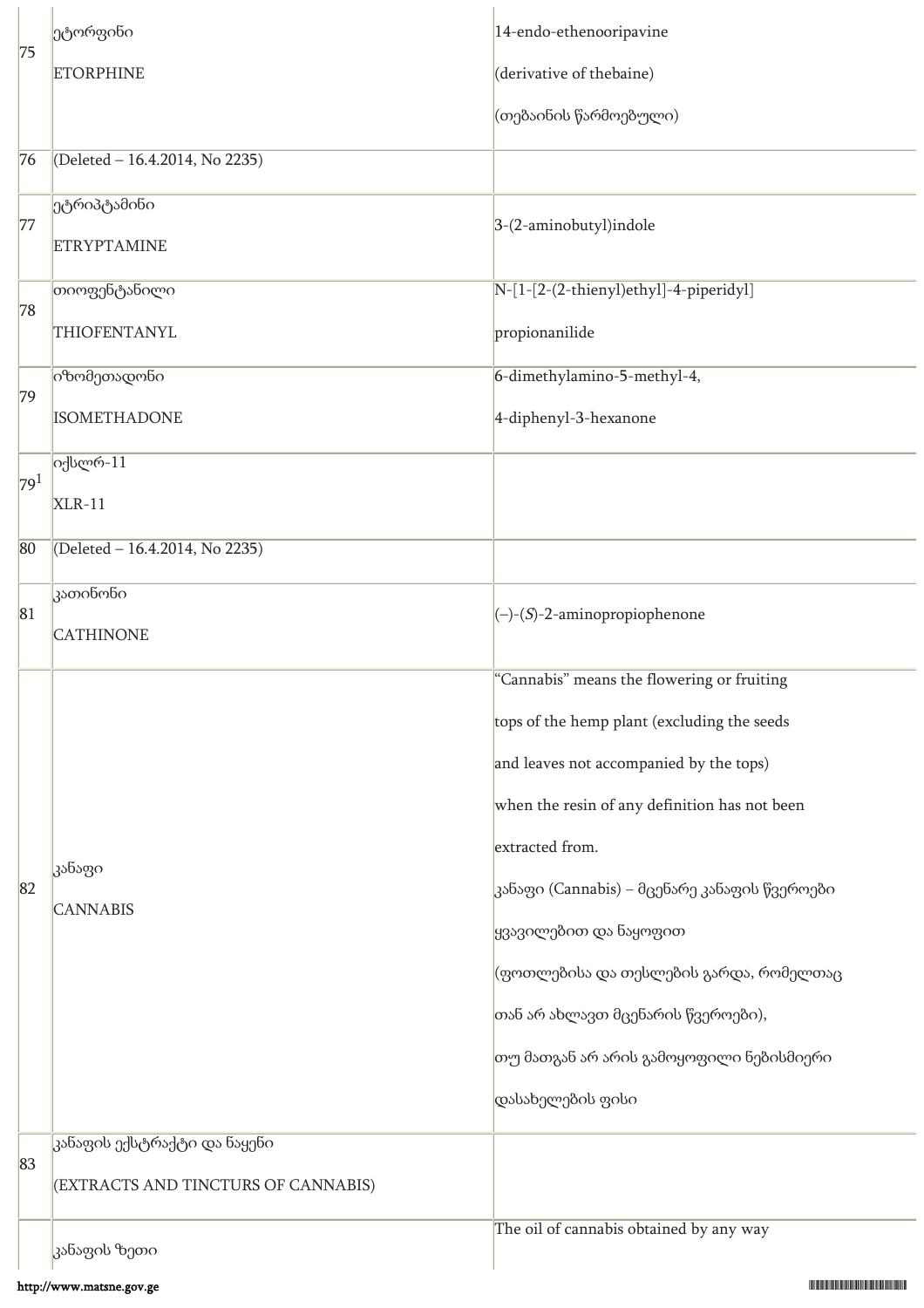| 84 | (CANNABIS OIL)                   | მცენარე კანაფისგან ნებისმიერი გზით               |
|----|----------------------------------|--------------------------------------------------|
|    |                                  | მიღებული ზეთი                                    |
| 85 |                                  | Crude and/or purified cannabis resin             |
|    | კანაფის ფისი                     | extracted from the hemp plant                    |
|    | (CANNABIS RESIN)                 | მცენარე კანაფისგან გამოყოფილი,                   |
|    |                                  | გასუფთავებული ან/და გაუსუფთავებელი ფისი          |
| 86 | კეტობემიდონი                     | 4-m-hydroxyphenyl-1-methyl-4-propionylpiperidine |
|    | <b>KETOBEMIDONE</b>              |                                                  |
|    | კოდოქსიმი                        | Dihydrocodeinone-6-carboxymethyloxime            |
| 87 | <b>CODOXIME</b>                  | (derivative of morphine)                         |
|    |                                  | (მორფინის წარმოებული)                            |
|    |                                  | Coca leaf means the leaf of the coca bush,       |
|    |                                  | except for the leaves from which all ecgonine,   |
|    |                                  | cocaine and any other ecgonine alkaloids         |
|    | კოკას ფოთოლი<br><b>COCA LEAF</b> | are completely removed                           |
| 88 |                                  | კოკას ფოთოლში იგულისხმება კოკას                  |
|    |                                  | ზუჩქის ფოთოლი, გარდა იმ ფოთლებისა,               |
|    |                                  | რომლებიდანაც მთლიანად არის გამოდევნილი           |
|    |                                  | ეკგონინი, კოკაინი და ეკგონინის სხვა              |
|    |                                  | ნებისმიერი ალკალოიდი                             |
| 89 | (Deleted - 16.4.2014, No 2235)   |                                                  |
| 90 | ლევომეტორფანი                    | (-)-3-methoxy-N-methylmorphinan                  |
|    | <b>LEVOMETHORPHAN</b>            |                                                  |
| 91 | ლევომორამიდი                     | (-)-4-[2-methyl-4-oxo-3,3-diphenyl-4-            |
|    | <b>LEVOMORAMIDE</b>              | (1-pyrrolidinyl)butyl]morpholine                 |
| 92 | ლევოფენაცილმორფანი               | $(-)$ -3-hydroxy-N-phenacylmorphinan             |
|    | <b>LEVOPHENACYLMORPHAN</b>       |                                                  |
|    | ლიზერგინის მჟავა                 | ((8fs)-9,10-didehydro-6-methylergoline-          |
| 93 | LYSERGIC ACID                    | 8-carboxylic acid)                               |
| 94 | (Deleted - 16.4.2014, No 2235)   |                                                  |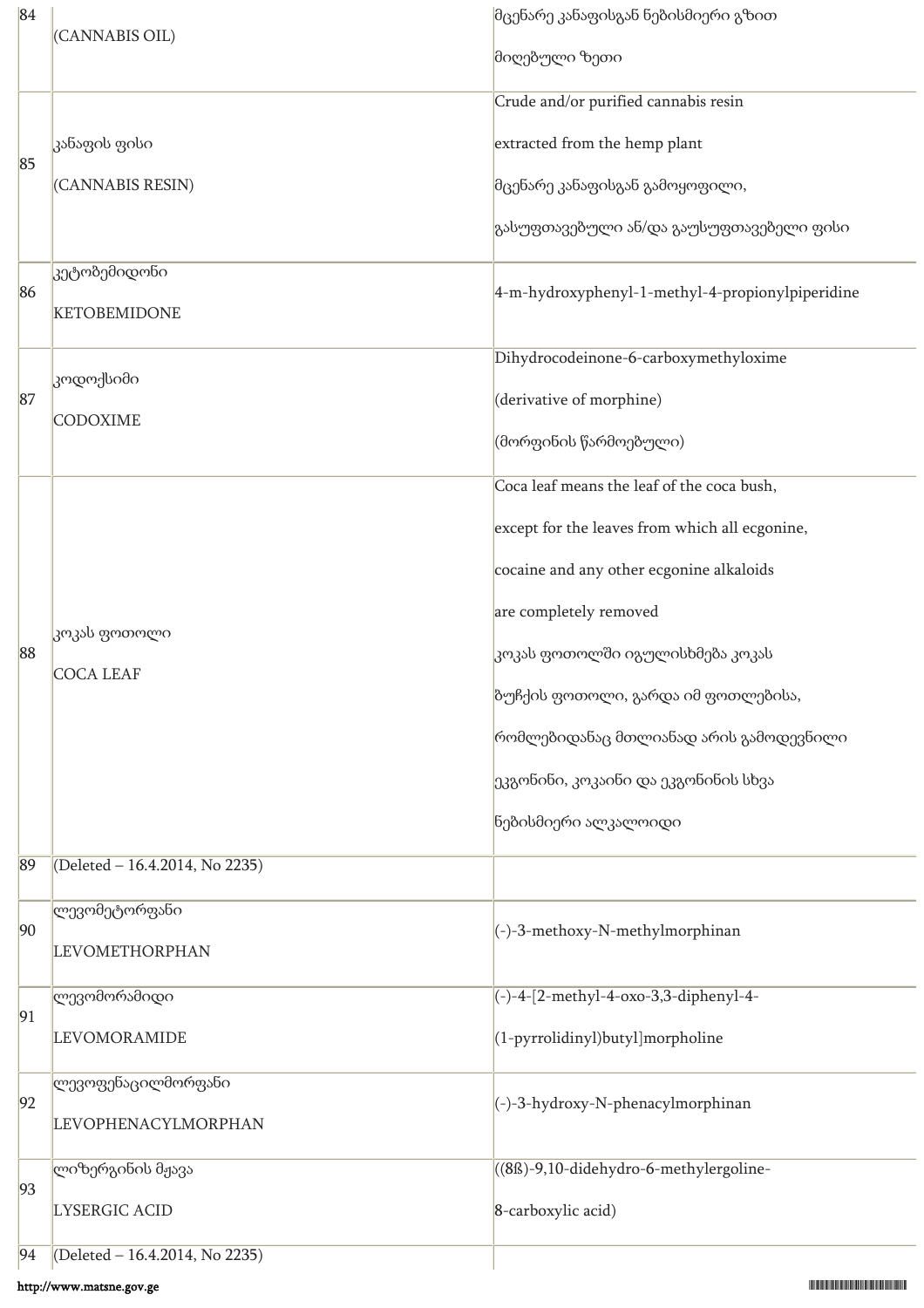| 95              | მდე, N-ეთილ მდა<br>MDE, N-ETHYL MDA                             | $(\pm)$ -N-ethyl- $\alpha$ -methyl-3,4-(methylenedioxy)<br>phenethylamine               |
|-----------------|-----------------------------------------------------------------|-----------------------------------------------------------------------------------------|
| 96              | მდმა<br><b>MDMA</b>                                             | $(\pm)$ -N, $\alpha$ -dimethyl-3,4-(methylenedioxy)<br>phenethylamine                   |
| 96 <sup>1</sup> | მდპვ<br>MDPV (3,4-Methylenedioxypyrovalerone)                   | (R/S)-1-(Benzo[d][1,3]dioxol-5-yl)-2-(pyrrolidin-1-yl)pentan-                           |
| $96^2$          | მდმბ-ჩმიკა<br>MDMB-CHMICA                                       |                                                                                         |
| 97              | (Deleted - 16.4.2014, No 2235)                                  |                                                                                         |
| 98              | (Deleted - 16.4.2014, No 2235)                                  |                                                                                         |
| 99              | (Deleted - 16.4.2014, No 2235)                                  |                                                                                         |
| 100             | მეთადონის სინთეზის შუალედური პროდუქტი<br>METHADONE INTERMEDIATE | 4-cyano-2-dimethylamino-4,<br>4-diphenylbutane                                          |
| 101             | მეთილდეზორფინი<br>METHYLDESORPHINE                              | 6-methyl- $\Delta$ 6-deoxymorphine<br>(derivative of morphine)<br>(მორფინის წარმოებული) |
| 102             | მეთილდიჰიდრომორფინი<br>METHYLDIHYDROMORPHINE                    | 6-methyldihydromorphine<br>(derivative of morphine)<br>(მორფინის წარმოებული)            |
| $ 102^1 $       | <b>მეთილონი</b><br>METHYLONE (Beta-keto-MDMA)                   | (RS)-2-methylamino-1-(3,4-methylenedioxyphenyl) propan-1                                |
|                 | 102 <sup>2</sup> მეთიოპროპამინი METHIOPROPAMINE                 | (MPA)                                                                                   |
| 103             | (Deleted - 16.4.2014, No 2235)                                  |                                                                                         |
| 104             | მეთკათინონი (ეფედრონი)<br>METHCATHINONE (EPHEDRONE)             | 2-(methylamino)-1-phenylpropan-1-one                                                    |
| $ 104^1 $       | მეთოქსეტამინი<br>METHOXETAMINE (MXE)                            | 2-(3-methoxyphenyl)-2-(ethylamino)cyclohexanone-2-one                                   |
| 105             | (Deleted $-16.4.2014$ , No 2235)                                |                                                                                         |
|                 |                                                                 |                                                                                         |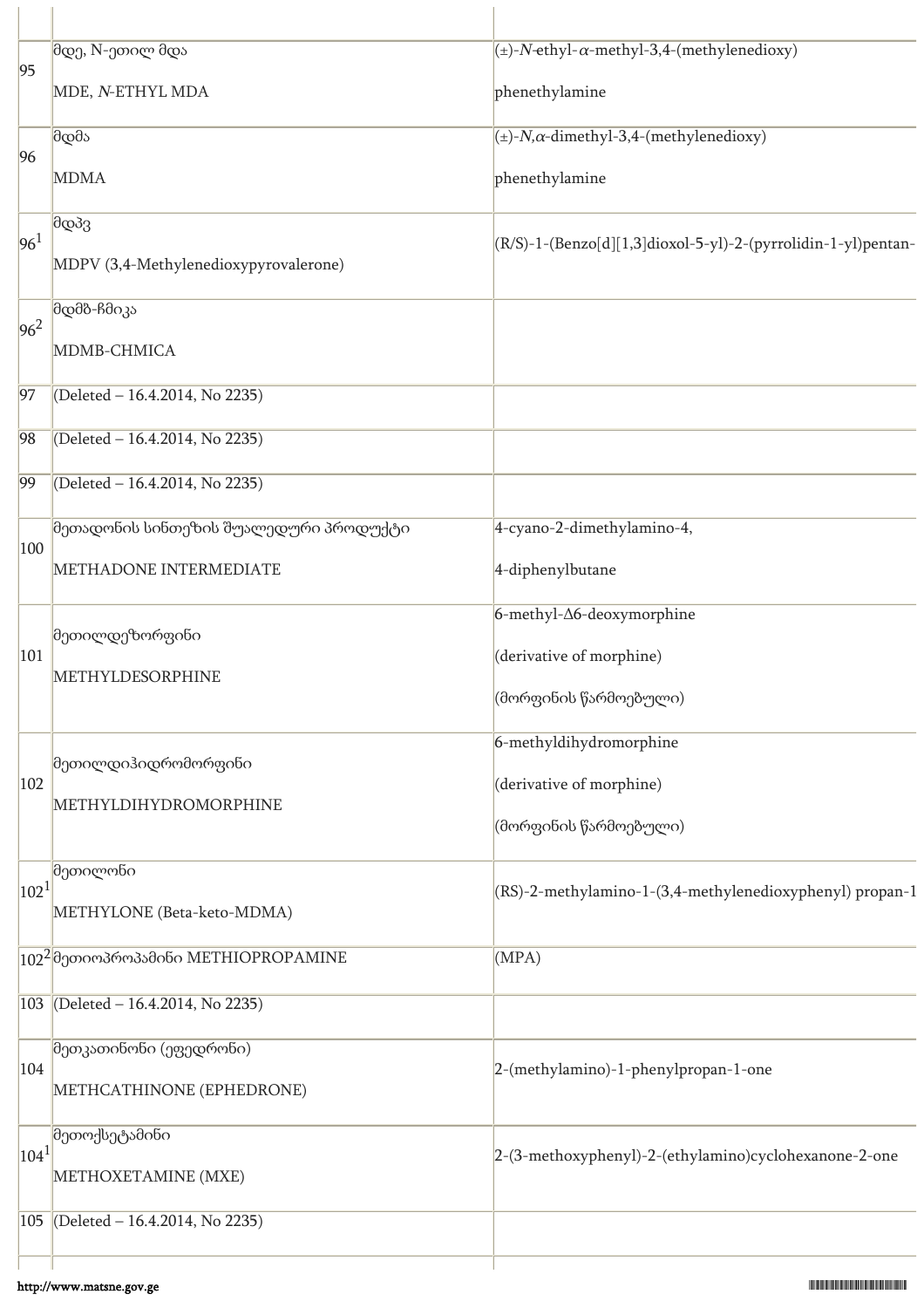| 106            | მესკალინი                                 |                                                     |
|----------------|-------------------------------------------|-----------------------------------------------------|
|                | <b>MESCALINE</b>                          | 3,4,5-trimethoxyphenethylamine                      |
|                | მეტაზოცინი                                |                                                     |
| 107            |                                           | 2'-hydroxy-2,5,9-trimethyl-6,7-benzomorphan         |
|                | <b>METAZOCINE</b>                         |                                                     |
| $ 107^1 $      | მეფედრონი                                 | (RS)-2-methylamino-1-(4-methylphenyl) propan-1-one  |
|                | MEPHEDRONE (4-methylmethcathinone)        |                                                     |
|                | 108 (Deleted $-$ 16.4.2014, No 2235)      |                                                     |
|                |                                           |                                                     |
|                | მეტოპონი                                  | 5-methyldihydromorphinone                           |
| 109            | <b>METOPON</b>                            | (derivative of morphine)                            |
|                |                                           | (მორფინის წარმოებული)                               |
|                | 110 (Deleted – 16.4.2014, No 2235)        |                                                     |
|                | 111 (Deleted – 16.4.2014, No 2235)        |                                                     |
|                |                                           |                                                     |
|                | მიროფინი                                  | Myristylbenzylmorphine                              |
| <sup>112</sup> | <b>MYROPHINE</b>                          | (derivative of morphine)                            |
|                |                                           | (მორფინის წარმოებული)                               |
|                | მმდა                                      | $5$ -methoxy- $\alpha$ -methyl-3,4-(methylenedioxy) |
| 113            | <b>MMDA</b>                               | phenethylamine                                      |
|                |                                           |                                                     |
| 114            | მორამიდის სინთეზის შუალედური პროდუქტი     | 2-methyl-3-morpholino-1,1-diphenylpropane           |
|                | MORAMIDE INTERMEDIATE                     | carboxylic acid                                     |
|                | მორფერიდინი                               | 1-(2-morpholinoethyl)-4-phenylpiperidine-           |
| 115            | <b>MORPHERIDINE</b>                       | 4-carboxylic acid ethyl ester                       |
|                | მორფინ-N-ოქსიდი                           | (derivative of morphine)                            |
| 116            | MORPHINE-N-OXIDE                          | (მორფინის წარმოებული)                               |
|                |                                           |                                                     |
|                | მორფინის მეთობრომიდი და მორფინის          |                                                     |
|                | სხვა ხუთვალენტიანი აზოტური                |                                                     |
|                | წარმოებულები, მათ შორის, მორფინ-N-ოქსიდის |                                                     |
|                | წარმოებულები, რომელთაგან ერთ-ერთი         |                                                     |
| 117            | N-ოქსი-კოდეინია                           |                                                     |
|                | MORPHINE METHOBROMIDE AND OTHER           |                                                     |
|                | PENTAVALENT NITROGEN MORPHINE             |                                                     |
|                | http://www.matsne.gov.ge                  |                                                     |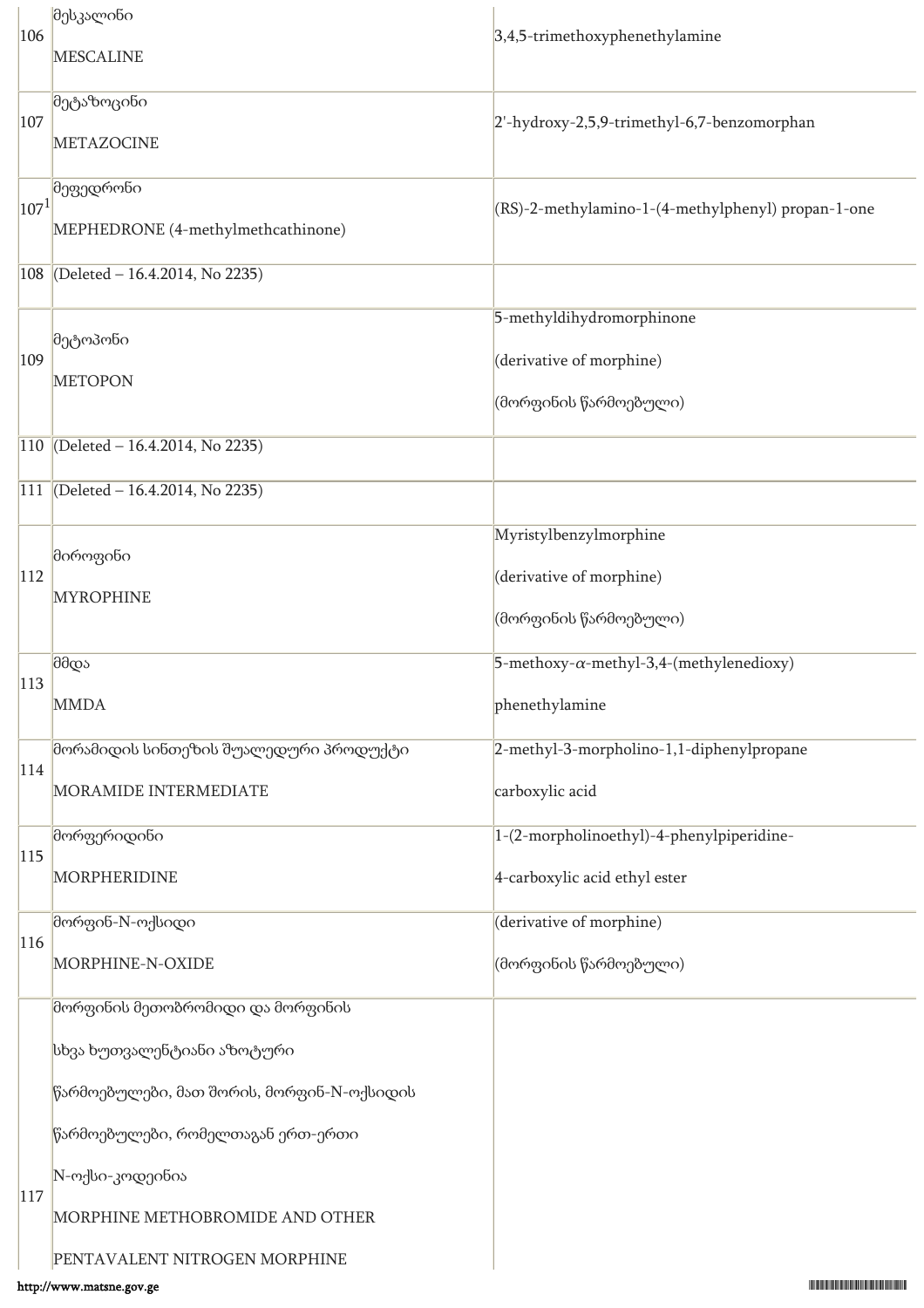|           | DERIVATIVES INCLUDING              |                                                                                                                      |
|-----------|------------------------------------|----------------------------------------------------------------------------------------------------------------------|
|           | THE MORPHINE-N-OXIDE DERIVATIVES,  |                                                                                                                      |
|           | ONE OF WHICH IS CODEINE-N-OXIDE    |                                                                                                                      |
| $117^{1}$ | $\theta_0$ -45<br>$MT-45$          | 1-cyclohexyl-4-(1,2-diphenylethyl)piperazine                                                                         |
| 118       | მფპპ<br><b>MPPP</b>                | 1-methyl-4-phenyl-4-piperidinol<br>propionate (ester)                                                                |
| 119       | (Deleted - 16.4.2014, No 2235)     |                                                                                                                      |
|           | 120 (Deleted - 16.4.2014, No 2235) |                                                                                                                      |
| 121       | (Deleted - 16.4.2014, No 2235)     |                                                                                                                      |
| 122       | (Deleted - 16.4.2014, No 2235)     |                                                                                                                      |
| 123       | (Deleted - 16.4.2014, No 2235)     |                                                                                                                      |
| 124       | წორაციმეთადოლი                     | $(\pm)$ - $\alpha$ -3-acetoxy-6-methylamino-4,                                                                       |
|           | NORACYMETHADOL                     | 4-diphenylheptane                                                                                                    |
| 125       | წორლევორფანოლი<br>NORLEVORPHANOL   | $(-)$ -3-hydroxymorphinan                                                                                            |
| 126       | ნორმორფინი<br>NORMORPHINE          | Demethylmorphine<br>(derivate of morphine)<br>(მორფინის წარმოებული)                                                  |
| 127       | (Deleted - 16.4.2014, No 2235)     |                                                                                                                      |
| 128       | ოპიუმი (ამფიონი)<br>OPIUM          | The coagulated milk juice<br>of the soporific poppy<br>(plant species Papaver somniferum L.)<br>დამაძინებელი ყაყაჩოს |
|           |                                    | (მცენარე Papaver somniferum L)<br>შედედებული რძეწვენი                                                                |
|           | <mark>ოპიუმი ექსტრაქციული,</mark>  |                                                                                                                      |
|           | მათ შორის:                         |                                                                                                                      |
|           | ა) ნარკოტიკული საშუალებების        |                                                                                                                      |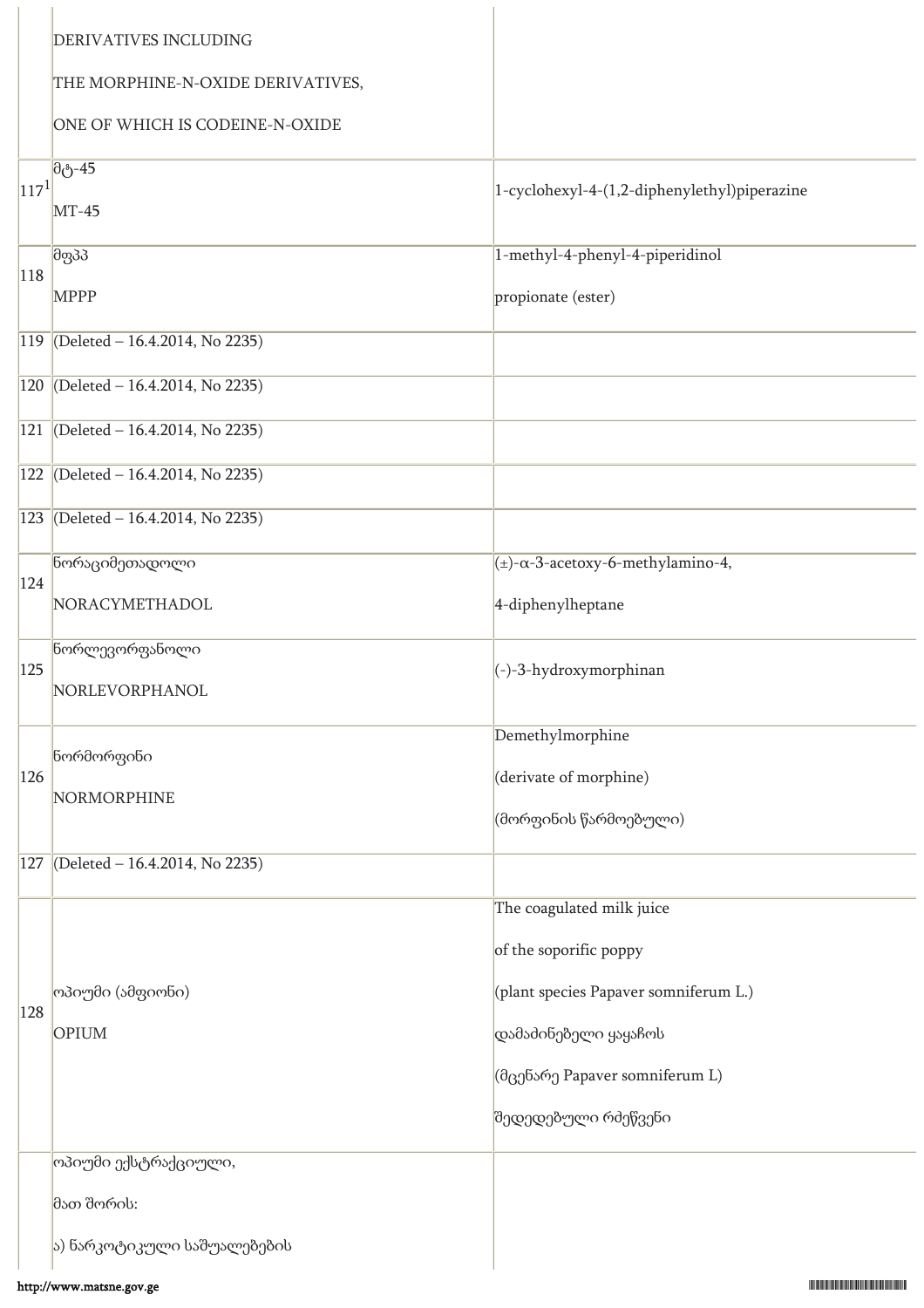|     | (მორფინი, კოდეინი, თებაინი, ორიპავინი)                           |                                              |
|-----|------------------------------------------------------------------|----------------------------------------------|
|     | შემცველი ნებისმიერისახეობის მცენარიდან                           |                                              |
|     | წყლიანი გამონაწვლილი,                                            |                                              |
|     | გამონახარში, გამონაცემი, ნაყენი ან ამოქროლების                   |                                              |
|     | შედეგად მიღებული მშრალი ნაშთი;                                   |                                              |
|     | ბ) დამაძინებელი ყაყაჩოსგან ნებისმიერი გზით მიღებული,             |                                              |
|     | ნარკოტიკულად აქტიური ალკალოიდები;                                |                                              |
|     | $ 129 _8$ ) ყაყაჩოს ნამჯისგან კუსტარულად                         |                                              |
|     | $\left $ დამზადებული ნებისმიერი პრეპარატი                        |                                              |
|     | extractive opium,                                                |                                              |
|     | including:                                                       |                                              |
|     | a) dry residual matter obtained as a result of hydrous           |                                              |
|     | extraction, boiling extraction, emission, tincture,              |                                              |
|     | or evaporation of any species of plant containing narcotic drugs |                                              |
|     | (Morphine, Codeine, Thebaine, Oripavine);                        |                                              |
|     | b) narcotically active alkaloids from soporific                  |                                              |
|     | poppy obtained by any method;                                    |                                              |
|     | $ c\rangle$ any home-made preparation made from poppy straw      |                                              |
|     | ოპიუმის ექსტრაქტი                                                |                                              |
| 130 | (EXTRACT OPIUM)                                                  |                                              |
|     | ოპიუმის ნაყენი                                                   |                                              |
| 131 | (TINCTURA OPII)                                                  |                                              |
|     | ოქსიმორფონი                                                      | 14-hydroxydihydromorphinone                  |
| 132 | <b>OXYMORPHONE</b>                                               | (derivative of morphine)                     |
|     |                                                                  | (მორფინის წარმოებული)                        |
| 133 | პარა-ფლუოროფენტანილი                                             | 4'-fluoro-N-(1-phenethyl-4-piperidyl)        |
|     | PARA-FLUOROFENTANYL                                              | propionanilide                               |
|     | პარაჰექსილი                                                      | 3-hexyl-7,8,9,10-tetrahydro-6,6,9-trimethyl- |
| 134 | <b>PARAHEXYL</b>                                                 | $6H$ -dibenzo $[b,d]$ pyran-1-ol             |
|     | <mark>პეთიდინის სინთეზის შუალედური პროდუქტი A</mark>             | 4-cyano-1-methyl-4-phenylpiperidine          |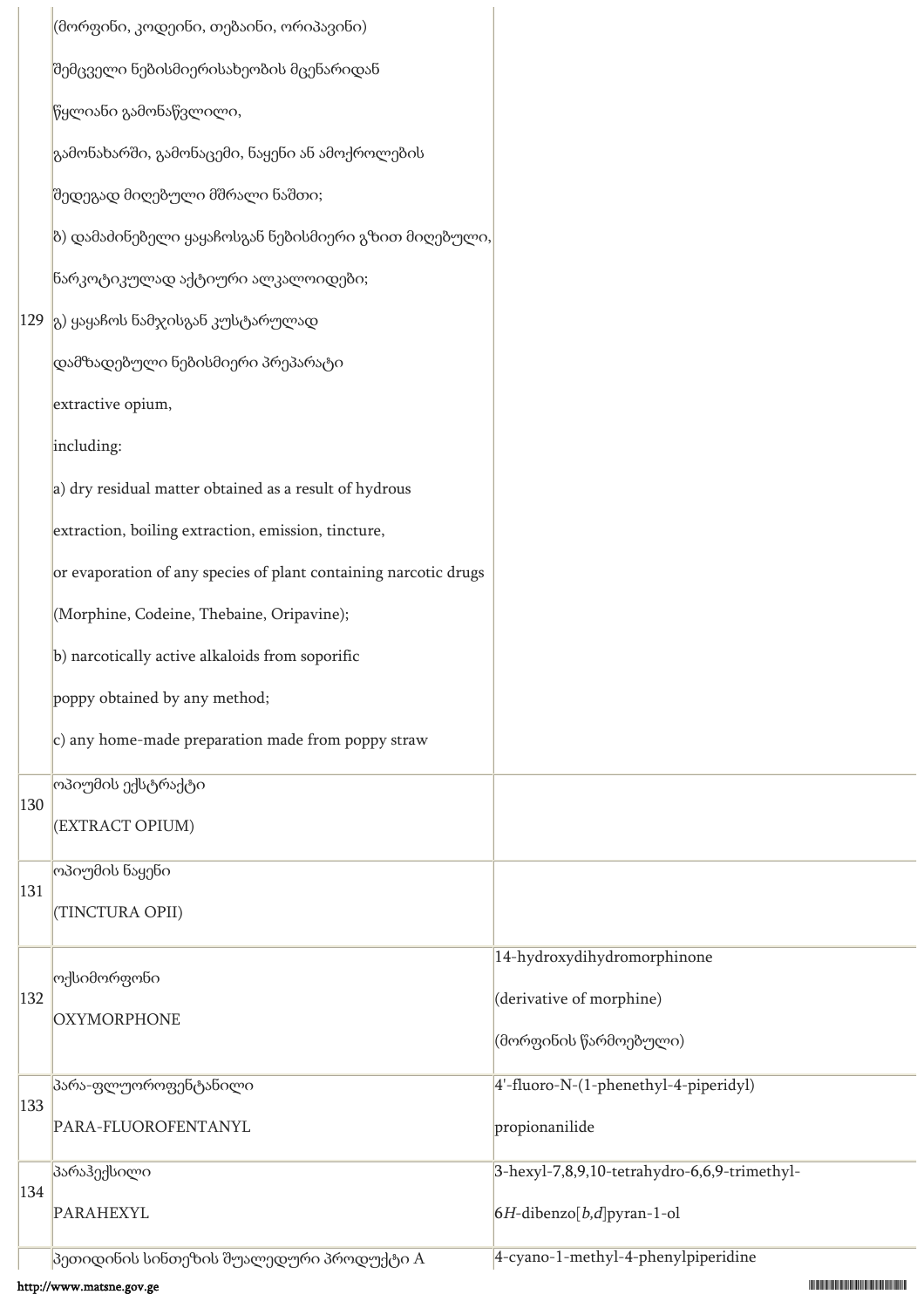| 135     | PETHIDINE INTERMEDIATE A                             |                                                    |
|---------|------------------------------------------------------|----------------------------------------------------|
|         | პეთიდინის სინთეზის შუალედური პროდუქტი B              | 4-phenylpiperidine-4-carboxylic acid ethyl ester   |
| 136     | PETHIDINE INTERMEDIATE B                             |                                                    |
|         | <mark>პეთიდინის სინთეზის შუალედური პროდუქტი C</mark> | 1-methyl-4-phenylpiperidine-4-carboxylic acid      |
| 137     | PETHIDINE INTERMEDIATE C                             |                                                    |
| $137^1$ | <mark>პენტედრონი</mark>                              |                                                    |
|         | <b>PENTEDRONE</b>                                    |                                                    |
| 138     | პეპაპ                                                |                                                    |
|         | PEPAP                                                | 1-phenethyl-4-phenyl-4-piperidinol acetate (ester) |
| 139     | პიმინოდინი                                           | 4-phenyl-1-(3-phenylaminopropyl)piperidine-        |
|         | PIMINODINE                                           | 4-carboxylic acid ethyl ester                      |
| 140     | პმა                                                  | p-methoxy- $\alpha$ -methylphenethylamine          |
|         | <b>PMA</b>                                           |                                                    |
| 141     | პპფ *                                                | $\alpha$ -pyrrolidinopropiophenone                 |
|         | PPP                                                  |                                                    |
| 142     | პროპერიდინი                                          | 1-methyl-4-phenylpiperidine-4-carboxylic           |
|         | PROPERIDINE                                          | acid isopropyl ester                               |
| 143     | პროჰეპტაზინი                                         | 1,3-dimethyl-4-phenyl-                             |
|         | PROHEPTAZINE                                         | 4-propionoxyazacycloheptane                        |
| 144     | პსილოცინი, პსილოტსინი                                | 3-[2-(dimethylamino)ethyl]indol-4-ol               |
|         | PSILOCINE, PSILOTSIN                                 |                                                    |
| 145     | პსილოციბინი                                          | 3-[2-(dimethylamino)ethyl]indol-4-yl               |
|         | PSILOCYBINE                                          | dihydrogen phosphate                               |
|         | 146 (Deleted - 16.4.2014, No 2235)                   |                                                    |
|         | 147 (Deleted - 16.4.2014, No 2235)                   |                                                    |
|         | 148 (Deleted – 16.4.2014, No 2235)                   |                                                    |
|         | 149 (Deleted - 16.4.2014, No 2235)                   |                                                    |
|         | რაცემეთორფანი                                        |                                                    |
| 150     | <b>RACEMETHORPHAN</b>                                | $(\pm)$ -3-methoxy-N-methylmorphinan               |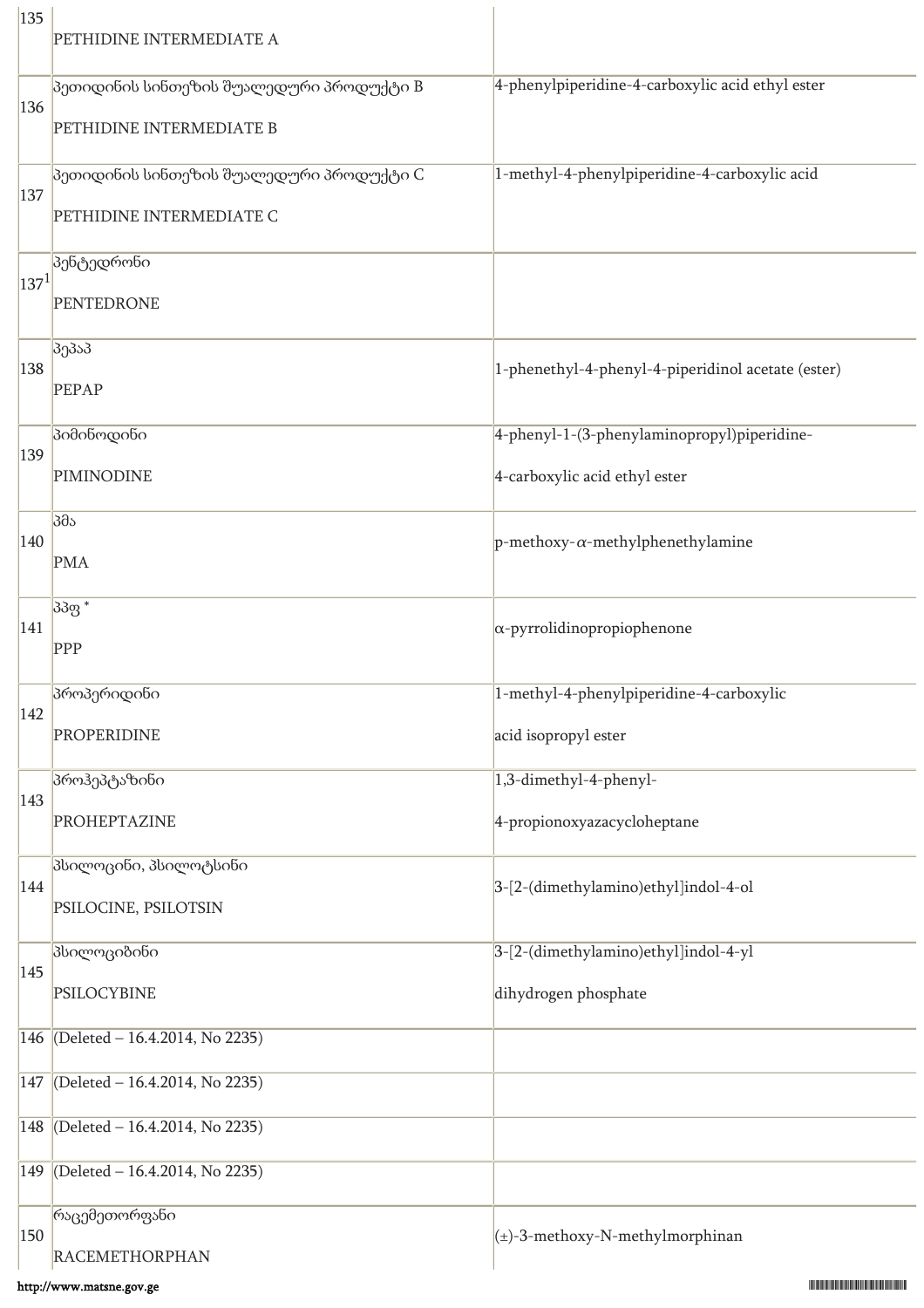| 151       | რაცემორამიდი                                 | $(\pm)$ -4-[2-methyl-4-oxo-3,3-diphenyl-4-          |
|-----------|----------------------------------------------|-----------------------------------------------------|
|           | <b>RACEMORAMIDE</b>                          | (1-pyrrolidinyl)butyl]morpholine                    |
| 152       | როლიციკლიდინი                                | 1-(1-phenylcyclohexyl)pyrrolidine                   |
|           | ROLICYCLIDINE (PHP, PCPY)                    |                                                     |
|           | 153 (Deleted - 16.4.2014, No 2235)           |                                                     |
| 154       | სტპ, დომ                                     | 2,5-dimethoxy- $\alpha$ ,4-dimethylphenethylamine   |
|           | STP, DOM                                     |                                                     |
| 155       | ტენამფეტამინი (მდა)                          | $\alpha$ -methyl-3,4-(methylenedioxy)phenethylamine |
|           | TENAMFETAMINE (MDA)                          |                                                     |
| 156       | ტენოციკლიდინი                                | 1-[1-(2-thienyl)cyclohexyl]piperidine               |
|           | TENOCYCLIDINE (TCP)                          |                                                     |
|           |                                              | 7,8,9,10-tetrahydro-6,6,9-trimethyl-3-pentyl-       |
|           |                                              | 6H-dibenzo[b,d]pyran-1-ol; (9R,10aR)-8,9,10,        |
|           | ტეტრაჰიდროკანაბინოლები, შემდეგი              | 10a-tetrahydro-6,6,9-trimethyl-3-pentyl-6H-         |
|           | იზომერები და მათი სტერეოქიმიური ვარიანტები:  | dibenzo[b,d]pyran-1-ol; (6aR,9R,10aR)-6a,9,10,      |
|           | Tetrahydrocannabinols, the following isomers | 10a-tetrahydro-6,6,9-trimethyl-3-pentyl-6H-         |
|           | and their stereochemical variants:           | dibenzo[b,d]pyran-1-ol; (6aR,10aR)-6a,7,10,         |
| 157       |                                              | 10a-tetrahydro-6,6,9-trimethyl-3-pentyl-6H-         |
|           |                                              | dibenzo[b,d]pyran-1-ol;                             |
|           |                                              | 6a, 7, 8, 9-tetrahydro-6, 6, 9-trimethyl-3-pentyl-  |
|           |                                              | 6H-dibenzo[b,d]pyran-1-ol;                          |
|           |                                              | (6aR, 10aR)-6a, 7, 8, 9, 10, 10a-hexahydro-6,       |
|           |                                              | 6-dimethyl-9-methylene3- pentyl-                    |
|           |                                              | 6H-dibenzo[b,d]pyran-1-ol                           |
| 158       | (Deleted - 16.4.2014, No 2235)               |                                                     |
| 159       | ტმა                                          | $(\pm)$ -3,4,5-trimethoxy- $\alpha$ -               |
|           | <b>TMA</b>                                   | methylphenethylamine                                |
| $159^{1}$ | $-47700$                                     | 3,4-dichloro-N-(2-dimethylamino-cyclohexyl)-N       |
|           | U-47700                                      | -methyl-benzamide                                   |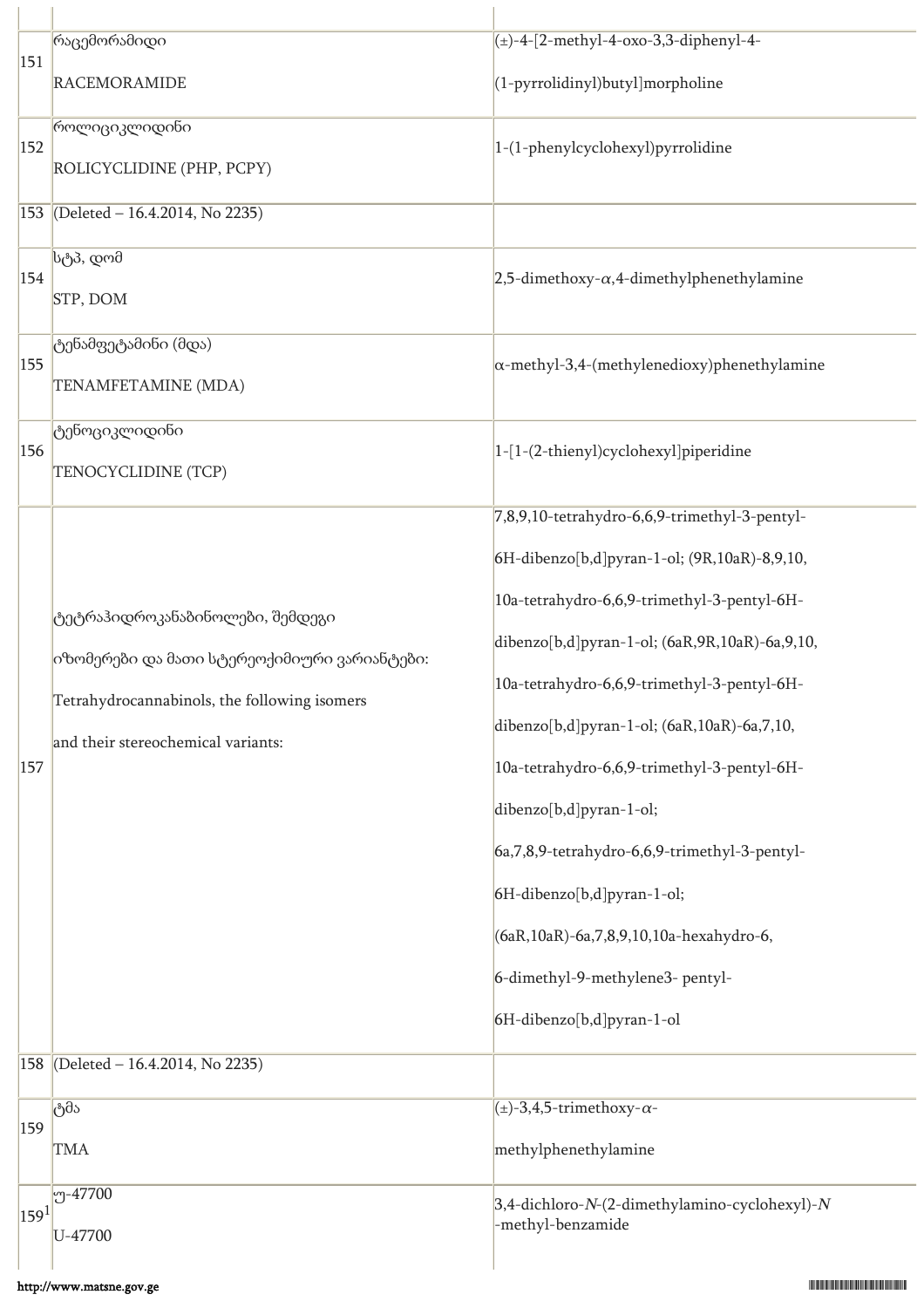|                | ფენამპრომიდი                       | N-(1-methyl-2-piperidinoethyl)           |
|----------------|------------------------------------|------------------------------------------|
| 160            | PHENAMPROMIDE                      | propionanilide                           |
|                | ფენომორფანი                        |                                          |
| 161            | PHENOMORPHAN                       | 3-hydroxy-N-phenethylmorphinan           |
|                |                                    | 1-(3-hydroxy-3-phenylpropyl)-            |
| 162            | <b>ფენოპერიდინი</b>                | 4-phenylpiperidine-                      |
|                | PHENOPERIDINE                      | 4-carboxylic acid ethyl ester            |
|                | ფლეფედრონი *                       |                                          |
| 163            |                                    | p-fluormethcathinone                     |
|                | <b>FLEPHEDRONE</b>                 |                                          |
|                | <mark>ფურეთიდინი</mark>            | 1-(2-tetrahydrofurfuryloxyethyl)-        |
| 164            | <b>FURETHIDINE</b>                 | 4-phenylpiperidine-                      |
|                |                                    | 4-carboxylic acid ethyl ester            |
| 165            | 347,497                            | 5-(1,1-dimethylhexyl)-2-[(1R,3S)-        |
|                | CP 47,497                          | 3-hydroxycyclohexyl]-phenol              |
|                | 166 (Deleted - 16.4.2014, No 2235) |                                          |
|                | 167 (Deleted - 16.4.2014, No 2235) |                                          |
|                | 168 (Deleted - 16.4.2014, No 2235) |                                          |
| 169            | $x3^{3-018}$                       | Naphthalen-1-yl-(1-pentylindol-3-yl)     |
|                | JWH-018                            | methanon                                 |
|                | $\chi$ 3 <sup>3</sup> -073         |                                          |
| 170            | JWH-073                            | 1-butyl-3-(1-naphthoyl)indole            |
|                | $x3^3 - 200$                       | 1-[2-(4-morpholino)ethyl]-3-             |
| <sup>171</sup> | JWH-200                            | (1-naphthoyl)indole                      |
|                | $x3^{3-250}$                       |                                          |
| 172            | JWH-250                            | 1-pentyl-3-(2-methoxyphenylacetyl)indole |
|                | $x3^{3-398}$                       |                                          |
| 173            | JWH-398                            | 1-pentyl-3-(4-chloro-1-naphthoyl)indole  |
|                | 174 (Deleted - 16.4.2014, No 2235) |                                          |
|                | ყაყაჩო დამაძინებელი                |                                          |
| 175            |                                    |                                          |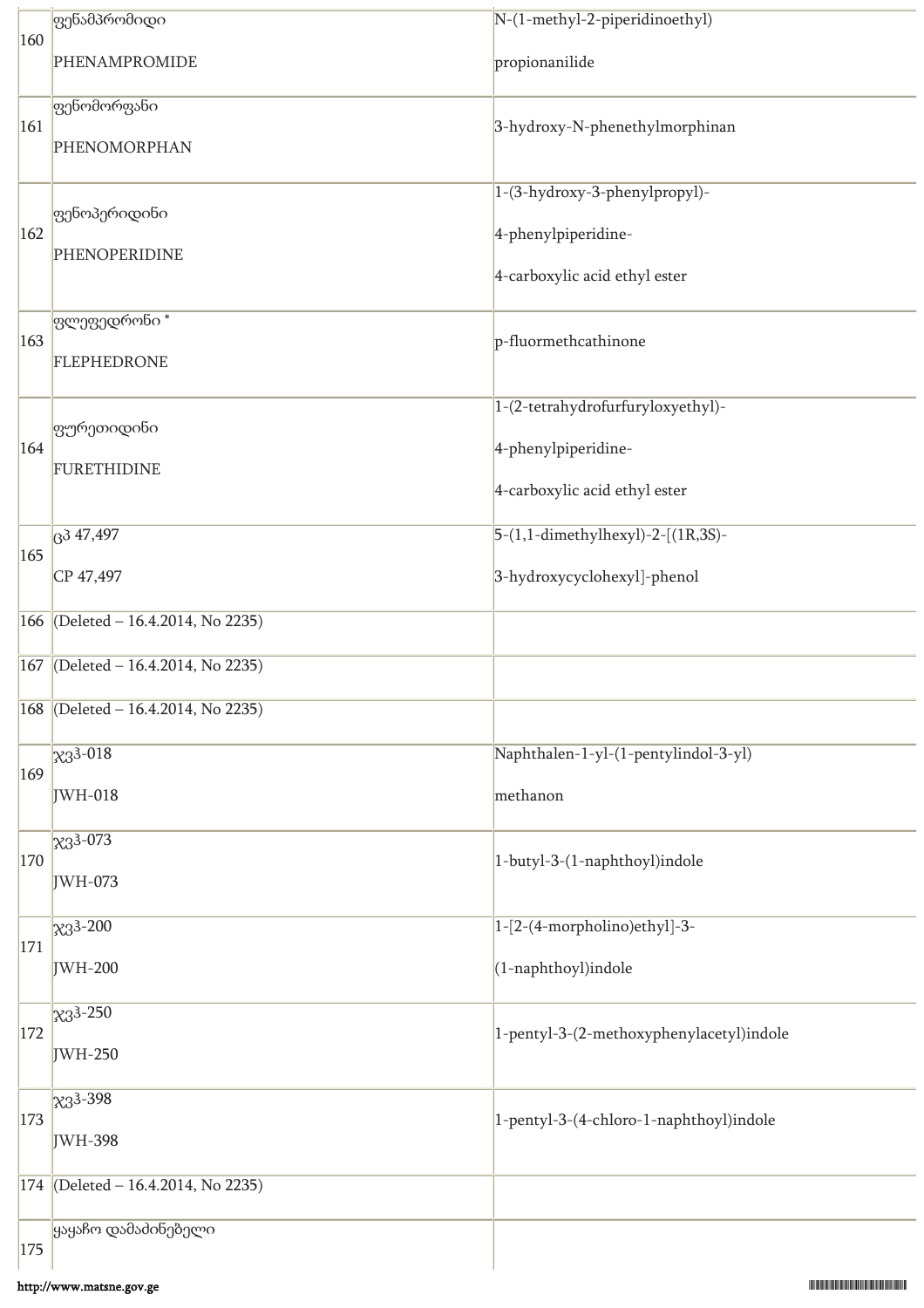|            | <b>PAPAVER SOMNIFERUM</b>                        |                                                               |
|------------|--------------------------------------------------|---------------------------------------------------------------|
|            |                                                  | All parts (except for the seeds) of the                       |
| 176        | ყაყაჩოს ნამჯა                                    | mowed down opium poppy                                        |
|            | POPPY STRAW                                      | მოცელილი დამაძინებელი ყაყაჩოს ყველა                           |
|            |                                                  | ნაწილი, გარდა ყაყაჩოს თესლებისა                               |
|            |                                                  | (The material obtained from poppy straw                       |
|            |                                                  | when it is under the concentration process                    |
|            |                                                  | of its alkaloids, when this material is a subject of traffic) |
| <b>177</b> | ყაყაჩოს ნამჯის კონცენტრატი                       | (მასალა, რომელიც მიიღება ყაყაჩოს                              |
|            | CONCENTRATE OF POPPY STRAW                       | ნამჯისაგან მაშინ, როცა ყაყაჩოს                                |
|            |                                                  | ნამჯა განიცდის მასში შემავალი ალკალოიდების                    |
|            |                                                  | კონცენტრირების პროცესს,                                       |
|            |                                                  | თუ ეს მასალა ხდება ვაჭრობის საგანი)                           |
|            |                                                  | დამაძინებელი ყაყაჩოს ნამჯისგან ნებისმიერი                     |
|            |                                                  | გზით მიღებული, ნარკოტიკულად                                   |
|            |                                                  | აქტიური ალკალოიდები, აგრეთვე ყაყაჩოს                          |
|            | ყაყაჩოს ნამჯის ექსტრაქტი                         | ნამჯისგან კუსტარულად დამზადებული                              |
| 178        | <b>EXTRACT OF POPPY STRAW</b>                    | ნებისმიერი პრეპარატი                                          |
|            |                                                  | Narcotically active alkaloids from                            |
|            |                                                  | soporific poppy obtained by any method,                       |
|            |                                                  | as well as any home-made preparation                          |
|            |                                                  | made from poppy straw                                         |
|            | ყაყაჩოს (დამაძინებელი ყაყაჩოს) ნებისმიერი        |                                                               |
| 179        | სახის ნაყენი და რძეწვენი                         |                                                               |
|            | ANY TYPE OF TINCTURE AND MILK                    |                                                               |
|            | JUICE OF POPPY (SOPORIFIC POPPY)                 |                                                               |
|            | ყველა იმ სახეობის ყაყაჩო და მისგან               |                                                               |
|            | მომზადებული პროდუქტი, რომელიც არ არის            |                                                               |
|            | $ $ დამაძინებელი ყაყაჩო, მაგრამ შეიცავს ამ სიაში |                                                               |
|            | 180 მითითებულ ნარკოტიკულ საშუალებას              |                                                               |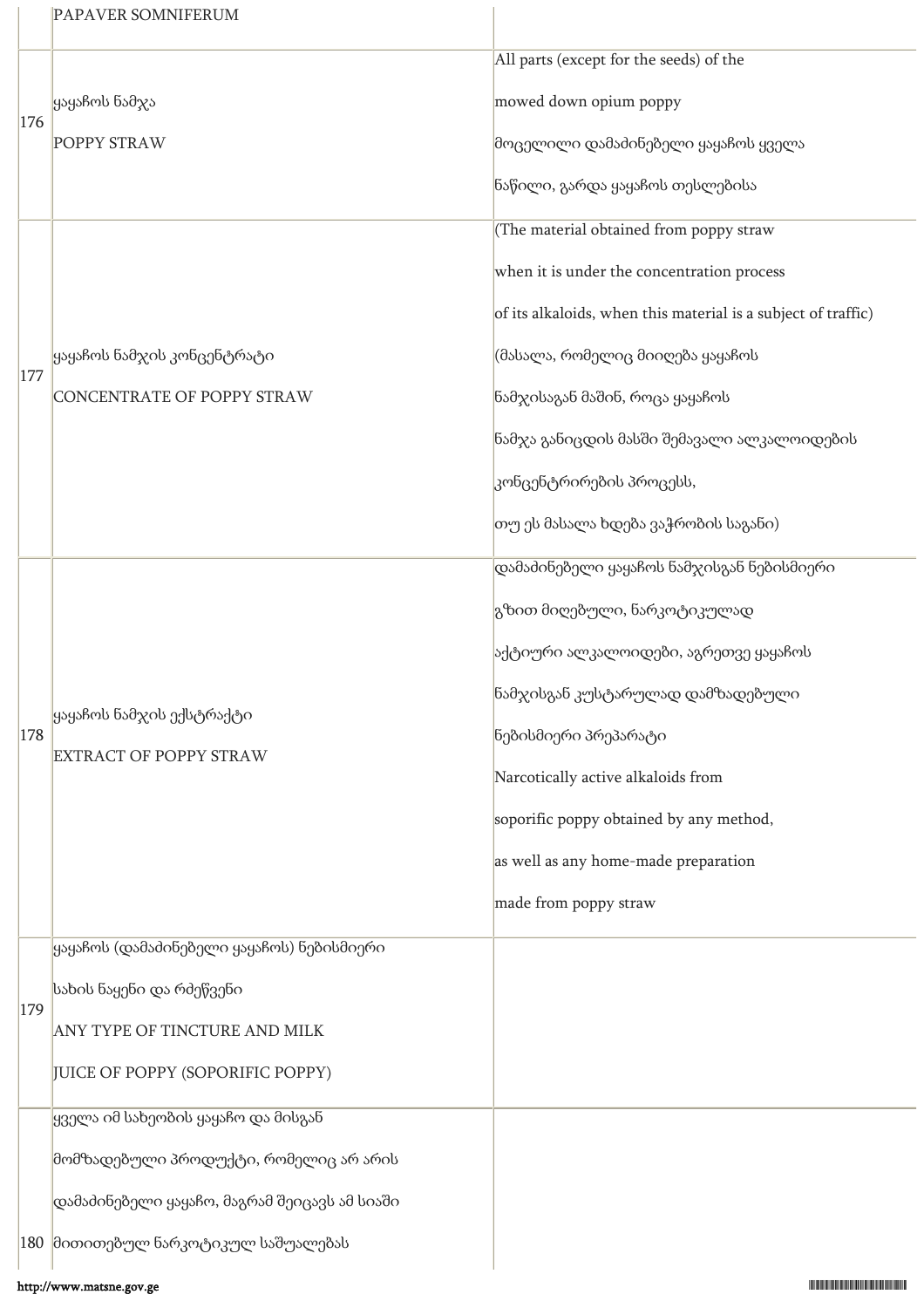|     | All the species of poppy and products made |                                                                       |
|-----|--------------------------------------------|-----------------------------------------------------------------------|
|     | therefrom that is not soporific poppy      |                                                                       |
|     | but contains a narcotic drug of this list  |                                                                       |
| 181 | ჰეროინი<br><b>HEROIN</b>                   | Diacetylmorphine<br>(derivative of morphine)<br>(მორფინის წარმოებული) |
| 182 | 3უ-210                                     | 1,1-dimethylheptyl-11-                                                |
|     | HU-210                                     | hydroxytetrahydrocannabinol                                           |
|     | $x3^{3-081}$                               | 4-methoxynaphthalen-1-yl-(1-pentylindol-3-yl)                         |
| 183 | JWH-081                                    | methanone                                                             |
| 184 | $x3^{3-122}$                               | 4-methyl-1-naphthalenyl)(1-pentyl-1H-indol-3-yl)-                     |
|     | JWH-122                                    | methanone                                                             |
| 185 | $x3^{3-2201}$<br>JWH-2201 (AM-2201)        | [1-(5-Fluoropentyl)-1H-indol-3-yl](naphthalen-1-yl)methano            |
|     | 25ბ-ნბომე                                  |                                                                       |
| 186 | 25B-NBOMe (2C-B-NBOMe)                     | 2-(4-bromo-2,5-dimethoxyphenyl)-N-(2-methoxybenzyl)etha               |
| 187 | $25$ ც-ნბომე                               | 2-(4-chloro-2,5-dimethoxyphenyl)-N-(2-methoxybenzyl)etha              |
|     | 25C-NBOMe (2C-C-NBOMe)                     |                                                                       |
| 188 | 25ი-ნბომე                                  | 2-(4-iodo-2,5-dimethoxyphenyl)-N-(2-methoxybenzyl)ethana              |
|     | 25I-NBOMe (2C-I-NBOMe)                     |                                                                       |
|     | $3398 - 68 - 3(300)$                       |                                                                       |
| 189 | 3398-68-3 (PMMA)                           | para-methoxymethylamphetamine                                         |
|     |                                            |                                                                       |

Law of Georgia No 1866 of 25 December 2013 – website, 28.12.2013

Law of Georgia No 2235 of 16 April 2014 – website, 28.4.2014

Law of Georgia No 2118 of 4 April 2018 – website, 19.4.2018

Law of Georgia No 4499 of 17 April 2019 – website, 24.4.2019

# Notes:

1. List I shall also include: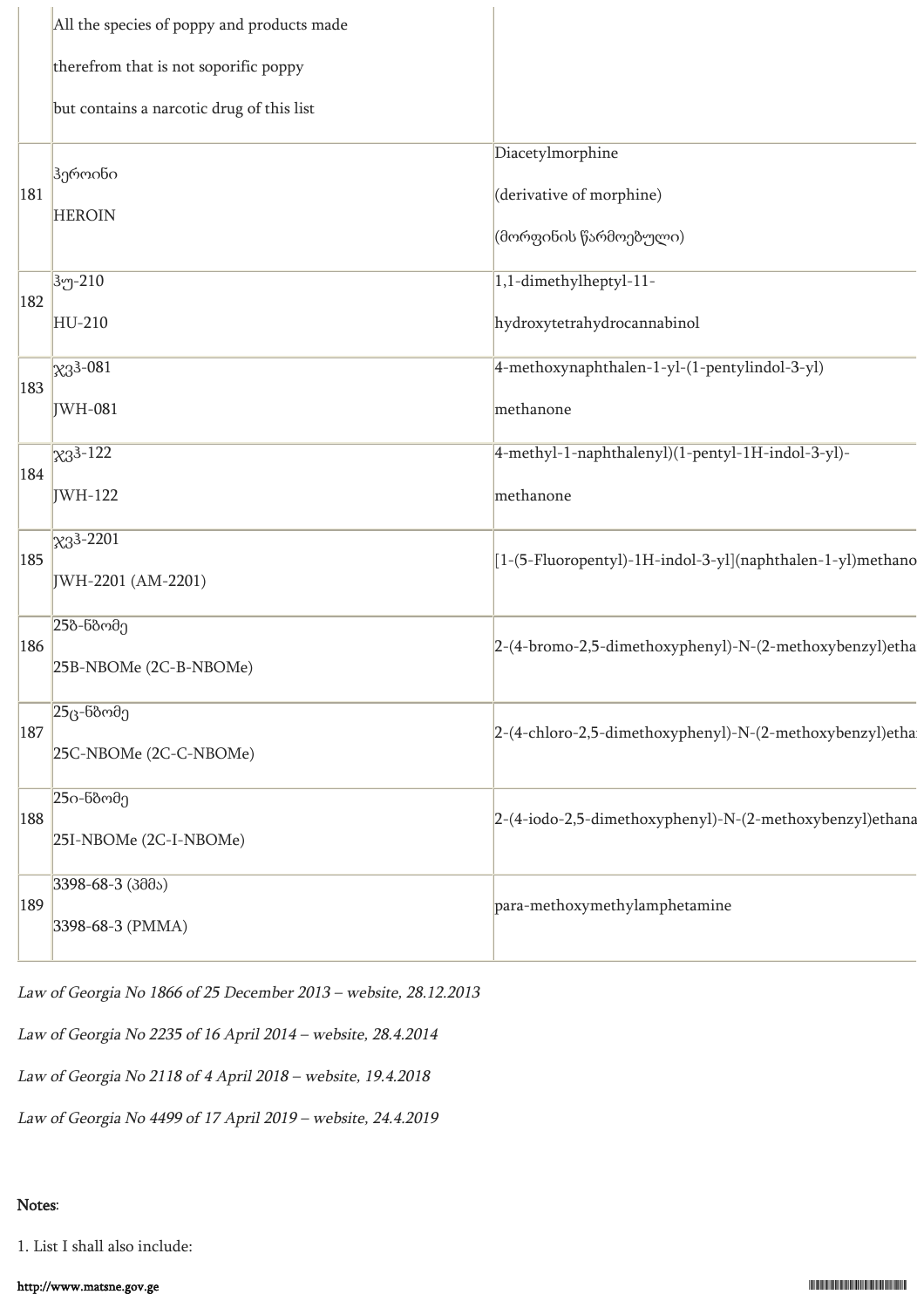a) isomers of substances included in the List, if such isomers may exist within a specific chemical designation, except when an isomer of any substance has been intentionally removed from the List;

b) simple and compound ethers of substances included in the List, if such ethers may exist;

c) salts of isomers, and salts of simple and compound ethers of substances included in the List, if such salts may exist;

d) dosage forms of substances included in the List, if such dosage forms may exist;

e) standard samples of substances included in the List;

f) mixtures.

2. List I shall not include isomers of levomethorphan and levorphanol, and accordingly, dextromethorphan [(+)-3-methyl-Nmethylmorphinan] and dextrorphan [(+)-3-hydroxy-N-methylmorphinan] which have been intentionally removed from the List.

3. (Deleted – 16.4.2014, No 2235)

Law of Georgia No 2235 of 16 April 2014 – website, 28.4.2014

#### List II

#### Narcotic Drugs Limited for Circulation

|                 | ნივთიერების დასახელება             | ქიმიური დასახელება                                                                                                      |
|-----------------|------------------------------------|-------------------------------------------------------------------------------------------------------------------------|
| <b>No</b>       | Name of substance                  | Chemical name                                                                                                           |
| $\vert$ 1       | $2b-8$<br>$2 C-B$                  | 4-bromo-2,5-dimethoxyphenethylamine                                                                                     |
| 2               | ალილპროდინი<br><b>ALLYLPRODINE</b> | 3-allyl-1-methyl-4-phenyl-4-propionoxypiperidine                                                                        |
| 3               | ალფაპროდინი<br><b>ALPHAPRODINE</b> | $\alpha$ -1,3-dimethyl-4-phenyl-4-propionoxypiperidine                                                                  |
| 4               | ალფენტანილი<br><b>ALFENTANIL</b>   | N-[1-[2-(4-ethyl-4,5-dihydro-5-oxo-1H-tetrazol-1-<br>yl)ethyl]-4-(methoxymethyl)-4-piperidinyl]-N-<br>phenylpropanamide |
| 5               | ამინეპტინი<br><b>AMINEPTINE</b>    | $7-[(10,11-dihydro-5H-dibenzo[a,d]cyclohepten-5-y])$<br>amino]heptanoic acid                                            |
| $\vert 6 \vert$ | ამობარბიტალი<br>AMOBARBITAL        | 5-ethyl-5-isopentylbarbituric acid                                                                                      |
| 7               | ამფეტამინი                         | $(\pm)$ - $\alpha$ -methylphenethylamine                                                                                |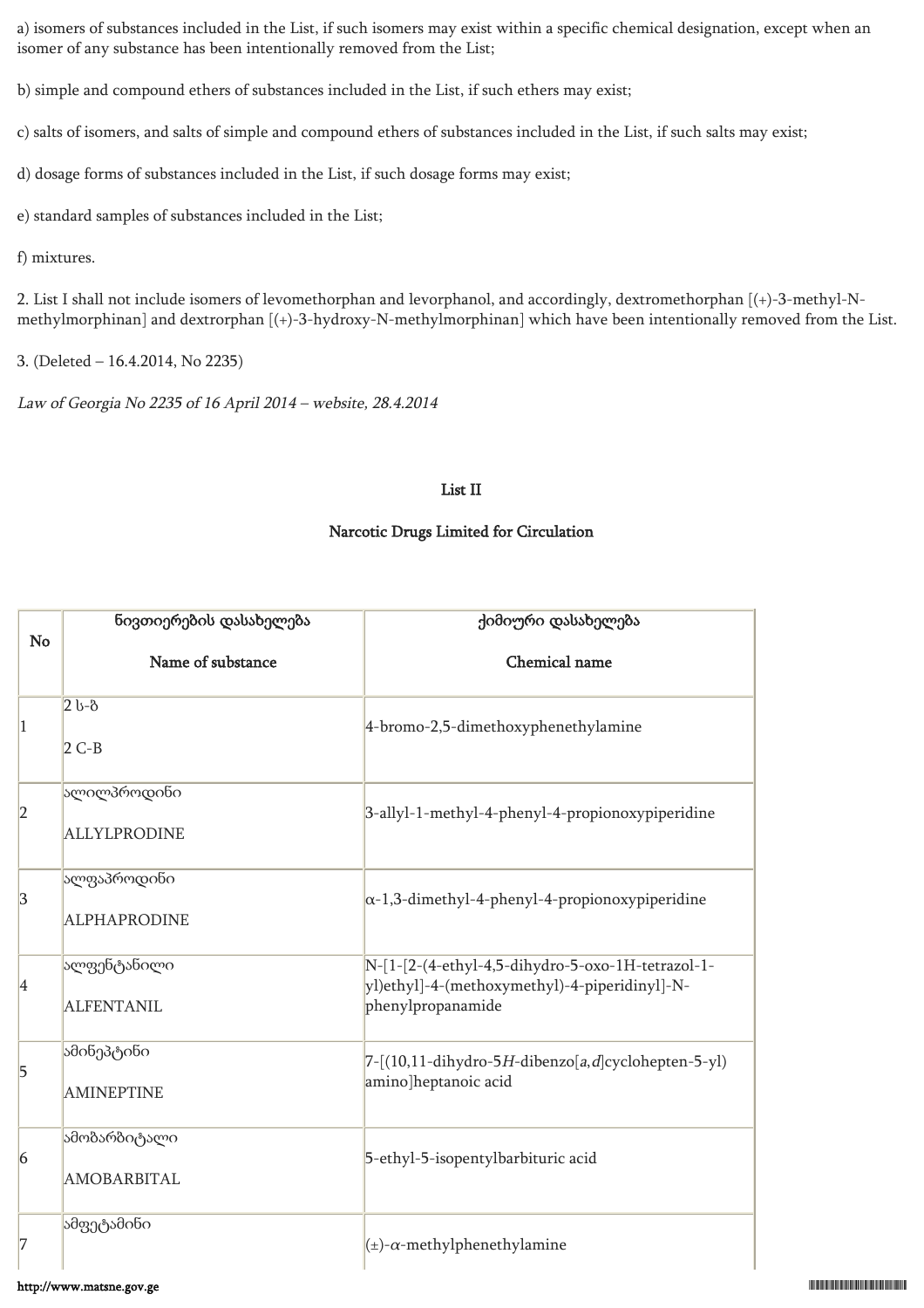|                 | <b>AMPHETAMINE</b>                               |                                                                                                                                                                      |
|-----------------|--------------------------------------------------|----------------------------------------------------------------------------------------------------------------------------------------------------------------------|
| $\bf{8}$        | ანილერიდინი<br><b>ANILERIDINE</b>                | 1-p-aminophenethyl-4-phenylpiperidine-4-carboxylic<br>acid ethyl ester                                                                                               |
| $\overline{9}$  | <mark>აცეტილდიჰიდროკოდეინი</mark>                | (derivative of codein)                                                                                                                                               |
|                 | <b>ACETYLDIHYDROCODEINE</b>                      | (კოდეინის წარმოებული)                                                                                                                                                |
| 10              | ბუპრენორფინი<br><b>BUPRENORPHINE</b>             | $2l$ -cyclopropyl-7- $\alpha$ -[(S)-1-hydroxy-1,2,2-<br>trimethylpropyl]-6,14- endo-ethano-6,7,8,14-<br>tetrahydrooripavine                                          |
| 11              | ზუტალბიტალი<br><b>BUTALBITAL</b>                 | 5-allyl-5-isobutylbarbituric acid                                                                                                                                    |
| $ 12\rangle$    | ბუტორფანოლი<br><b>BUTORPHANOL</b>                | 17-cyclobutylmethyl-morphinan-3,14-diol                                                                                                                              |
| 12 <sup>1</sup> | გამა-ოქსიერბო მჟავა<br><b>GHB</b>                | y-hydroxybutyric acid                                                                                                                                                |
| 13              | გლუტეთიმიდი<br><b>GLUTETHIMIDE</b>               | 2-ethyl-2-phenylglutarimide                                                                                                                                          |
| 14              | დექსამფეტამინი<br>DEXAMFETAMINE (dexamphetamine) | $(+)$ - $\alpha$ -methylphenethylamine                                                                                                                               |
| 15              | დექსტრომორამიდი                                  | $(+)$ -4-[2-methyl-4-oxo-3,3-diphenyl-4-(1-pyrrolidinyl)<br>butyl]morpholine                                                                                         |
|                 | DEXTROMORAMIDE                                   | (Dextrorotatory isomer of moramide)<br>(მორამიდის მარჯვნივ მბრუნავი იზომერი)                                                                                         |
| 16              | დექსტროპროპოქსიფენი<br>DEXTROPROPOXYPHENE        | $\alpha$ -(+)-4-dimethylamino-1,2-diphenyl-3-methyl-2-<br>butanol propionate<br>(Dextrorotatory isomer of propoxyphene)<br>(პროპოქსიფენის მარჯვნივ მბრუნავი იზომერი) |
| <sup>17</sup>   | დიეთილთიამბუტენი<br>DIETHYLTHIAMBUTENE           | 3-diethylamino-1,1-di-(2'-thienyl)-1-butene                                                                                                                          |
| 18              | დიმეთილთიამბუტენი<br>DIMETHYLTHIAMBUTENE         | 3-dimethylamino-1,1-di-(2'-thienyl)-1-butene                                                                                                                         |
| 19              | დიმენოქსადოლი<br>DIMENOXADOL                     | 2-dimethylaminoethyl-1-ethoxy-1,1-diphenylacetate                                                                                                                    |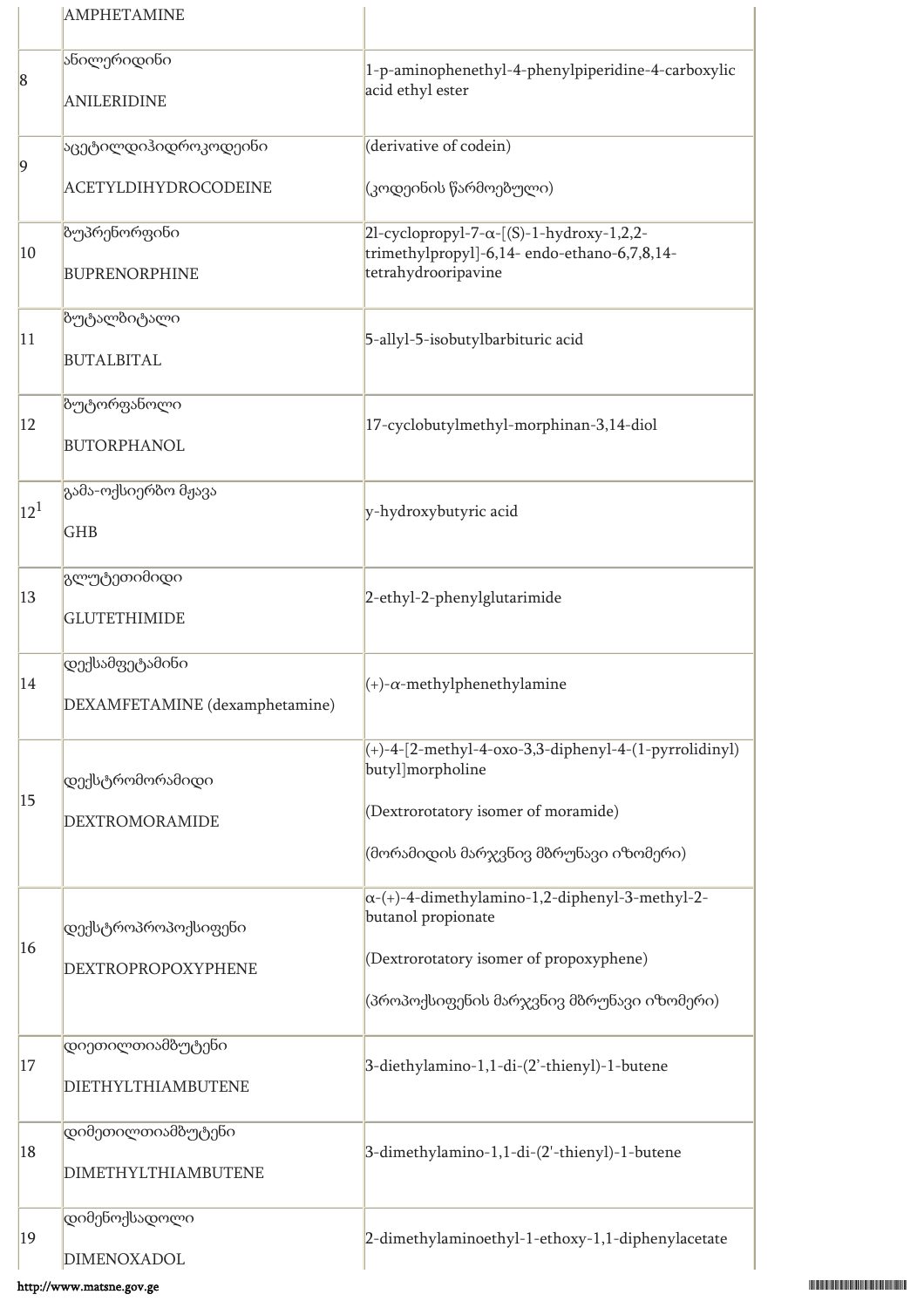| 20 | დიოქსაფეტილ ბუტირატი<br>DIOXAPHETYL BUTYRATE                                                                                                                                                                                                                                                                                                                                                                            | Ethyl-4-morpholino-2,2-diphenylbutyrate                                                      |
|----|-------------------------------------------------------------------------------------------------------------------------------------------------------------------------------------------------------------------------------------------------------------------------------------------------------------------------------------------------------------------------------------------------------------------------|----------------------------------------------------------------------------------------------|
| 21 | დიპიპანონი<br><b>DIPIPANONE</b>                                                                                                                                                                                                                                                                                                                                                                                         | 4,4-diphenyl-6-piperidine-3-heptanone                                                        |
| 22 | დიფენოქსილატი<br><b>DIPHENOXYLATE</b>                                                                                                                                                                                                                                                                                                                                                                                   | 1-(3-cyano-3,3-diphenylpropyl)-4-phenylpiperidine-4-<br>carboxylic acid ethyl ester          |
| 23 | დიფენოქსინი<br><b>DIFENOXIN</b>                                                                                                                                                                                                                                                                                                                                                                                         | 1-(3-cyano-3,3-diphenylpropyl)-4-phenylisonipecotic<br>acid                                  |
| 24 | დიჰიდროკოდეინი<br>DIHYDROCODEINE                                                                                                                                                                                                                                                                                                                                                                                        | (derivative of morphine)<br>(მორფინის წარმოებული)                                            |
| 25 | დრონაბინოლი<br><b>DRONABINOL</b><br>ამ საერთაშორისო<br>არარეგისტრირებული სახელით<br>აღინიშნება delta-9-tetrahydro-<br>cannabinol-ის მხოლოდ ერთი<br>სტერეოქიმიური იზომერი, კერძოდ,<br>(-)-trans-delta-9-tetrahydro-cannabinol-o<br>This international non-proprietary name<br>refers to only one of the stereochemical<br>variants of delta-9-tetrahydrocannabinol,<br>namely (-)-trans-delta-9-<br>tetrahydrocannabinol | $(6aR, 10aR)$ -6a,7,8,10a-tetrahydro-6,6,9-trimethyl-3-<br>pentyl-6H-dibenzo [b,d]pyran-1-ol |
| 26 | დროტებანოლი<br><b>DROTEBANOL</b>                                                                                                                                                                                                                                                                                                                                                                                        | 3,4-dimethoxy-17-methylmorphinan-6β,14-diol                                                  |
| 27 | ეთილმორფინი<br><b>ETHYLMORPHINE</b>                                                                                                                                                                                                                                                                                                                                                                                     | 3-ethylmorphine<br>(derivative of morphine)<br>(მორფინის წარმოებული)                         |
| 28 | ეტოქსერიდინი<br><b>ETOXERIDINE</b>                                                                                                                                                                                                                                                                                                                                                                                      | 1-[2-(2-hydroxyethoxy)-ethyl]-4-phenylpiperidine-4-<br>carboxylic acid ethyl ester           |
| 29 | ზიპეპროლი<br><b>ZIPEPROL</b>                                                                                                                                                                                                                                                                                                                                                                                            | $\alpha$ -( $\alpha$ -methoxybenzyl)-4-( $\beta$ -methoxyphenethyl)-1-<br>piperazineethanol  |
|    | თებაინი                                                                                                                                                                                                                                                                                                                                                                                                                 | (an opium alkaloid; also contained in plant Papaver<br>bracteatum)                           |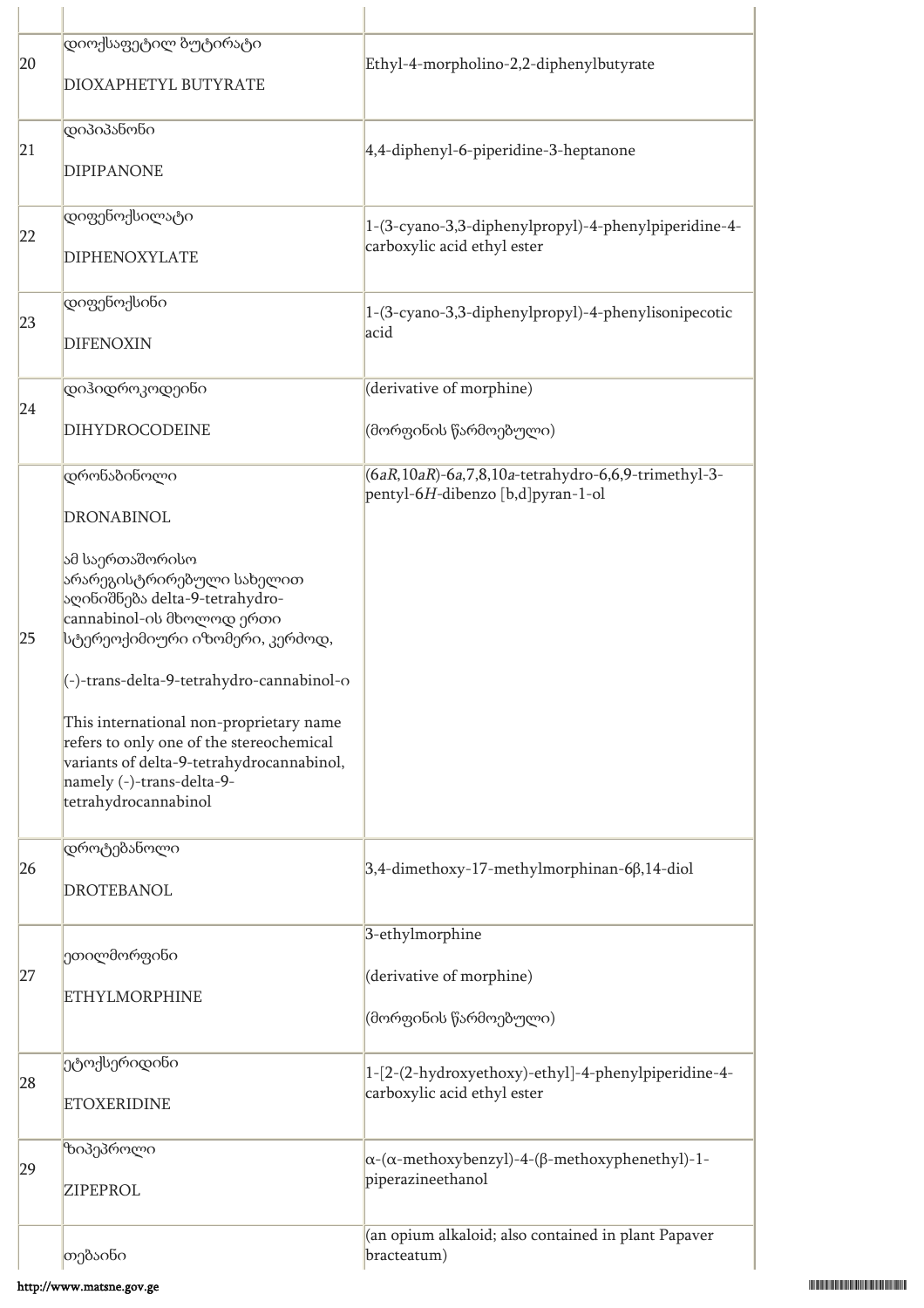| 30 | <b>THEBAINE</b>                                 | (ოპიუმის ალკალოიდი; მას აგრეთვე შეიცავს<br>მცენარე Papaver bracteatum)                                                                                                                                                        |
|----|-------------------------------------------------|-------------------------------------------------------------------------------------------------------------------------------------------------------------------------------------------------------------------------------|
| 31 | თებაკონი<br><b>THEBACON</b>                     | Acetyldihydrocodeinone (acetylated enol form of<br>Hydrocodone)                                                                                                                                                               |
| 32 | კათინი<br>CATHINE (+)-norpseudoephedrine        | $\vert (+)$ - $(S)$ - $\alpha$ - $[(S)$ -1-aminoethyl]benzyl alcohol                                                                                                                                                          |
| 33 | კლონიტაზენი<br><b>CLONITAZENE</b>               | 2-(p-chlorobenzyl)-1-diethylaminoethyl-5-<br>nitrobenzimidazole                                                                                                                                                               |
| 34 | კოდეინი<br><b>CODEINE</b>                       | 3-methylmorphine<br>(derivate of morphine, alkaloid contained in opium and<br>poppy straw)<br>(მორფინის წარმოებული; ალკალოიდი, რომელსაც<br>შეიცავს ოპიუმი და ყაყაჩოს ნამჯა)                                                   |
| 35 | კოკაინი<br><b>COCAINE</b>                       | methyl ester of benzoylecgonine<br>(an alkaloid contained in coca leaves or obtained from<br>ecgonine by way of synthesis)<br>(ალკალოიდი, რომელსაც შეიცავს კოკას ფოთლები<br>ან რომელიც მიიღება სინთეზური გზით<br>ეკგონინიდან) |
| 36 | ლევამფეტამინი<br>LEVAMFETAMINE (levamphetamine) | $(-)$ - $(R)$ - $\alpha$ -methylphenethylamine(amphetamine(-<br>)isomer                                                                                                                                                       |
| 37 | ლევომეტამფეტამინი<br><b>LEVOMETHAMPHETAMINE</b> | $(-)$ -N, $\alpha$ -dimethylphenethylamine                                                                                                                                                                                    |
| 38 | ლევორფანოლი<br><b>LEVORPHANOL</b>               | (-)-3-hydroxy-N-methylmorphinan                                                                                                                                                                                               |
| 39 | მეთაქვალონი<br>METHAQUALONE                     | 2-methyl-3-o-tolyl-4(3H)-quinazolinone                                                                                                                                                                                        |
| 40 | მეთადონი<br><b>METHADONE</b>                    | 6-dimethylamino-4,4-diphenyl-3-heptanone                                                                                                                                                                                      |
| 41 | მეთილფენიდატი<br>METHYLPHENIDATE                | methyl $\alpha$ -phenyl-2-piperidine acetate                                                                                                                                                                                  |
| 42 | მეტამფეტამინი                                   | $(+)$ - $(S)$ - $N, \alpha$ -dimethylphenethylamine                                                                                                                                                                           |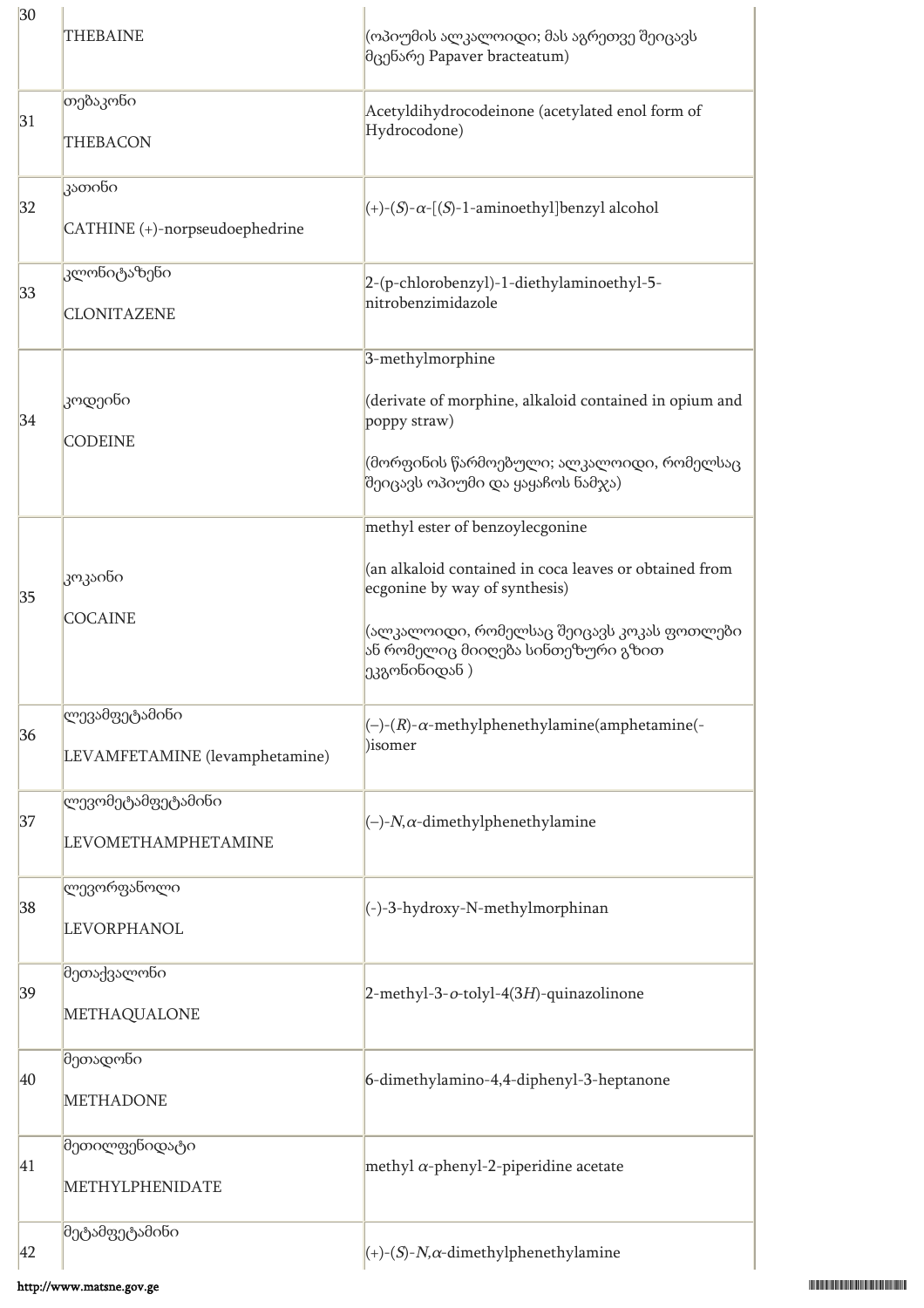|    | METAMFETAMINE (methamphetamine)                                                 |                                                                                                                                       |
|----|---------------------------------------------------------------------------------|---------------------------------------------------------------------------------------------------------------------------------------|
| 43 | მეტამფეტამინის რაცემატი<br>METAMFETAMINE RACEMATE<br>(methamphetamine racemate) | $(\pm)$ -N, $\alpha$ -dimethylphenethylamine                                                                                          |
| 44 | მეკლოქვალონი<br>MECLOQUALONE                                                    | 3-(o-chlorophenyl)-2-methyl-4(3H)-quinazolinone                                                                                       |
| 45 | მორფინი<br><b>MORPHINE</b>                                                      | the principal alkaloid of opium or of opium (soporific)<br>poppy<br>(ოპიუმის ან ოპიუმის (დამაძინებელი) ყაყაჩოს<br>ძირითადი ალკალოიდი) |
| 46 | ნალბუფინი<br><b>NALBUPHINE</b>                                                  | (-)-17-(cyclobutylmethyl)- 4,5α-epoxymorphinan-<br>$3,6\alpha,14$ -triol hydrochloride                                                |
| 47 | ნიკოდიკოდინი<br>NICODICODINE                                                    | 6-nicotinyldihydrocodeine<br>(derivative of morphine)<br>(მორფინის წარმოებული)                                                        |
| 48 | ნიკოკოდინი<br>NICOCODINE                                                        | 6-nicotinylcodeine<br>(derivative of morphine)<br> (მორფინის წარმოებული)                                                              |
| 49 | ნიკომორფინი<br>NICOMORPHINE                                                     | 3,6-dinicotinylmorphine<br>(derivative of morphine)<br>(მორფინის წარმოებული)                                                          |
| 50 | ნორკოდეინი<br>NORCODEINE                                                        | N-demethylcodeine<br>(derivative of morphine)<br>(მორფინის წარმოებული)                                                                |
| 51 | ნორმეთადონი<br>NORMETHADONE                                                     | 6-dimethylamino-4,4-diphenyl-3-hexanone                                                                                               |
| 52 | წორპიპანონი<br>NORPIPANONE                                                      | 4,4-diphenyl-6-piperidino-3-hexanone                                                                                                  |
| 53 | ორიპავინი<br><b>ORIPAVINE</b>                                                   | 3-O-demethylthebaine                                                                                                                  |
|    | ოპიუმი სამედიცინო                                                               |                                                                                                                                       |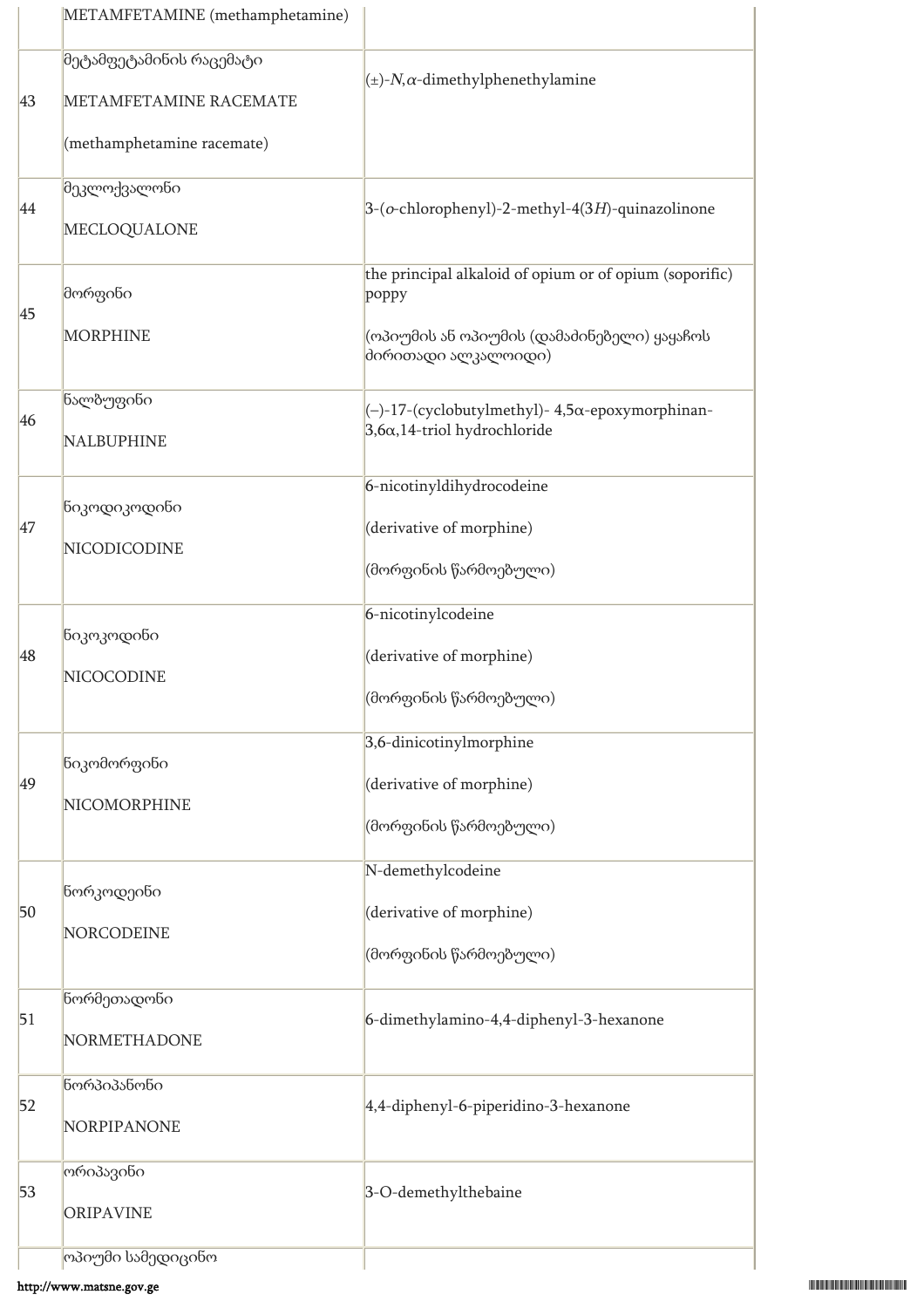| 54 | OPII MEDICINALIS                                 |                                                                                                                      |
|----|--------------------------------------------------|----------------------------------------------------------------------------------------------------------------------|
| 55 | ოქსიკოდონი<br><b>OXYCODONE</b>                   | 14-hydroxydihydrocodeinone<br>(derivative of morphine)<br>(მორფინის წარმოებული)                                      |
| 56 | პანტოპონი<br><b>PANTOPON</b>                     |                                                                                                                      |
| 57 | პაპავერიტუმი (ომნოპონი)<br>PAPAVERITUM (OMNOPON) |                                                                                                                      |
| 58 | პეთიდინი<br><b>PETHIDINE</b>                     | 1-methyl-4-phenylpiperidine-4-carboxylic acid ethyl<br>ester                                                         |
| 59 | პენტაზოცინი<br>PENTAZOCINE                       | $(2R^*, 6R^*, 11R^*)$ -1,2,3,4,5,6-hexahydro-6,11-dimethyl-3-<br>(3- methyl-2-butenyl)-2,6-methano-3-benzazocin-8-ol |
| 60 | პენტობარბიტალი<br>PENTOBARBITAL                  | 5-ethyl-5-(1-methylbutyl)barbituric acid                                                                             |
| 61 | პირიტრამიდი<br>PIRITRAMIDE                       | 1-(3-cyano-3,3-diphenylpropyl)-4-(1-<br>piperidino)piperidine-4-carboxylic acid amide                                |
| 62 | პროპირამი<br><b>PROPIRAM</b>                     | N-(1-methyl-2-piperidinoethyl)-N-2-<br>pyridylpropionamide                                                           |
| 63 | რაცემორფანი<br><b>RACEMORPHAN</b>                | $(\pm)$ -3-hydroxy-N-methylmorphinan                                                                                 |
| 64 | რემიფენტანილი<br><b>REMIFENTANIL</b>             | 1-(2-methoxycarbonylethyl)-4-<br>(phenylpropionylamino)-piperidine-4-carboxylic acid<br>methyl ester                 |
| 65 | სეკობარბიტალი<br>SECOBARBITAL                    | 5-allyl-5-(1-methylbutyl)barbituric acid                                                                             |
| 66 | სუფენტანილი<br><b>SUFENTANIL</b>                 | N-[4-(methoxymethyl)-1-[2-(2-thienyl)ethyl]-4-<br>piperidyl]propionanilide                                           |
| 67 | ტილიდინი<br><b>TILIDINE</b>                      | (±)-ethyl-trans-2-(dimethylamino)-1-phenyl-3-<br>cyclohexene-1-carboxylate                                           |
|    | ტრამადოლი                                        | $(1R,2R)$ -rel-2-[(dimethylamino)methyl]-1-(3-                                                                       |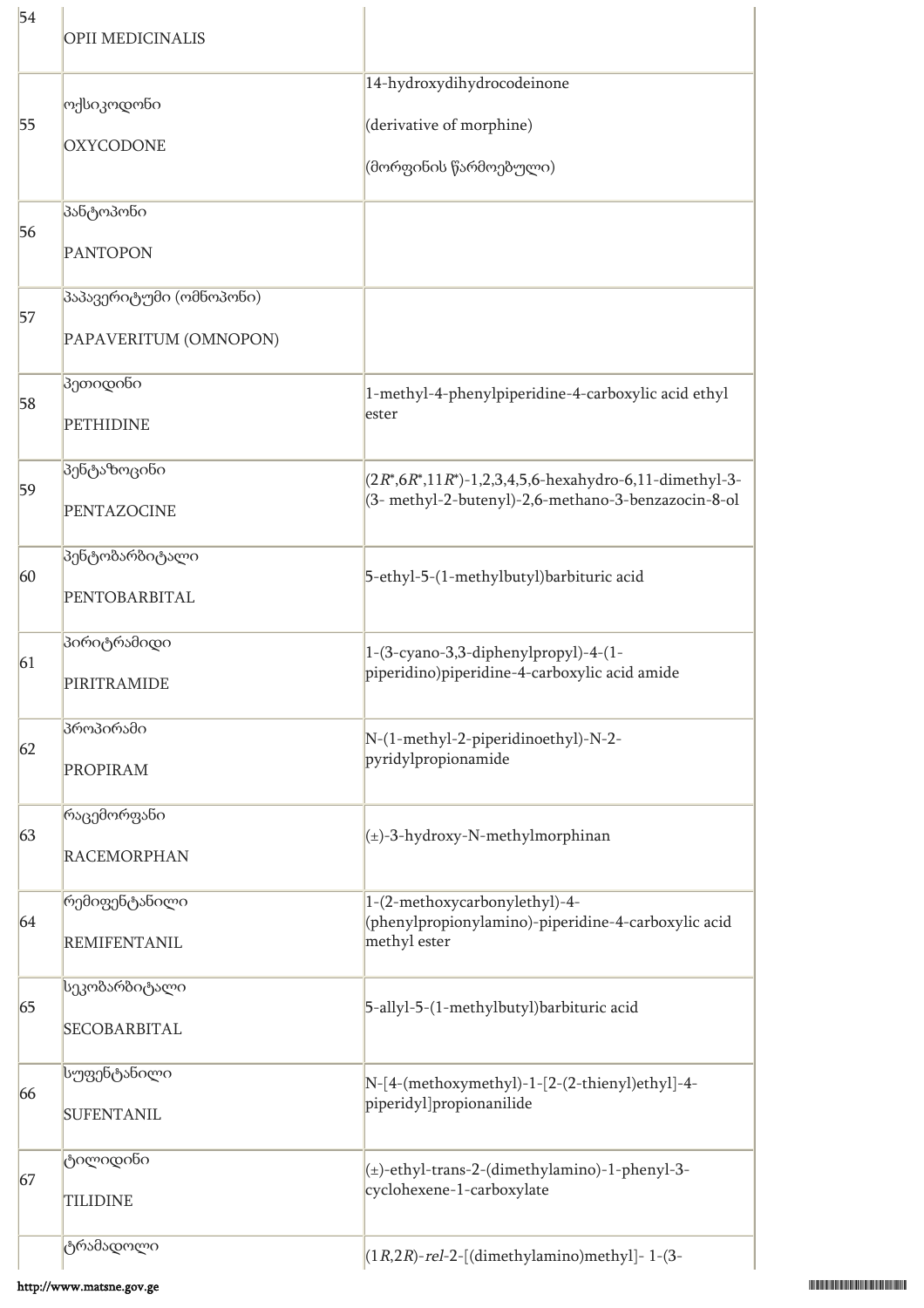| 68 | <b>TRAMADOL</b>                                | methoxyphenyl)cyclohexanol                                                      |
|----|------------------------------------------------|---------------------------------------------------------------------------------|
| 69 | ტრიმეპერიდინი<br>TRIMEPERIDINE                 | 1,2,5-trimethyl-4-phenyl-4-propionoxypiperidine                                 |
| 70 | ფენადოქსონი<br>PHENADOXONE                     | 6-morpholino-4,4-diphenyl-3-heptanone                                           |
| 71 | ფენაზოცინი<br>PHENAZOCINE                      | 2'-hydroxy-5,9-dimethyl-2-phenethyl-6,7-<br>benzomorphan                        |
| 72 | ფენეტილინი<br><b>FENETYLLINE</b>               | $7-[2-[(\alpha-methylphenethyl)amino]ethyl]$ theophylline                       |
| 73 | ფენმეტრაზინი<br>PHENMETRAZINE                  | 3-methyl-2-phenylmorpholine                                                     |
| 74 | ფენტანილი<br><b>FENTANYL</b>                   | $7-[2-[(\alpha-methylphenethyl)amino]ethyl]$ theophylline                       |
| 75 | ფენციკლიდინი<br>PHENCYCLIDINE (PCP)            | 1-(1-phenylcyclohexyl)piperidine                                                |
| 76 | ფლუნიტრაზეპამი<br>FLUNITRAZEPAM                | 5-(o-fluorophenyl)-1,3-dihydro-1-methyl-7-nitro-2H-<br>1,4- benzodiazepin-2-one |
| 77 | <mark>ფოლკოდინი</mark><br>PHOLCODINE           | morpholinylethylmorphine<br>(derivative of morphine)<br>(მორფინის წარმოებული)   |
| 78 | ციკლობარბიტალი<br>CYCLOBARBITAL                | 5-(1-cyclohexen-1-yl)-5-ethylbarbituric acid                                    |
| 79 | ჰიდროკოდონი<br><b>HYDROCODONE</b>              | dihydrocodeinone<br>(derivative of morphine)<br>(მორფინის წარმოებული)           |
| 80 | <b>ჰიდრომორფინოლი</b><br><b>HYDROMORPHINOL</b> | 14-hydroxydihydromorphine<br>(derivative of morphine)<br>(მორფინის წარმოებული)  |
|    | <b>კიდრომორფონი</b>                            | dihydromorphinone                                                               |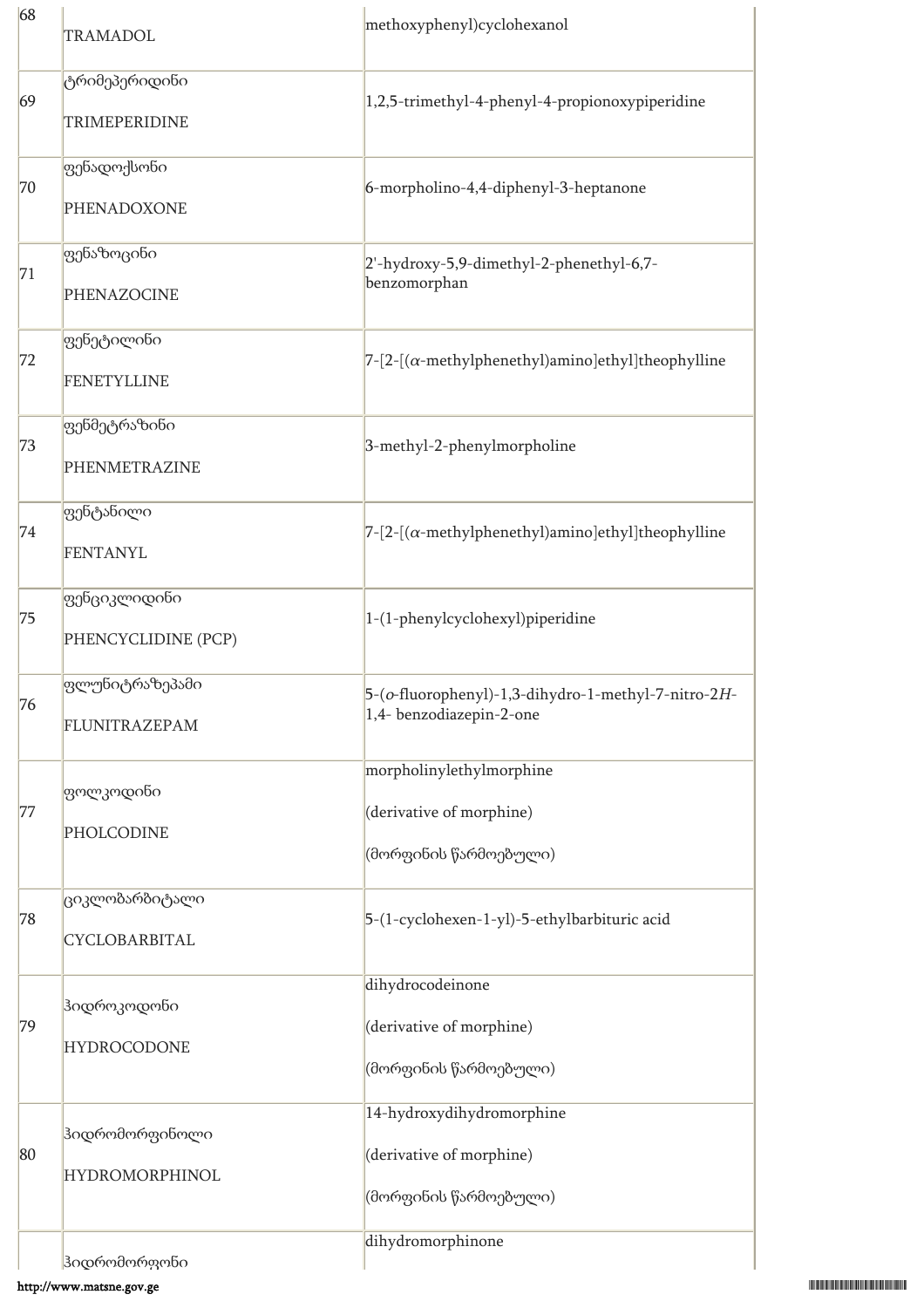| 81 | <b>HYDROMORPHONE</b>    | (derivative of morphine)                          |
|----|-------------------------|---------------------------------------------------|
|    |                         | (მორფინის წარმოებული)                             |
| 82 | პიდროქსიპეთიდინი        | 4-m-hydroxyphenyl-1-methylpiperidine-4-carboxylic |
|    | <b>HYDROXYPETHIDINE</b> | acid ethyl ester                                  |

Notes: List II shall include:

a) isomers of substances included in the List, if such isomers may exist within a specific chemical designation, except when an isomer of any substance has been intentionally removed from this List;

b) simple and compound ethers of substances included in the List, if such ethers may exist;

c) salts of isomers, and salts of simple and compound ethers of substances included in the List, if such salts may exist;

d) dosage forms of substances included in the List, and dosage forms of their salts, by any trade names (registered, or unregistered in Georgia), if such dosage forms may exist;

e) preparations of the following narcotic drugs:

e.a) all combined preparations containing acetyldihydrocodeine, dihydrocodeine, codeine, nicodicodine, nicocodine, norcodeine, pholcodine, and ethylmorphine;

Law of Georgia No 2043 of 5 March 2014 – website, 12.3.2014

e.b) propiram-containing combined preparations that contain 100 mg or more propiram per dose unit, where propiram is compounded with at least the same amount of methylcellulose;

e.c) dextropropoxyphene-containing combined peroral preparations that contain 135 mg or more dextropropoxyphene per dose unit, or when its concentration in integral preparations equals to or exceeds 2.5 percent, provided that the preparations must not contain any of the substances under the UN Convention on Psychotropic Substances of 1971;

e.d) cocaine-containing combined preparations that contain more than 0.1 per cent of cocaine calculated on the basis of cocainebase;

e.e) opium- or morphine-containing combined preparations that contain more than 0.2 per cent of morphine calculated on the basis of anhydrous morphine-base;

e.f) difenoxin-containing combined preparations that contain 0.5 mg or more difenoxin, and the amount of atropine sulphate that is equivalent to 5 per cent of a difenoxin dose;

e.g) diphenoxylate-containing combined preparations that contain 2.5 mg or more diphenoxylate (calculated on the basis of diphenoxylate-base), and the amount of atropine sulphate that is equivalent to 1 percent of a diphenoxylate dose;

e.h) Pulvis ipecacuanhae et opii compositus:

e.h.a) 10 per cent of opium powder;

e.h.b) 10 per cent of ipecacuanha root, which is well mixed with 80 percent of any other ingredient in the form of powder which does not contain any narcotic drug;

e.i) standard samples of substances included in the List;

e.j) all combined preparations containing buprenorphine.

Law of Georgia No 2561 of 29 July 2014 – website, 6.8.2014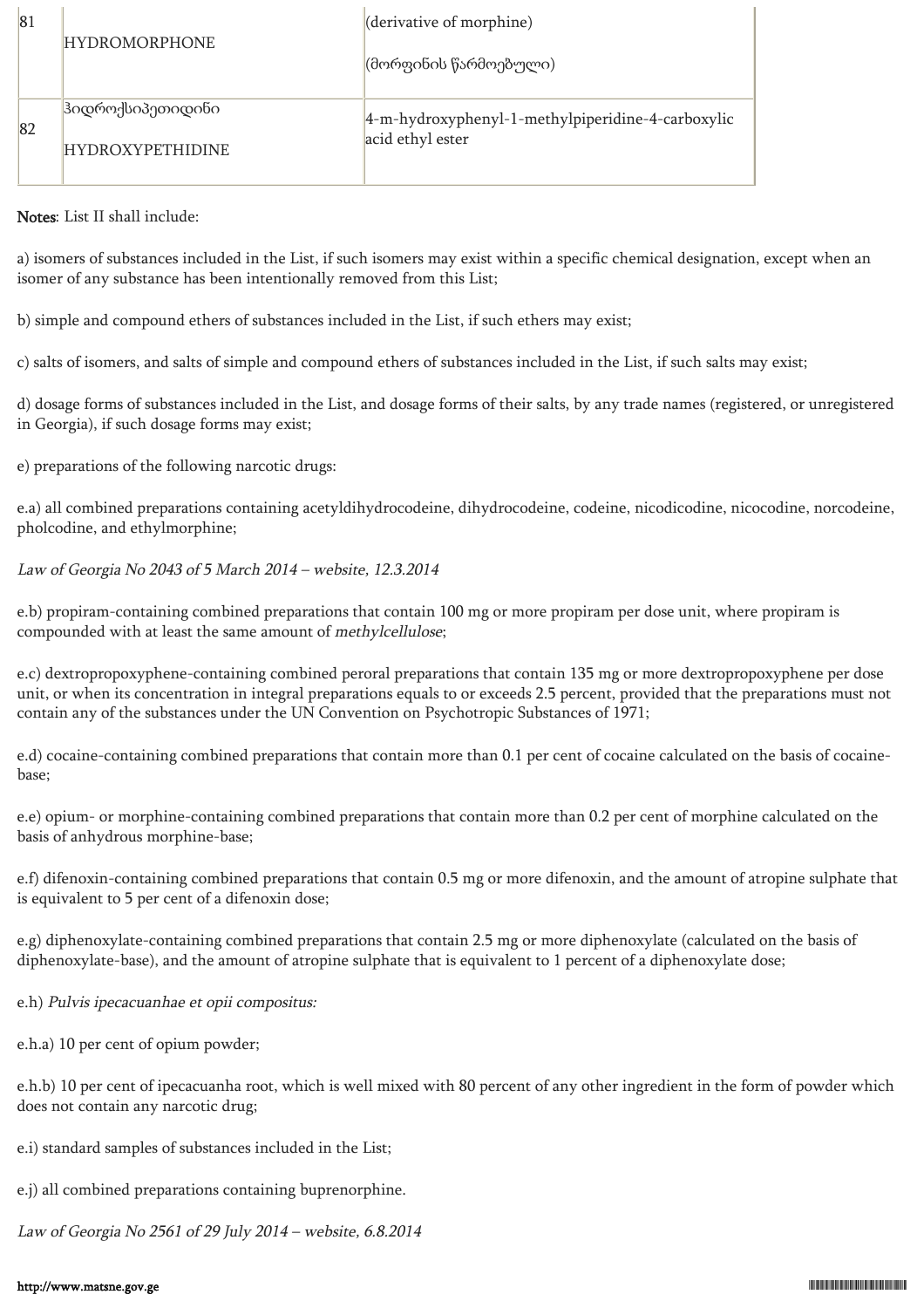# List III

# Psychotropic Substances

|                 | ნივთიერების დასახელება                       | ქიმიური დასახელება                                                                                                      |  |  |  |  |
|-----------------|----------------------------------------------|-------------------------------------------------------------------------------------------------------------------------|--|--|--|--|
| No              | Name of substance                            | Chemical name                                                                                                           |  |  |  |  |
| $\vert$ 1       | ალობარბიტალი<br>ALLOBARBITAL                 | 5,5-diallylbarbituric acid                                                                                              |  |  |  |  |
| 2               | ალპრაზოლამი                                  | 8-chloro-1-methyl-6-phenyl-                                                                                             |  |  |  |  |
|                 | ALPRAZOLAM                                   | 4H-s-triazolo[4,3-a][1,4]benzodiazepine                                                                                 |  |  |  |  |
| $\vert 3 \vert$ | ამინორექსი<br><b>AMINOREX</b>                | 2-amino-5-phenyl-2-oxazoline                                                                                            |  |  |  |  |
| 4               | ამფეპრამონი<br>AMFEPRAMONE (DIETHYLPROPION)  | 2-(diethylamino)propiophenone                                                                                           |  |  |  |  |
| $\overline{5}$  | ბარბიტალი<br><b>BARBITAL</b>                 | 5,5-diethylbarbituric acid                                                                                              |  |  |  |  |
| $6\overline{6}$ | ბენზფეტამინი<br><b>BENZPHETAMINE</b>         | $N$ -benzyl- $N$ , $\alpha$ -dimethylphenethylamine<br>7-bromo-1,3-dihydro-5-(2-pyridyl)-2H-1,<br>4-benzodiazepin-2-one |  |  |  |  |
| 7               | ზრომაზეპამი<br><b>BROMAZEPAM</b>             |                                                                                                                         |  |  |  |  |
| $\vert 8$       | ზროტიზოლამი                                  | 2-bromo-4-(o-chlorophenyl)-9-methyl-6H-thieno                                                                           |  |  |  |  |
|                 | <b>BROTIZOLAM</b>                            | $[3,2-f]-s$ - triazolo $[4,3-a][1,4]$ diazepine                                                                         |  |  |  |  |
| $\vert 9 \vert$ | ბუტობარბიტალი<br>BUTOBARBITAL (BUTOBARBITAL) | 5-butyl-5-ethylbarbituricacid                                                                                           |  |  |  |  |
| 10              | დელორაზეპამი<br>DELORAZEPAM                  | 7-chloro-5-(o-chlorophenyl)-1,3-dihydro-2H-1,<br>4- benzodiazepin-2-one                                                 |  |  |  |  |
|                 | დიაზეპამი                                    | 7-chloro-1,3-dihydro-1-methyl-5-phenyl-2H-1,                                                                            |  |  |  |  |
| 11              | <b>DIAZEPAM</b>                              | 4-benzodiazepin-2-one                                                                                                   |  |  |  |  |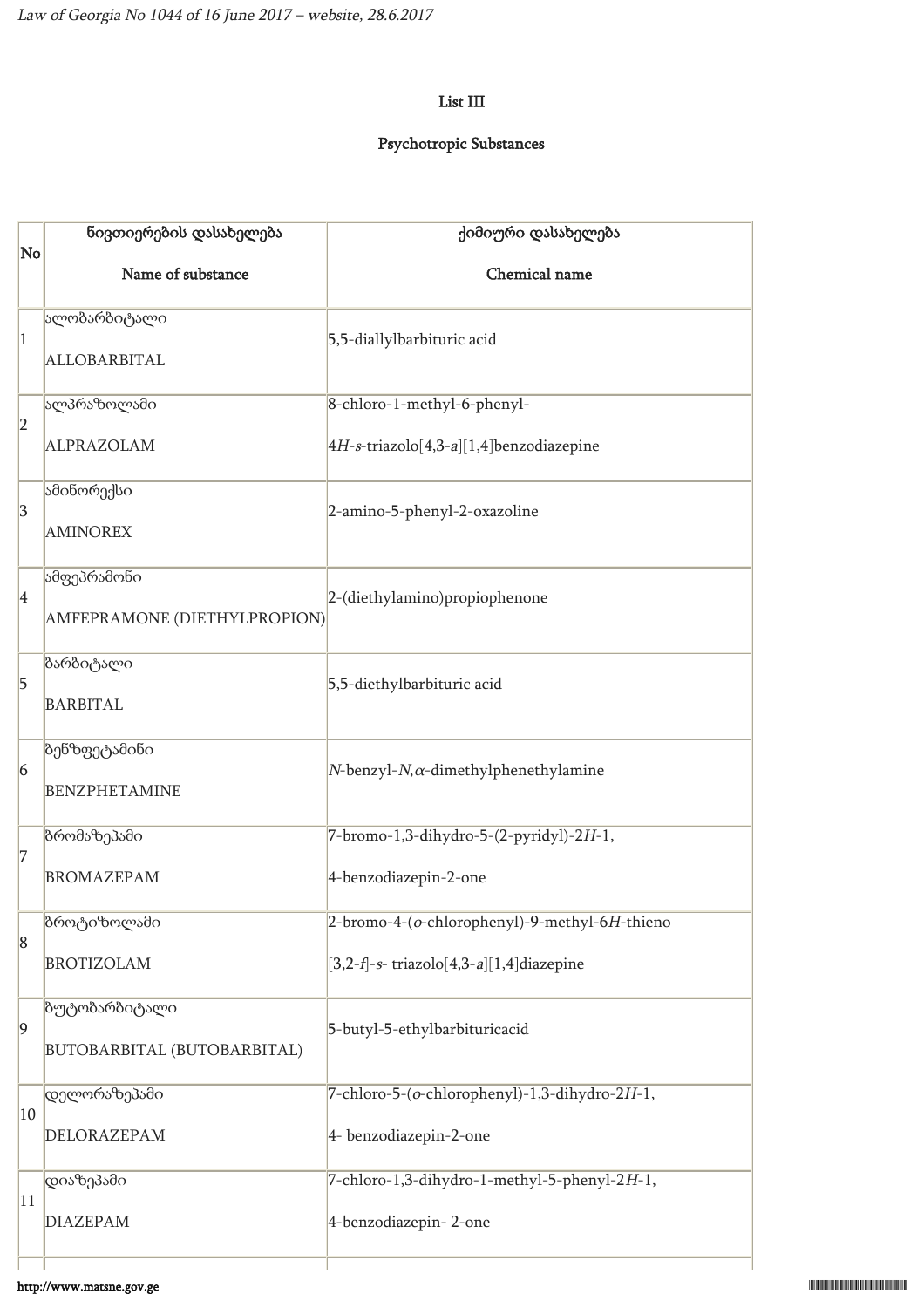| $ 12\rangle$    |                          | ethyl 7-chloro-5-(o-fluorophenyl)-2,                       |  |  |  |
|-----------------|--------------------------|------------------------------------------------------------|--|--|--|
|                 | ეთილ ლოფლაზეპატი         | $3$ -dihydro-2-oxo-1H-1,                                   |  |  |  |
|                 | <b>ETHYL LOFLAZEPATE</b> | 4- benzodiazepine-3-carboxylate                            |  |  |  |
|                 | ეთილამფეტამინი           |                                                            |  |  |  |
|                 | 13 ETILAMFETAMINE        | $N$ -ethyl- $\alpha$ -methylphenethylamine                 |  |  |  |
|                 | (N-ETHYLAMPHETAMINE)     |                                                            |  |  |  |
|                 | ეთინამატი                |                                                            |  |  |  |
| 14              | <b>ETHINAMATE</b>        | 1-ethynylcyclohexanolcarbamate                             |  |  |  |
| 15              | ეთქლორვინოლი             |                                                            |  |  |  |
|                 | <b>ETHCHLORVYNOL</b>     | 1-chloro-3-ethyl-1-penten-4-yn-3-ol                        |  |  |  |
|                 | ესტაზოლამი               | 8-chloro-6-phenyl-4H-s-triazolo[4,3-a][1,                  |  |  |  |
| 16              | <b>ESTAZOLAM</b>         | 4] benzodiazepine                                          |  |  |  |
|                 | ეფედრინი                 | $[(R-(R^*,S^*)] - [1-(\mbox{methylamino})\neth y]$         |  |  |  |
| 16 <sup>1</sup> | <b>EPHEDRINE</b>         | benzenemethanol                                            |  |  |  |
|                 | ვინილბიტალი              |                                                            |  |  |  |
| 17              | <b>VINYLBITAL</b>        | 5-(1-methylbutyl)-5-vinylbarbituric acid                   |  |  |  |
|                 | ზოლპიდემი                | N,N,6-trimethyl-2-p-tolylimidazo[1,2-a]                    |  |  |  |
| 18              | <b>ZOLPIDEM</b>          | pyridine-3-acetamide                                       |  |  |  |
|                 | თიანეპტინი               | (RS)-7-(3-chloro-6-methyl-6,11-dihydrodibenzo [c,f][1,2]   |  |  |  |
| 19              | <b>TIANEPTINE</b>        | thiazepin-11-ylamino) heptanoic acid S,S-dioxide           |  |  |  |
|                 |                          | 7-chloro-1,3-dihydro-3-hydroxy-1-methyl-5-phenyl-2H-1,     |  |  |  |
| 20              | კამაზეპამი               | 4- benzodiazepin-2-one dimethylcarbamate                   |  |  |  |
|                 | <b>CAMAZEPAM</b>         | (ester)                                                    |  |  |  |
|                 | კეტაზოლამი               | 11-chloro-8,12b-dihydro-2,8-dimethyl-12b-phenyl-4H-        |  |  |  |
| 21              | <b>KETAZOLAM</b>         | $[1,3]$ oxazino $[3,2-d][1,4]$ benzodiazepin-4,7(6H)-dione |  |  |  |
|                 | კეტამინი                 | $(RS)-2-(2-Chlorophenyl)-2-$                               |  |  |  |
| 22              | <b>KETAMINE</b>          | (methylamino)cyclohexanone                                 |  |  |  |
|                 | კლობაზამი                | 7-chloro-1-methyl-5-phenyl-1H-1,5-                         |  |  |  |
| 23              | <b>CLOBAZAM</b>          | benzodiazepine-2,4(3H,5H)-dione                            |  |  |  |
|                 | კლონაზეპამი              | $5-(o$ -chlorophenyl)-1,3-dihydro-7-nitro-2H-1,            |  |  |  |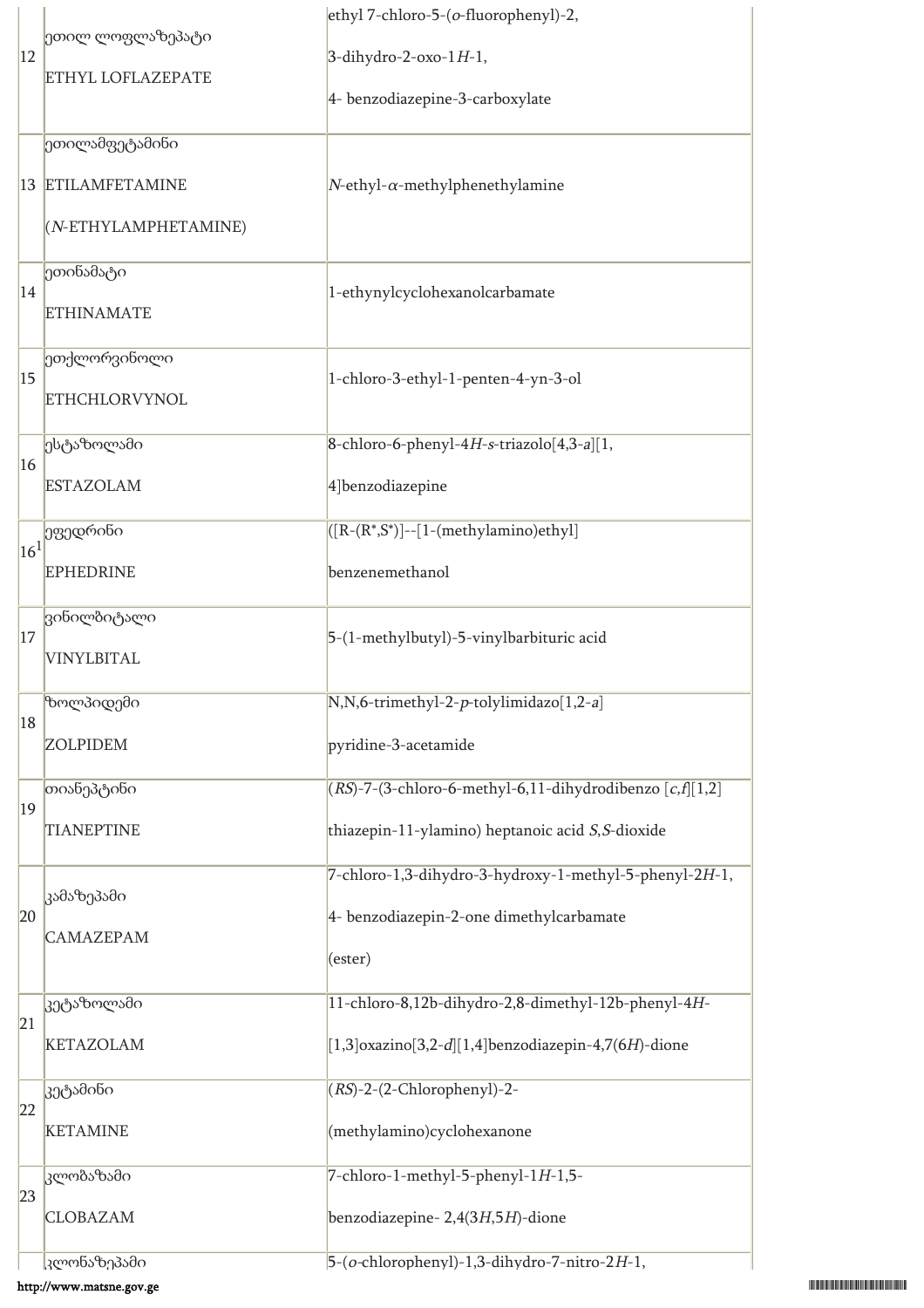| 24 | <b>CLONAZEPAM</b>         | 4-benzodiazepin-2-one                                      |  |  |  |
|----|---------------------------|------------------------------------------------------------|--|--|--|
| 25 | კლორაზეპატი               | 7-chloro-2,3-dihydro-2-oxo-5-phenyl-1H-1,                  |  |  |  |
|    | <b>CLORAZEPATE</b>        | 4-benzodiazepine-3- carboxylic acid                        |  |  |  |
| 26 | <mark>კლოტიაზეპამი</mark> | 5-(o-chlorophenyl)-7-ethyl-1,3-dihydro-1-methyl-           |  |  |  |
|    | <b>CLOTIAZEPAM</b>        | $2H$ -thieno $[2,3-e]$ -1,4-diazepin-2-one                 |  |  |  |
|    | კლოქსაზოლამი              | 10-chloro-11b-(o-chlorophenyl)-2,3,7,11b-tetrahydro-       |  |  |  |
| 27 | CLOXAZOLAM                | oxazolo- $[3,2-d][1,4]$ benzodiazepin-6(5H)-one            |  |  |  |
|    | ლეფეტამინი                |                                                            |  |  |  |
| 28 | LEFETAMINE (SPA)          | $(-)$ -N,N-dimethyl-1,2-diphenylethylamine                 |  |  |  |
|    |                           | 6-(o-chlorophenyl)-2,4-dihydro-2-[(4-methyl-1-piperazinyl) |  |  |  |
| 29 | ლოპრაზოლამი<br>LOPRAZOLAM | methylene]-8- nitro-1H-imidazo $[1,2-a][1,4]$              |  |  |  |
|    |                           | benzodiazepin-1-one                                        |  |  |  |
|    | ლორაზეპამი                | 7-chloro-5-(o-chlorophenyl)-1,3-dihydro-3-hydroxy-2H-1,    |  |  |  |
| 30 | <b>LORAZEPAM</b>          | 4- benzodiazepin-2-one                                     |  |  |  |
|    |                           | 7-chloro-5-(o-chlorophenyl)-1,                             |  |  |  |
|    |                           |                                                            |  |  |  |
| 31 | ლორმეტაზეპამი             | 3-dihydro-3-hydroxy-1-methyl-2H-1,                         |  |  |  |
|    | <b>LORMETAZEPAM</b>       | 4-benzodiazepin-2-one                                      |  |  |  |
|    | მაზინდოლი                 | 5-(p-chlorophenyl)-2,5-dihydro-3H-imidazo                  |  |  |  |
| 32 | <b>MAZINDOL</b>           | $[2,1-a]$ isoindol-5-ol                                    |  |  |  |
|    | მედაზეპამი                | 7-chloro-2,3-dihydro-1-methyl-5-phenyl-1H-1,               |  |  |  |
| 33 | <b>MEDAZEPAM</b>          | 4- benzodiazepine                                          |  |  |  |
|    | მეზოკარბი                 | $3-(\alpha$ -methylphenethyl)-N-(phenylcarbamoyl)          |  |  |  |
| 34 | <b>MESOCARB</b>           | sydnone imine                                              |  |  |  |
|    | მეთილფენობარბიტალი        |                                                            |  |  |  |
| 35 | METHYLPHENOBARBITAL       | 5-ethyl-1-methyl-5-phenylbarbituric acid                   |  |  |  |
|    | მეთიპრილონი               |                                                            |  |  |  |
| 36 | METHYPRYLON               | 3,3-diethyl-5-methyl-2,4-piperidine-dione                  |  |  |  |
| 37 | მეპრობამატი               | 2-methyl-2-propyl-1,3-propanedioldicarbamate               |  |  |  |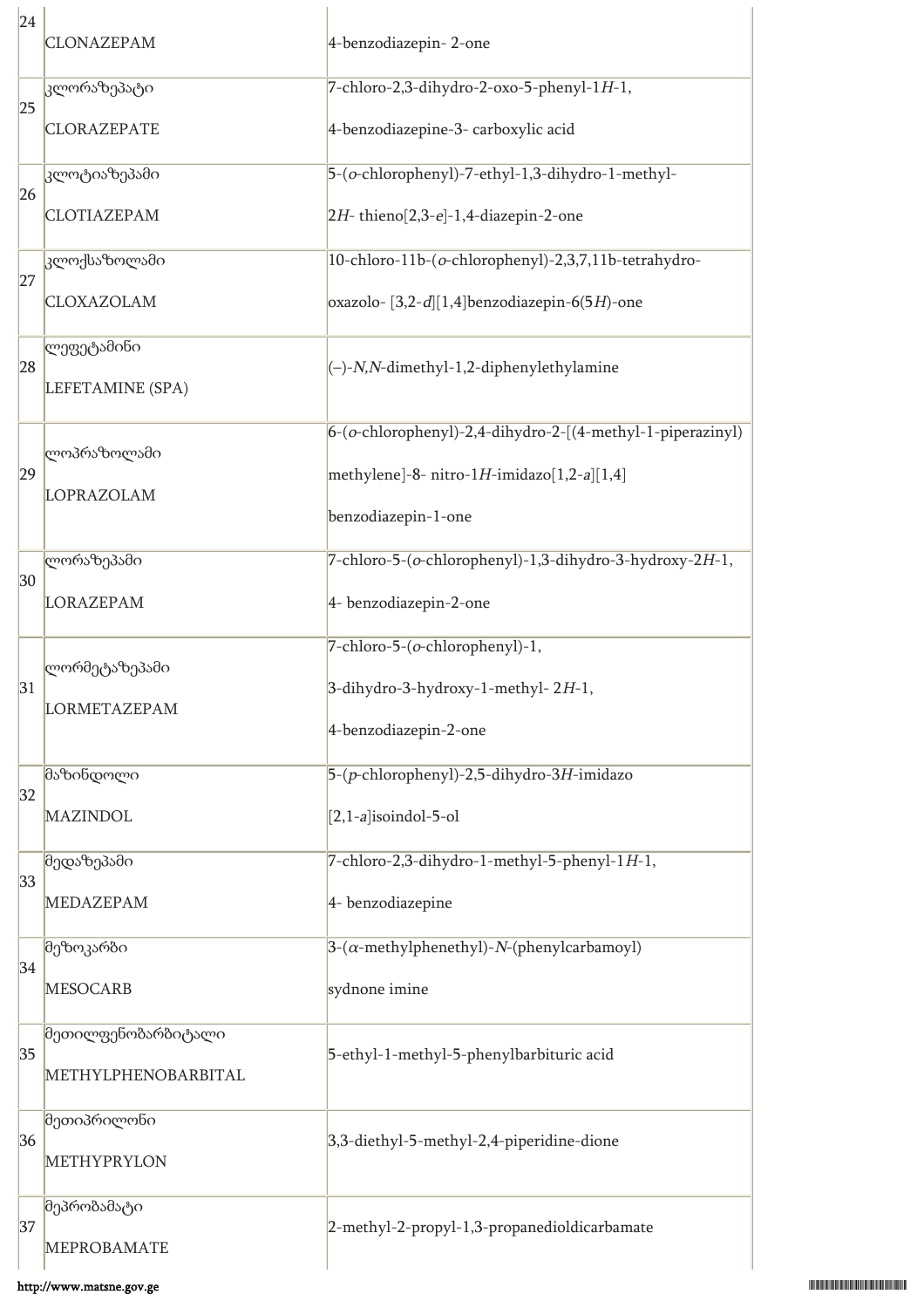| 38              | მეფენორექსი<br><b>MEFENOREX</b> | $N-(3$ -chloropropyl)- $\alpha$ -methylphenethylamine                               |  |  |  |  |
|-----------------|---------------------------------|-------------------------------------------------------------------------------------|--|--|--|--|
| 39              | მიდაზოლამი<br>MIDAZOLAM         | 8-chloro-6-(o-fluorophenyl)-1-methyl-4H-imidazo<br>$[1,5- a][1,4]$ benzodiazepine   |  |  |  |  |
| 40              | (Deleted - 29.07.2014, No 2561) |                                                                                     |  |  |  |  |
| 41              | ნიმეტაზეპამი<br>NIMETAZEPAM     | 1,3-dihydro-1-methyl-7-nitro-5-phenyl-2H-1,<br>4-benzodiazepin-2-one                |  |  |  |  |
|                 |                                 |                                                                                     |  |  |  |  |
| 42              | ნიტრაზეპამი<br>NITRAZEPAM       | 1,3-dihydro-7-nitro-5-phenyl-2H-1,<br>4-benzodiazepin-2-one                         |  |  |  |  |
|                 | ნორდაზეპამი                     | 7-chloro-1,3-dihydro-5-phenyl-2H-1,                                                 |  |  |  |  |
| 43              | NORDAZEPAM                      | 4-benzodiazepin-2-one                                                               |  |  |  |  |
| 43 <sup>1</sup> | ნორეფედრინი<br>NOREPHEDRINE     | $(R^*,S^*)$ -µ-(1-aminoethyl)benzenemethanol                                        |  |  |  |  |
|                 | ოქსაზეპამი                      | 7-chloro-1,3-dihydro-3-hydroxy-5-phenyl-2H-1,                                       |  |  |  |  |
| 44              | <b>OXAZEPAM</b>                 | 4- benzodiazepin-2-one                                                              |  |  |  |  |
|                 | ოქსაზოლამი                      | 10-chloro-2,3,7,11b-tetrahydro-2-methyl-11b-phenyloxazolo                           |  |  |  |  |
| 45              | <b>OXAZOLAM</b>                 | [3,2- $d$ ][1,4]benzodiazepin-6(5H)-one                                             |  |  |  |  |
| 46              | პემოლინი<br><b>PEMOLINE</b>     | 2-amino-5-phenyl-2-oxazolin-4-one                                                   |  |  |  |  |
| 47              | პინაზეპამი                      | 7-chloro-1,3-dihydro-5-phenyl-1-(2-propynyl)-2H-1,                                  |  |  |  |  |
|                 | PINAZEPAM                       | 4- benzodiazepin-2-one                                                              |  |  |  |  |
| 48              | პიპრადროლი<br>PIPRADROL         | 1,1-diphenyl-1-(2-piperidyl)methanol                                                |  |  |  |  |
| 49              | პიროვალერონი<br>PYROVALERONE    | 4'-methyl-2-(1-pyrrolidinyl)valerophenone                                           |  |  |  |  |
| 50              | პრაზეპამი<br><b>PRAZEPAM</b>    | 7-chloro-1-(cyclopropylmethyl)-1,3-dihydro-5-phenyl-2H-1,<br>4- benzodiazepin-2-one |  |  |  |  |
| 51              | პრეგაბალინი<br>PREGABALIN       | $(S)$ -3-(aminomethyl)-5-methylhexanoic acid                                        |  |  |  |  |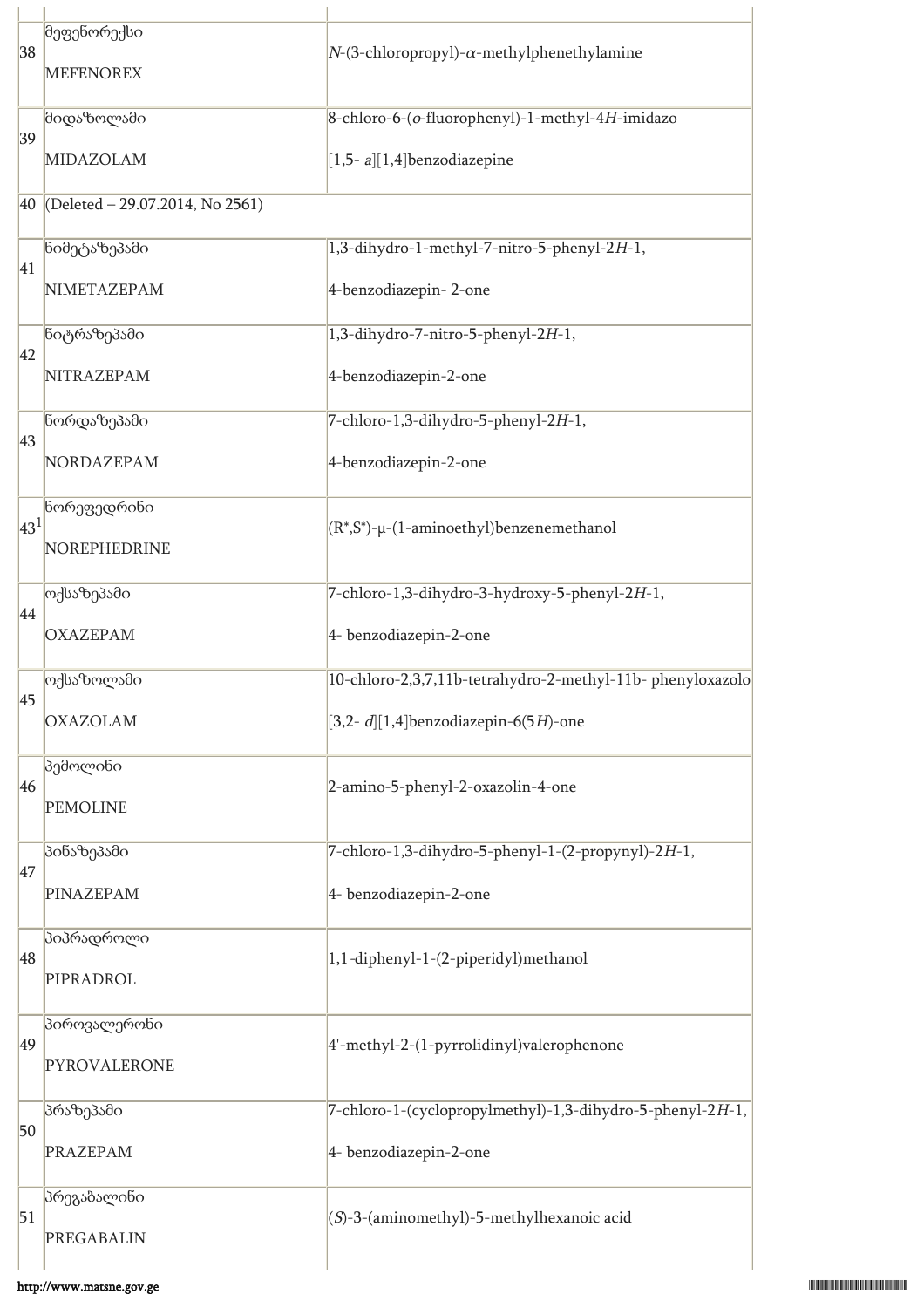|          | რელადორმი                                        |                                                               |  |  |  |
|----------|--------------------------------------------------|---------------------------------------------------------------|--|--|--|
| 52       | <b>RELADORM</b>                                  | Cyclobarbital 0.1g + Diazepam 0.001g                          |  |  |  |
| 53       | სეკბუტაბარბიტალი<br>SECBUTABARBITAL              | 5-sec-butyl-5-ethylbarbituric acid                            |  |  |  |
|          | ტემაზეპამი                                       | 7-chloro-1,3-dihydro-3-hydroxy-1-methyl-5-phenyl-2H-1,        |  |  |  |
| 54       | <b>TEMAZEPAM</b>                                 | 4- benzodiazepin-2-one                                        |  |  |  |
| 55       | ტეტრაზეპამი                                      | 7-chloro-5-(1-cyclohexen-1-yl)-1,3-dihydro-1-methyl-2H-1,     |  |  |  |
|          | <b>TETRAZEPAM</b>                                | 4- benzodiazepin-2-one                                        |  |  |  |
| 56       | ტრიაზოლამი                                       | 8-chloro-6-(o-chlorophenyl)-1-methyl-4H-s-triazolo            |  |  |  |
|          | TRIAZOLAM                                        | $[4,3-a][1,4]$ benzodiazepine                                 |  |  |  |
|          | ფენაზეპამი                                       | 7-Bromo-5-(2-chlorophenyl)-1,3-dihydro-2H-1,                  |  |  |  |
| 57       | PHENAZEPAM                                       | 4-benzodiazepin-2-one                                         |  |  |  |
| 58       | <mark>ფენდიმეტრაზინი</mark><br>PHENDIMETRAZINE   | $(+)$ -(2S,3S)-3,4-dimethyl-2-phenylmorpholine                |  |  |  |
| 59       | ფენკამფამინი<br><b>FENCAMFAMIN</b>               | N-ethyl-3-phenyl-2-norbornanamine                             |  |  |  |
| 60       | ფენობარბიტალი<br>PHENOBARBITAL                   | 5-ethyl-5-phenylbarbituric acid                               |  |  |  |
| 61       | <mark>ფენპროპორექსი</mark><br><b>FENPROPOREX</b> | $(\pm)$ -3-[( $\alpha$ -methylphenylethyl)amino]propionitrile |  |  |  |
| 62       | <mark>ფენტერმინი</mark><br><b>PHENTERMINE</b>    | $\alpha$ , $\alpha$ -dimethylphenethylamine                   |  |  |  |
|          | ფლუდიაზეპამი                                     | 7-chloro-5-(o-fluorophenyl)-1,3-dihydro-1-methyl-2H-1,        |  |  |  |
| 63       | FLUDIAZEPAM                                      | 4- benzodiazepin-2-one                                        |  |  |  |
|          | ფლურაზეპამი                                      | 7-chloro-1-[2-(diethylamino)ethyl]-5-(o-fluorophenyl)-1,      |  |  |  |
| 64       | FLURAZEPAM                                       | 3-dihydro-2H-1,4-benzodiazepin-2-one                          |  |  |  |
|          | ფსევდოეფედრინი                                   |                                                               |  |  |  |
| $ 64^1 $ | PSEUDOEPHEDRINE                                  | ([S-(R*,R*)]--[1-(methylamino)ethyl] benzenemethanol)         |  |  |  |
| 65       | ქლორდიაზეპოქსიდი                                 | 7-chloro-2-(methylamino)-5-phenyl-3H-1,                       |  |  |  |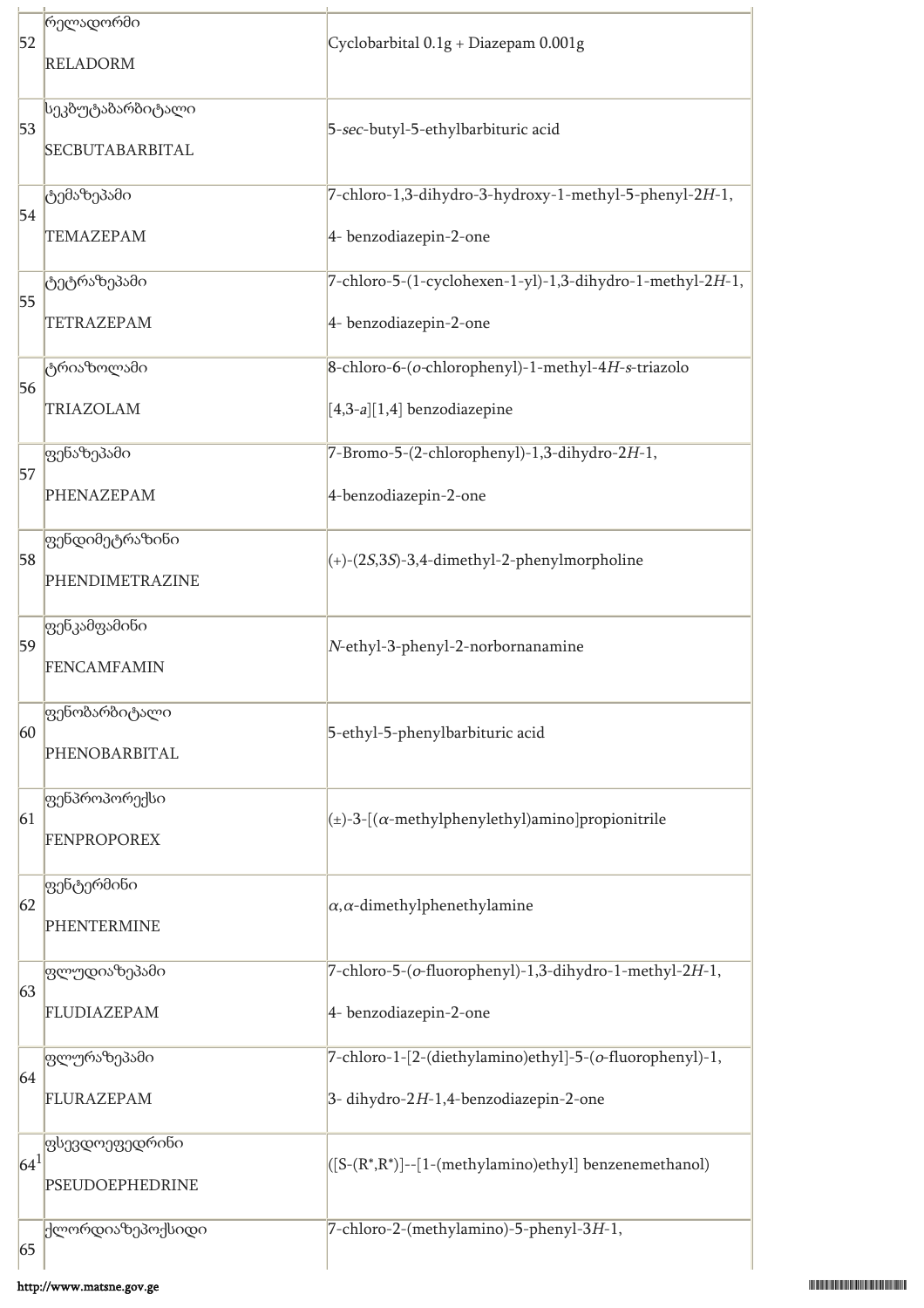| <b>CHLORDIAZEPOXIDE</b> | 4-benzodiazepine-4- oxide                                    |
|-------------------------|--------------------------------------------------------------|
| ჰალაზეპამი              | 7-chloro-1,3-dihydro-5-phenyl-1-(2,2,2-trifluoroethyl)-2H-1, |
|                         | 4- benzodiazepin-2-one                                       |
|                         | 10-bromo-11b-(o-fluorophenyl)-2,3,7,11b-                     |
| <b>HALOXAZOLAM</b>      | tetrahydrooxazolo $[3,2-d]$                                  |
|                         | $[1,4]$ benzodiazepin-6(5H)-one                              |
|                         | 66<br><b>HALAZEPAM</b><br> ჰალოქსაზოლამი<br>67               |

#### Notes: List III shall include:

a) dosage forms of substances included in the List, and their salts, by any trade names (registered, or unregistered in Georgia), if such dosage forms may exist;

b) standard samples of substances included in the List;

c) ephedrine-, norephedrine- and pseudoephedrine-containing combined agents.

Law of Georgia No 2043 of 5 March 2014 – website, 12.3.2014

Law of Georgia No 2561 of 29 July 2014 – website, 6.8.2014

#### List IV

#### Precursors

#### Table No 1

| No              | ნივთიერების დასახელება                                                      | ქიმიური დასახელება                            |  |  |
|-----------------|-----------------------------------------------------------------------------|-----------------------------------------------|--|--|
|                 | Name of substance                                                           | Chemical name                                 |  |  |
| 1               | 1-ფენილ-2-პროპანონი<br>1-PHENYL-2-PROPANONE                                 | $(1$ -phenyl-2-propanone)                     |  |  |
| 2               | 3,4-მეთილენედიოქსიფენილ-2-პროპანონი<br>3,4-METHYLENEDIOXYPHENYL-2-PROPANONE | (2-propanone,1-[3,4(methylenedioxy)phenyl]-)  |  |  |
| 2 <sup>1</sup>  | $4$ -ანილინო- $N$ -ფენეთილპიპერიდინი (ანპპ)                                 | (N-phenyl-1-(2-phenylethyl)piperidin-4-amine) |  |  |
|                 | 4-Anilino-N-phenethylpiperidine (ANPP)                                      | HS code: 2933.39 CAS number: 21409-26-7       |  |  |
| $\vert 3 \vert$ | N-აცეტილანტრანილის მჟავა                                                    | (benzoic acid, 2-(acetylamino)-)              |  |  |
|                 | N-ACETYLANTHRANILIC ACID                                                    |                                               |  |  |
| 3 <sup>1</sup>  | ალფა-ფენილაცეტოაცეტონიტრილი                                                 | 3-oxo-2-phenylbutanenitrile                   |  |  |
|                 | alpha-Phenylacetoacetonitrile (APAAN)                                       |                                               |  |  |
|                 | $N$ -ფენეთილ-4-პიპერიდონი (ნპპ)                                             | (1-(2-phenylethyl)-piperidin-4-one)           |  |  |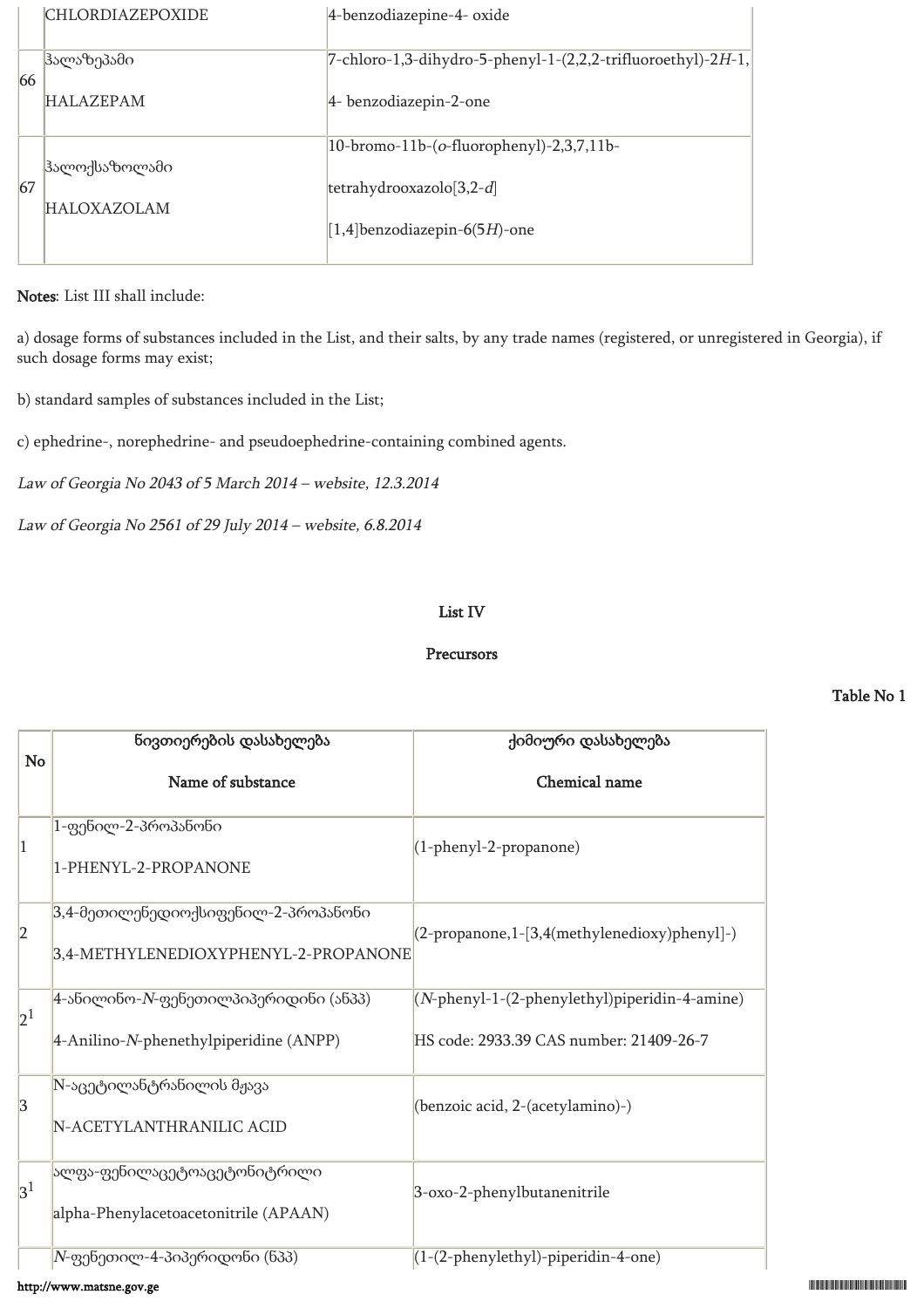| 3 <sup>2</sup> | N-Phenethyl-4-piperidone (NPP) | HS code: 2933.39 CAS number: 39742-60-4      |  |  |
|----------------|--------------------------------|----------------------------------------------|--|--|
|                | ერგომეტრინი                    | (ergoline-8-carboxamide, 9, 10-didehydro-N-  |  |  |
| 4              | <b>ERGOMETRINE</b>             | (2-hydroxy-1-methylethyl)-6-methyl-,[8ß(S)]) |  |  |
|                | ერგოტამინი                     | (ergotaman-3',6',18'-trione,12'-hydroxy-2'-  |  |  |
| $\overline{5}$ | <b>ERGOTAMINE</b>              | methyl-5'-(phenylmethyl)-,(5))               |  |  |
| $\overline{6}$ | (Deleted - 5.3.2014, No 2043)  |                                              |  |  |
| 7              | იზოსაფროლი                     | $(1,3$ -benzodioxole,5- $(1$ -propenyl)-)    |  |  |
|                | <b>ISOSAFROLE</b>              |                                              |  |  |
|                | კალიუმის პერმანგანატი          |                                              |  |  |
| $\sqrt{8}$     | POTASSIUM PERMANGANATE         | (permanganic acid (HMnO4), potassium salt)   |  |  |
| $\overline{9}$ | (Deleted - 5.3.2014, No 2043)  |                                              |  |  |
| 10             | პიპერონალი                     | (1,3-benzodioxole-5-carboxaldehyde)          |  |  |
|                | PIPERONAL                      |                                              |  |  |
| 11             | საფროლი                        | (1,3-benzodioxole,5-(2-propenyl)-)           |  |  |
|                | <b>SAFROLE</b>                 |                                              |  |  |
| 12             | (Deleted - 5.3.2014, No 2043)  |                                              |  |  |
|                | ფენილძმარმჟავა                 |                                              |  |  |
| 13             | PHENYLACETIC ACID              | (benzeneacetic acid)                         |  |  |
| 14             | <b>ძმარმჟავაანჰიდრიდი</b>      | (acetic oxide)                               |  |  |
|                | <b>ACETIC ANHYDRIDE</b>        |                                              |  |  |

Law of Georgia No 2043 of 5 March 2014 – website, 12.3.2014

Law of Georgia No 4588 of 10 December 2015 – website, 16.12.2015

Law of Georgia No 4499 of 17 April 2019 – website, 24.4.2019

Notes: Table No 1 of List IV shall include:

a) salts of substances included in the Table, if such salts may exist;

b) drug forms of substances included in the Table, and drug forms of their salts, by any trade names (registered, or unregistered in Georgia), if such drug forms may exist;

c) standard samples of substances included in the Table.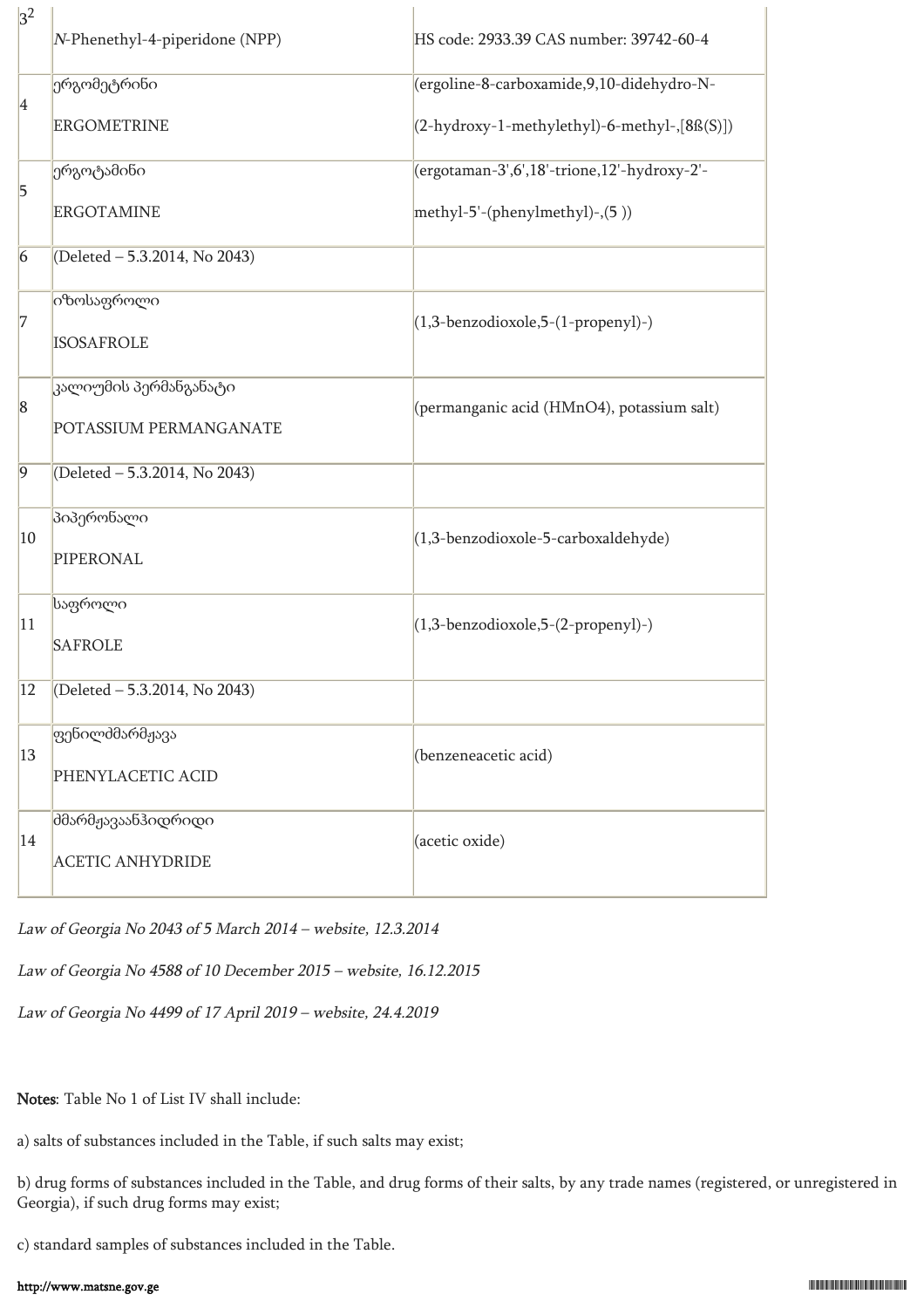|                 | ნივთიერების დასახელება                                | ქიმიური დასახელება      |  |  |  |
|-----------------|-------------------------------------------------------|-------------------------|--|--|--|
| No              | Name of substance                                     | Chemical name           |  |  |  |
| $\vert$ 1       | ანტრანილის მჟავა<br><b>ANTHRANILIC ACID</b>           | (2-aminobenzoic acid)   |  |  |  |
| 2               | აცეტონი<br><b>ACETONE</b>                             | (2-propanone)           |  |  |  |
| 3               | გოგირდმჟავა კონცენტრირებული<br><b>SULPHURIC ACID</b>  | (sulfuric acid)         |  |  |  |
| 4               | ეთილის ეთერი<br>ETHYL ETHER                           | $(1,1'-oxybis[ethane])$ |  |  |  |
| $\overline{5}$  | ქლორწყალბადმჟავა კონცენტრირებული<br>HYDROCHLORIC ACID | (hydrochloric acid)     |  |  |  |
| $\vert 6 \vert$ | მეთილეთილკეტონი<br>METHYL ETHYL KETONE                | (2-butanone)            |  |  |  |
| 7               | პიპერიდინი<br>PIPERIDINE                              | (piperidine)            |  |  |  |
| $\vert 8$       | ტოლუოლი<br><b>TOLUENE</b>                             | (benzene, methyl-)      |  |  |  |

Notes: Table No 2 of List IV shall include:

a) salts of substances included in the Table (except for salts of sulphuric acid and hydrochloric acid), if such salts may exist;

b) standard samples of substances included in the Table.

#### Annex No 2

Law of Georgia No 845 of 24 July 2013 – website, 13.8.2013

Law of Georgia No 1219 of 26 July 2017 – website, 28.7.2017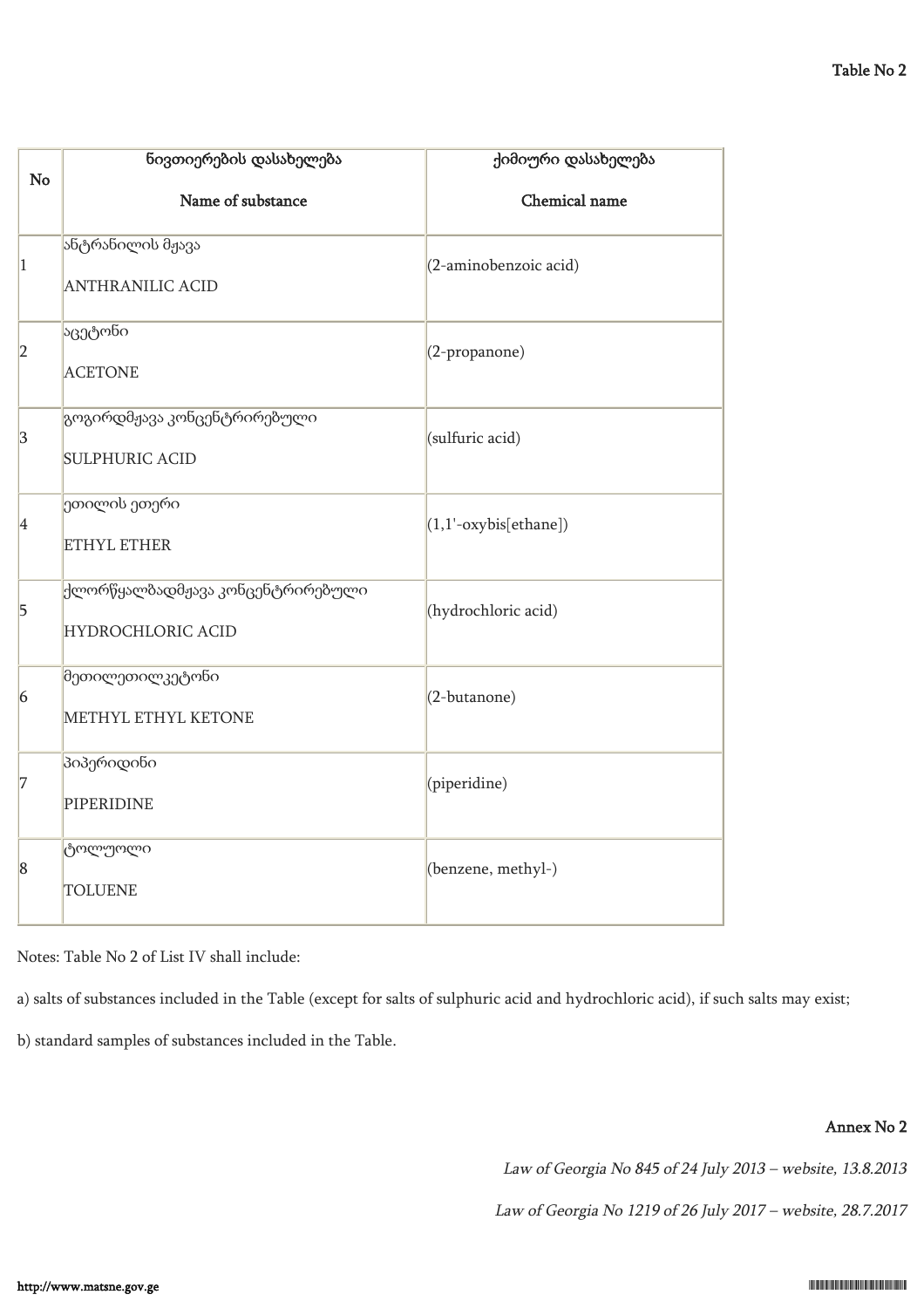## List of small, large, and particularly large amounts of narcotic drugs and psychotropic substances seized from illegal possession or circulation

| No             | Name of plants, substances, or preparations | Amount (in grams)        |                |                           |
|----------------|---------------------------------------------|--------------------------|----------------|---------------------------|
|                |                                             | Small                    | Large          | <b>Particularly large</b> |
| $\overline{1}$ | $\overline{2}$                              | $\overline{3}$           | $\overline{4}$ | $\overline{5}$            |
|                | Narcotic drugs                              |                          |                |                           |
| $\overline{1}$ | <b>ALLYLPRODINE</b>                         |                          | $\overline{1}$ | $\mathbf{1}$              |
| $\overline{2}$ | <b>ALPHAMETHADOL</b>                        |                          | $\overline{1}$ | $\mathbf{1}$              |
| 3              | ALPHA-METHYLTHIOFENTANYL                    |                          | $\mathbf{1}$   | $\mathbf{1}$              |
| $\overline{4}$ | ALPHA-METHYL-4-<br>METHYLTHIOPHENETHYLAMINE |                          | $\mathbf{1}$   | $\mathbf{1}$              |
| $\overline{5}$ | ALPHA-METHYLFENTANYL                        |                          | $\overline{1}$ | $\overline{1}$            |
| 6              | <b>ALPHAMEPRODINE</b>                       | $\overline{\phantom{a}}$ | $\overline{1}$ | $\overline{1}$            |
| $\overline{7}$ | <b>ALPHAPRODINE</b>                         | $\overline{\phantom{a}}$ | $\overline{1}$ | $\mathbf{1}$              |
| $\overline{8}$ | ALPHACETYLMETHADOL                          |                          | $\overline{1}$ | $\overline{1}$            |
| $\overline{9}$ | <b>ALFENTANIL</b>                           |                          | $\overline{1}$ | $\overline{1}$            |
| 10             | <b>AMINEPTINE</b>                           | 0.1                      | $\overline{1}$ | 10                        |
| 11             | AMOBARBITAL (BARBAMYL)                      |                          | $\overline{1}$ | $\overline{1}$            |
| 12             | <b>AMPHETAMINE</b>                          |                          | $\overline{1}$ | $\overline{1}$            |
| 13             | <b>ANILERIDINE</b>                          |                          | $\overline{1}$ | $\overline{1}$            |
| 14             | ACETYL-ALPHA-METHYLFENTANYL                 | $\overline{\phantom{a}}$ | $\mathbf{1}$   | $\mathbf{1}$              |
| 15             | <b>ACETYLDIHYDROCODEINE</b>                 |                          | $\overline{1}$ | $\mathbf{1}$              |
| 16             | <b>ACETYLMETHADOL</b>                       |                          | $\mathbf{1}$   | $\mathbf{1}$              |
| 17             | <b>ACETORPHINE</b>                          |                          | $\overline{1}$ | $\overline{1}$            |
| 18             | <b>BEZITRAMIDE</b>                          | $\overline{\phantom{a}}$ | $\mathbf{1}$   | $\mathbf{1}$              |
| 19             | <b>BENZETHIDINE</b>                         |                          | $\overline{1}$ | $\mathbf{1}$              |
| 20             | <b>BENZYLMORPHINE</b>                       |                          | $\overline{1}$ | $\overline{1}$            |
| 21             | <b>BETAMETHADOL</b>                         |                          | $\overline{1}$ | $\overline{1}$            |
|                |                                             |                          |                |                           |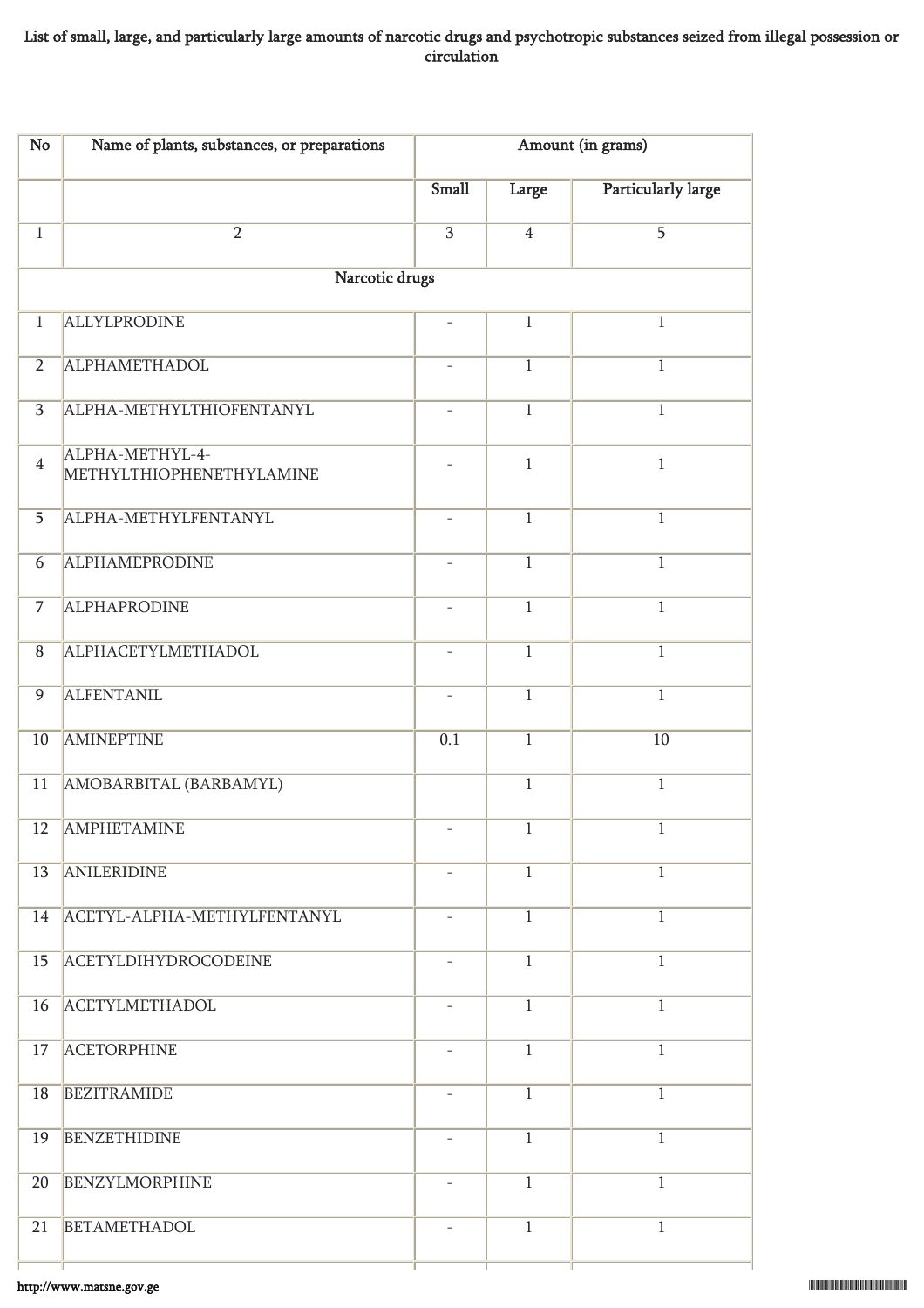| 22              | <b>BETAMEPRODINE</b>                            |                          | $\mathbf{1}$   | $\mathbf{1}$   |
|-----------------|-------------------------------------------------|--------------------------|----------------|----------------|
| 23              | <b>BETAPRODINE</b>                              |                          | $\overline{1}$ | $\overline{1}$ |
| 24              | BETACETYLMETHADOL                               | ÷.                       | $\overline{1}$ | $\overline{1}$ |
| $\overline{25}$ | BETA-HYDROXY-3-METHYLFENTANYL                   | $\overline{\phantom{a}}$ | $\overline{1}$ | $\overline{1}$ |
| 26              | BETA-HYDROXYFENTANYL                            | $\overline{\phantom{a}}$ | $\overline{1}$ | $\overline{1}$ |
| 27              | <b>BROLAMPHETAMINE (DOB)</b>                    |                          | $\overline{1}$ | $\overline{1}$ |
| 28              | 2 C-B (4-BROMO-2,5-<br>DIMETHOXYPHENETHYLAMINE) |                          | $\mathbf{1}$   | $\mathbf{1}$   |
| 29              | <b>BUPRENORPHINE</b>                            | 0.0012                   | 0.012          | 0.12           |
| 30 <sup>°</sup> | <b>BUTALBITAL</b>                               | 0.005                    | 0.05           | 0.5            |
| 31              | <b>BUTORPHANOL</b>                              | 0.02                     | 0.2            | $\overline{2}$ |
| 31 <sup>1</sup> | GAMMA-HYDROXYBUTYRIC ACID                       | 3                        | 30             | 300            |
| 32              | <b>GLUTETHIMIDE (NOXIRON)</b>                   | $\mathbf{1}$             | 10             | 100            |
| 33              | <b>DESOMORPHINE</b>                             |                          | $\mathbf{1}$   | $\overline{1}$ |
| 34              | <b>DET</b>                                      | $\overline{\phantom{a}}$ | $\overline{1}$ | $\overline{1}$ |
| 35              | <b>DEXAMPHETAMINE</b>                           |                          | $\mathbf{1}$   | $\overline{1}$ |
|                 | 36 DEXTROMORAMIDE                               |                          | $\overline{1}$ | $\overline{1}$ |
| 37              | <b>DEXTROPROPOXYPHENE</b>                       |                          | $\overline{1}$ | $\overline{1}$ |
| 38              | <b>DIAMPROMIDE</b>                              | $\overline{\phantom{a}}$ | $\overline{1}$ | $\overline{1}$ |
| 39              | <b>DIETHYLTHIAMBUTENE</b>                       | $\overline{\phantom{a}}$ | $\mathbf{1}$   | $\overline{1}$ |
| 40              | <b>DIMETHYLTHIAMBUTENE</b>                      |                          | $\overline{1}$ | $\overline{1}$ |
| 41              | DIMENOXADOL                                     |                          | $\overline{1}$ | $\overline{1}$ |
| 42              | <b>DIMEFEPTANOL</b>                             | $\overline{\phantom{a}}$ | $\overline{1}$ | $\overline{1}$ |
| 43              | DIOXAPHETYL BUTYRATE                            | $\overline{\phantom{a}}$ | $\overline{1}$ | $\mathbf{1}$   |
| 44              | <b>DIPIPANONE</b>                               |                          | $\overline{1}$ | $\overline{1}$ |
| 45              | <b>DIPHENOXYLATE</b>                            |                          | $\mathbf{1}$   | $\overline{1}$ |
| 46              | <b>DIFENOXIN</b>                                | $\overline{\phantom{a}}$ | $\overline{1}$ | $\overline{1}$ |
| 47              | DIHYDROETORPHINE                                |                          | $\mathbf{1}$   | $\overline{1}$ |
| 48              | <b>DIHYDROCODEINE</b>                           |                          | $\mathbf{1}$   | $\mathbf{1}$   |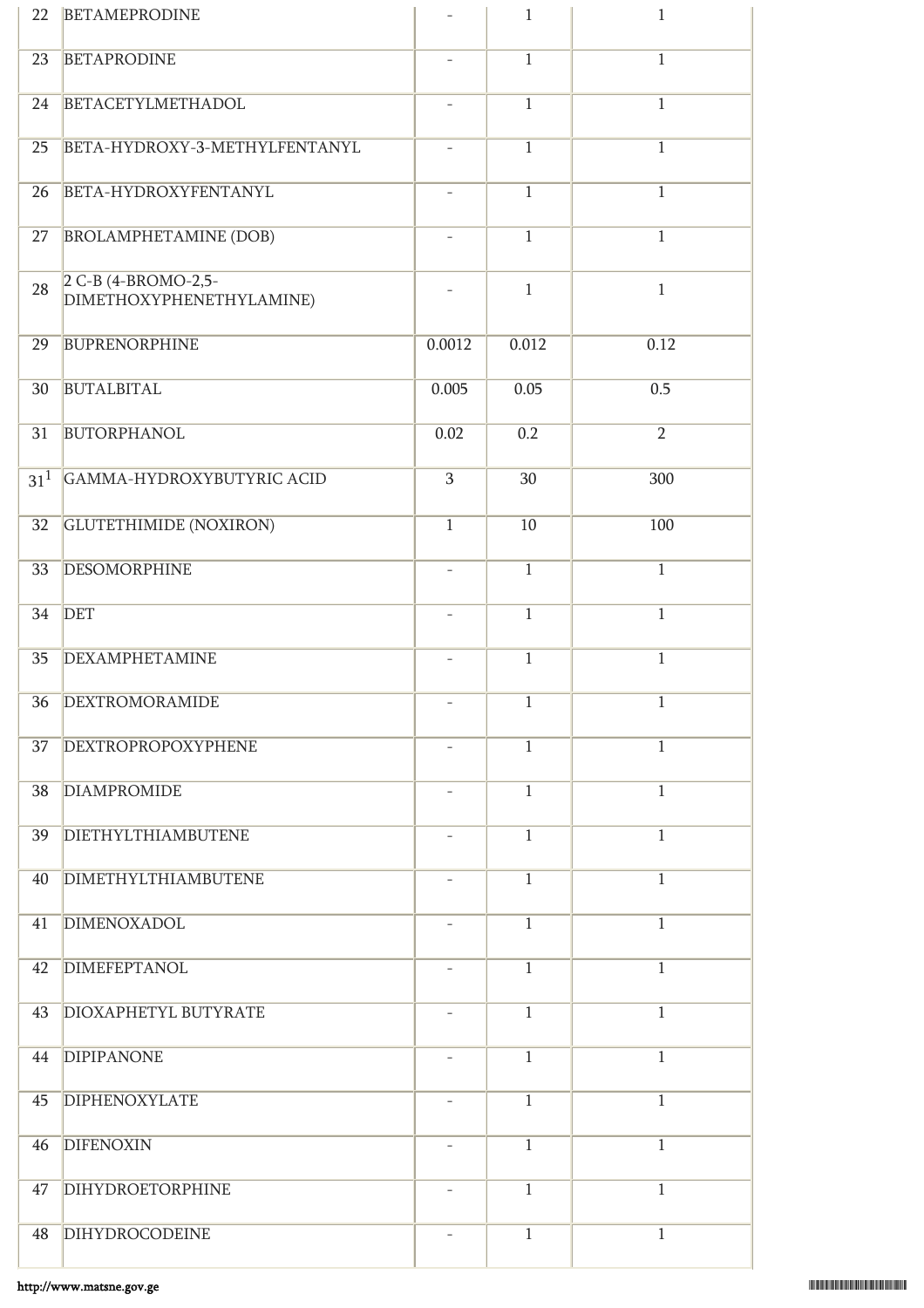| 49              | <b>DIHYDROMORPHINE</b>                       |                          | $\overline{1}$ | $\overline{1}$ |
|-----------------|----------------------------------------------|--------------------------|----------------|----------------|
| 50              | DMA (2,5 - DIMETHOXYAMPHETAMINE)             | $\overline{\phantom{0}}$ | $\overline{1}$ | $\overline{1}$ |
| 51              | DMT (DIMETHYLTRYPTAMINE)                     |                          | $\overline{1}$ | $\overline{1}$ |
| $\overline{52}$ | DMHP (DIMETHYLHEPTYLPYRAN)                   |                          | $\overline{1}$ | $\overline{1}$ |
| 53              | DOET (2,5-DIMETHOXY-4-ETHYL-<br>AMPHETAMINE) |                          | $\mathbf{1}$   | $\mathbf{1}$   |
| 54              | <b>DRONABINOL</b>                            | 0.002                    | 0.02           | 0.2            |
| 55              | <b>DROTEBANOL</b>                            |                          | $\overline{1}$ | $\overline{1}$ |
| 56              | N-ETHYL MDA (base and salts)                 |                          | $\overline{1}$ | $\overline{1}$ |
| 57              | <b>ETHYLMETHYLTHIAMBUTENE</b>                |                          | $\overline{1}$ | $\overline{1}$ |
| 58              | <b>ETHYLMORPHINE</b>                         | 0.6                      | 6              | 60             |
| 59              | <b>ECGONINE</b>                              | $\overline{\phantom{a}}$ | 0.02           | 0.02           |
| 60              | <b>ETAMINAL SODIUM</b>                       | 0.6                      | $\overline{6}$ | 60             |
| 61              | <b>ETICYCLIDINE</b>                          |                          | $\overline{1}$ | $\overline{1}$ |
| 62              | <b>ETONITAZENE</b>                           | $\overline{\phantom{0}}$ | $\overline{1}$ | $\overline{1}$ |
| 63              | <b>ETORPHINE</b>                             |                          | $\overline{1}$ | $\overline{1}$ |
| 64              | <b>ETOXERIDINE</b>                           |                          | $\overline{1}$ | $\mathbf{1}$   |
| 65              | <b>ETRYPTAMINE</b>                           |                          | $\overline{1}$ | $\overline{1}$ |
| 66              | ZIPEPROL                                     | 0.5                      | 5              | 50             |
| 67              | <b>THEBAINE</b>                              |                          | $\overline{1}$ | $\mathbf{1}$   |
| 68              | <b>THEBACON</b>                              |                          | $\mathbf{1}$   | $\mathbf{1}$   |
| 69              | THIOFENTANYL                                 |                          | $\overline{1}$ | $\mathbf{1}$   |
| 70              | <b>ISOMETHADONE</b>                          |                          | $\mathbf{1}$   | $\overline{1}$ |
| 71              | CATHINE (NORPSEUDOEPHEDRINE)                 |                          | $\overline{1}$ | $\mathbf{1}$   |
| 72              | <b>CATHINONE</b>                             |                          | $\overline{1}$ | $\mathbf{1}$   |
| 73              | CANNABIS (plant)                             | 10                       | 140            | 750            |
| 74              | EXTRACT and TINCTURE of CANNABIS             | $\overline{\phantom{0}}$ | $1\,$          | $\mathbf{1}$   |
| 75              | <b>CANNABIS OIL</b>                          | $\overline{\phantom{0}}$ | $\overline{1}$ | $\mathbf{1}$   |
| 76              | <b>CANNABIS RESIN</b>                        | 0.05                     | 0.5            | $\overline{5}$ |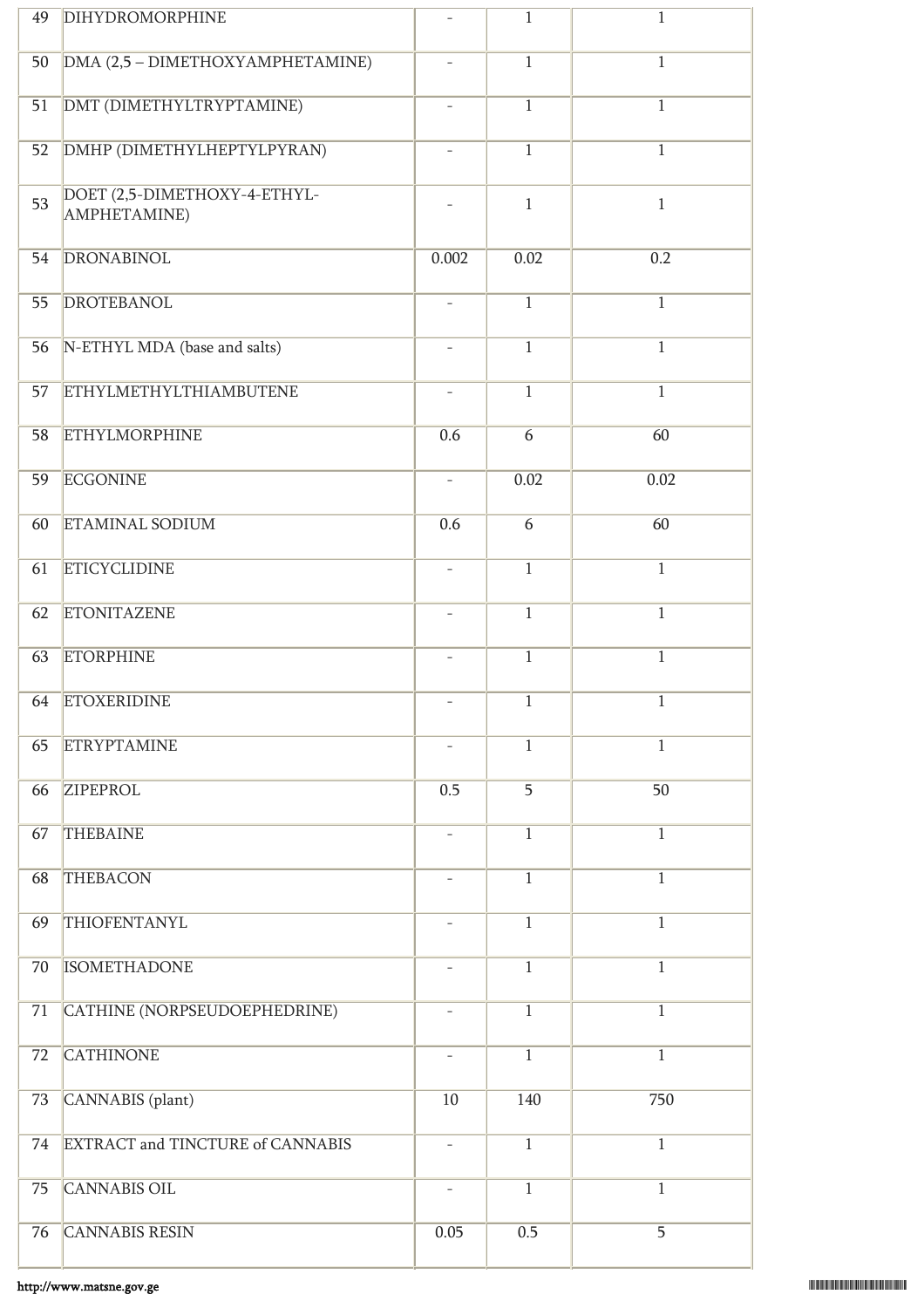| 77 | <b>KETOBEMIDONE</b>                                                                                                                              |                          | $\mathbf{1}$   | $\mathbf{1}$    |
|----|--------------------------------------------------------------------------------------------------------------------------------------------------|--------------------------|----------------|-----------------|
| 78 | <b>CLONITAZENE</b>                                                                                                                               |                          | $\overline{1}$ | $\overline{1}$  |
| 79 | CODEINE (base and salts)                                                                                                                         | 0.2                      | $\overline{2}$ | $\overline{20}$ |
| 80 | <b>CODEINE-N-OXIDE</b>                                                                                                                           | $\overline{\phantom{a}}$ | $\overline{1}$ | $\overline{1}$  |
| 81 | <b>CODOXIME</b>                                                                                                                                  | $\overline{\phantom{a}}$ | $\overline{1}$ | $\mathbf{1}$    |
| 82 | COCAINE (base and salts)                                                                                                                         | 0.06                     | 0.6            | 6               |
| 83 | D-COCAINE                                                                                                                                        | 0.06                     | 0.6            | 6               |
| 84 | COCA LEAF (except for leaves from which<br>ECGONINE, COCAINE, and any other alkaloids of<br>ECGONINE are completely removed)<br>- DRIED<br>- RAW | 5                        | 25             | 125             |
|    |                                                                                                                                                  | 10                       | 50             | 250             |
| 85 | <b>LEVOAMPHETAMINE</b>                                                                                                                           | $\overline{\phantom{a}}$ | $\mathbf{1}$   | $\overline{1}$  |
| 86 | <b>LEVOMETHORPHAN</b>                                                                                                                            | $\overline{\phantom{a}}$ | $\mathbf{1}$   | $\mathbf{1}$    |
| 87 | <b>LEVOMETHAMPHETAMINE</b>                                                                                                                       |                          | $\,1$          | $\mathbf{1}$    |
| 88 | <b>LEVOMORAMIDE</b>                                                                                                                              |                          | $\mathbf{1}$   | $\mathbf{1}$    |
| 89 | <b>LEVORPHANOL</b>                                                                                                                               | $\overline{\phantom{a}}$ | $\overline{1}$ | $\mathbf{1}$    |
| 90 | <b>LEVOPHENACYLMORPHAN</b>                                                                                                                       | $\overline{\phantom{a}}$ | $\mathbf{1}$   | $\mathbf{1}$    |
| 91 | LYSERGIC ACID, its derivatives and preparations,<br>including LYSERGIDE                                                                          |                          | 0.0002         | 0.0002          |
|    | <b>MARIJUANA</b>                                                                                                                                 |                          |                |                 |
| 92 | - DRIED                                                                                                                                          | 5                        | 70             | 500             |
|    | - RAW                                                                                                                                            | 10                       | 140            | 1 000           |
| 93 | <b>MDMA</b><br>(3,4-METHYLENDIOXYMETHAMPHETAMINE)                                                                                                |                          | $\mathbf{1}$   | $\,1\,$         |
| 94 | METHADONE (base and salts)                                                                                                                       | 0.2                      | $\mathbf{1}$   | $\mathbf{1}$    |
| 95 | D-METHADONE                                                                                                                                      |                          | $\overline{1}$ | $\mathbf{1}$    |
| 96 | L-METHADONE                                                                                                                                      | $\overline{\phantom{a}}$ | $\overline{1}$ | $\overline{1}$  |
|    |                                                                                                                                                  |                          |                |                 |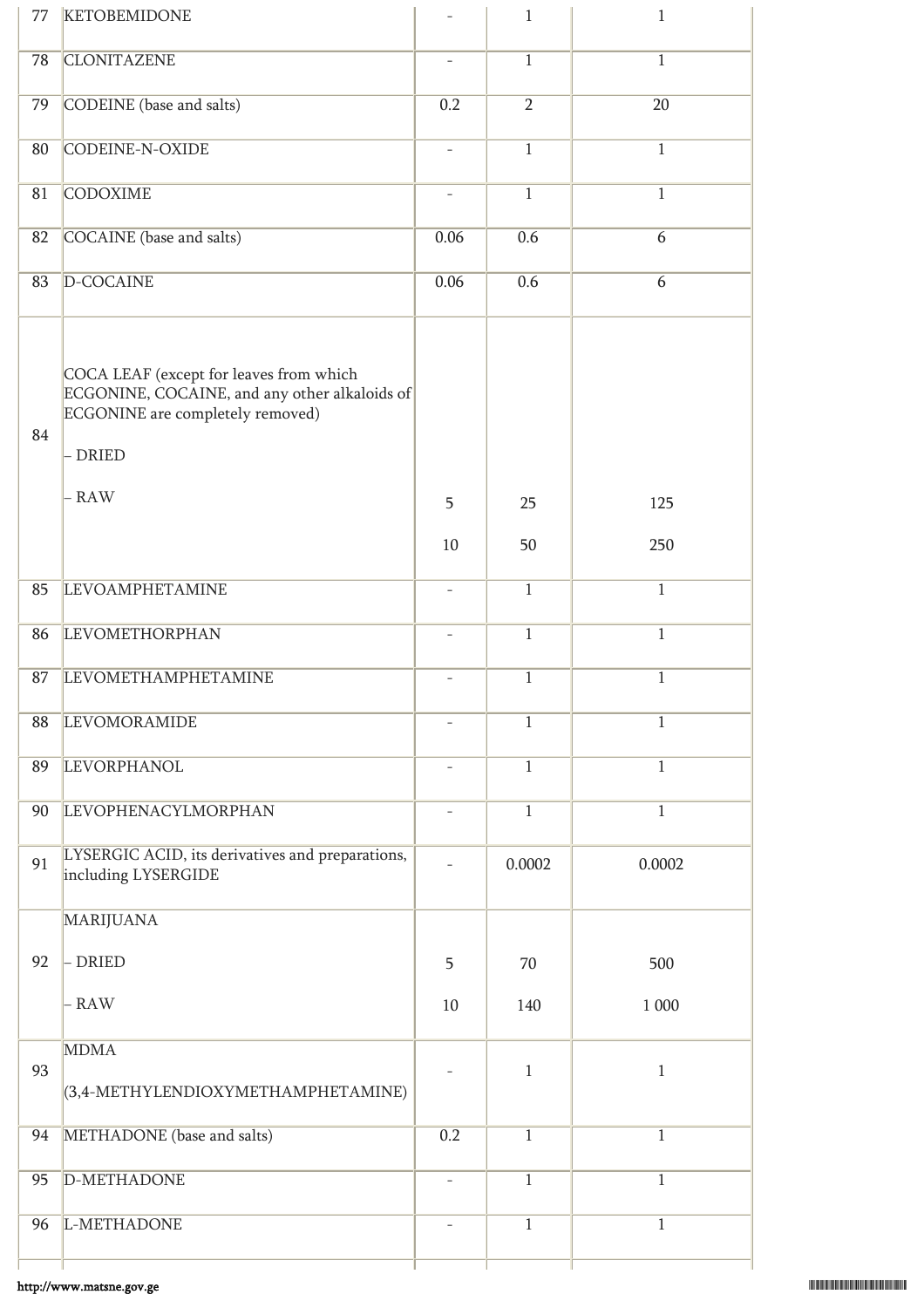| 97  | METHADONE INTERMEDIATE                                                                  |                          | $\mathbf{1}$   | $\,1$          |
|-----|-----------------------------------------------------------------------------------------|--------------------------|----------------|----------------|
| 98  | METHAQUALONE (base and salts)                                                           |                          | $\overline{1}$ | $\overline{1}$ |
| 99  | 4-METHYLAMINOREX                                                                        | ÷,                       | $\overline{1}$ | $\overline{1}$ |
| 100 | <b>METHYLDESORPHINE</b>                                                                 | $\overline{\phantom{a}}$ | $\overline{1}$ | $\overline{1}$ |
| 101 | METHYLDIHYDROMORPHINE                                                                   |                          | $\overline{1}$ | $\overline{1}$ |
| 102 | 3-METHYLTHIOFENTANYL                                                                    |                          | $\overline{1}$ | $\overline{1}$ |
| 103 | METHYLPHENIDATE                                                                         |                          | $\overline{1}$ | $\overline{1}$ |
| 104 | 3-METHYLFENTANYL                                                                        |                          | $\overline{1}$ | $\overline{1}$ |
| 105 | METHCATHINONE (EPHEDRONE)                                                               |                          | $\mathbf{1}$   | $\mathbf{1}$   |
| 106 | MECLOQUALONE                                                                            |                          | $\overline{1}$ | $\overline{1}$ |
| 107 | <b>MESCALINE</b>                                                                        |                          | 0.0006         | 0.0006         |
| 108 | <b>METAZOCINE</b>                                                                       | $\overline{\phantom{a}}$ | $\overline{1}$ | $\mathbf{1}$   |
| 109 | METHAMPHETAMINE (base and salts, regardless<br>of existence of accompanying substances) |                          | $\mathbf{1}$   | $\mathbf{1}$   |
| 110 | METHAMPHETAMINE RACEMATE                                                                |                          | $\mathbf{1}$   | $\mathbf{1}$   |
| 111 | <b>METOPON</b>                                                                          |                          | $\overline{1}$ | $\overline{1}$ |
|     | 112 MYROPHINE                                                                           |                          | $\mathbf{1}$   | $\mathbf{1}$   |
| 113 | MMDA (5-METHOXY-3,4-<br>METHYLENEDIOXYAMPHETAMINE)                                      |                          | $\mathbf{1}$   | $\mathbf{1}$   |
| 114 | MORAMIDE INTERMEDIATE                                                                   |                          | $\overline{1}$ | $\mathbf{1}$   |
| 115 | <b>MORPHERIDINE</b>                                                                     |                          | $\overline{1}$ | $\overline{1}$ |
| 116 | MORPHINE (base and salts)                                                               | 0.04                     | 0.4            | $\overline{4}$ |
| 117 | MORPHINE METHOBROMIDE                                                                   | 0.04                     | 0.4            | $\overline{4}$ |
| 118 | MORPHINE-N-OXIDE                                                                        |                          | $\overline{1}$ | $\mathbf{1}$   |
| 119 | mCPP                                                                                    |                          | $\overline{1}$ | $\overline{1}$ |
| 120 | NICODICODINE                                                                            | $\overline{\phantom{0}}$ | $\overline{1}$ | $\mathbf{1}$   |
| 121 | <b>NALBUPHINE</b>                                                                       | 0.2                      | $\overline{2}$ | 20             |
| 122 | NICOCODINE                                                                              | $\overline{\phantom{0}}$ | $\overline{1}$ | $\mathbf{1}$   |
| 123 | NICOMORPHINE                                                                            |                          | $\overline{1}$ | $\overline{1}$ |
|     | 124 NORACYMETHADOL                                                                      |                          | $\mathbf{1}$   | $\mathbf{1}$   |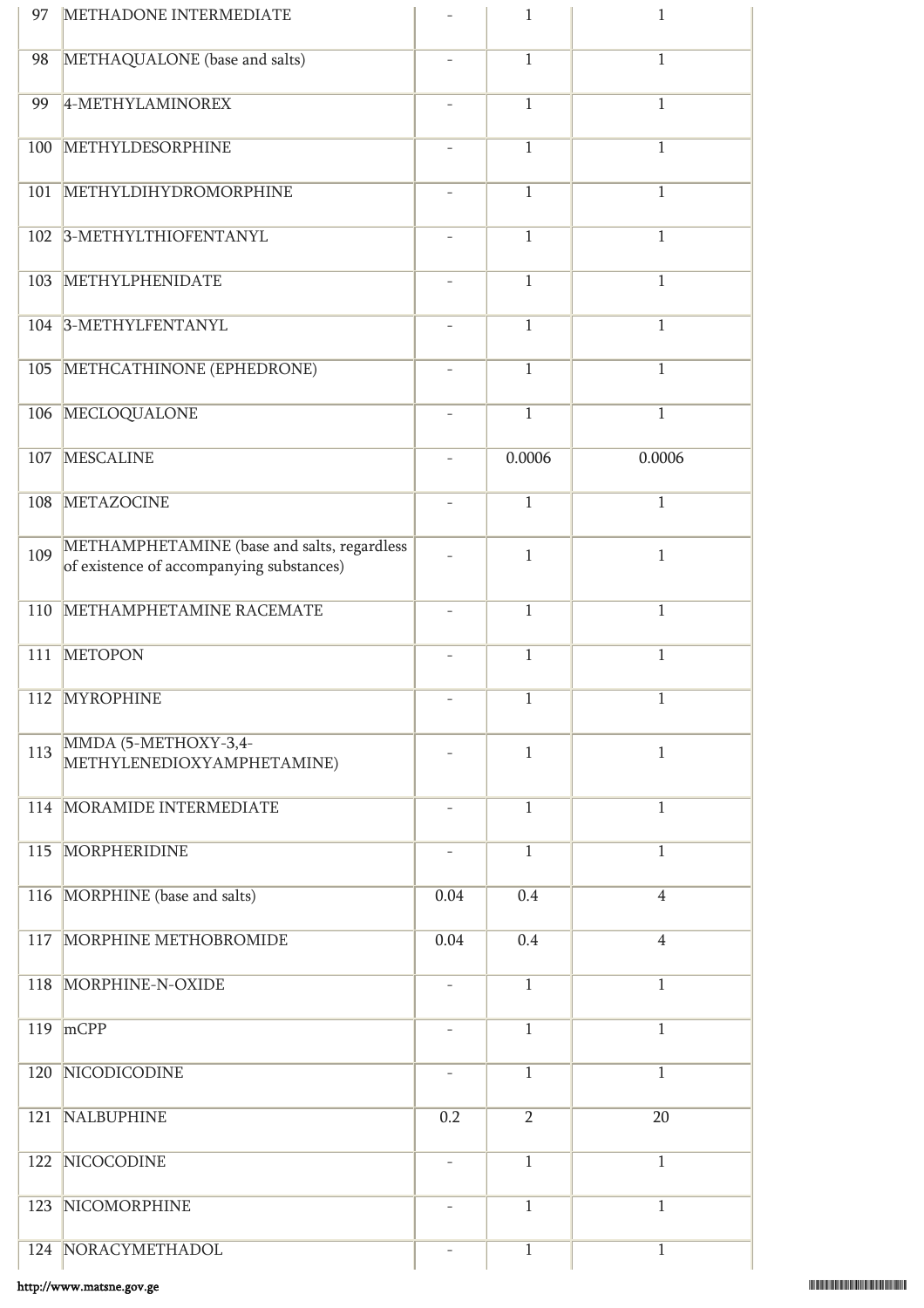|     | 125 NORCODEINE                               | $\overline{\phantom{a}}$ | $\mathbf{1}$   | $\mathbf{1}$   |
|-----|----------------------------------------------|--------------------------|----------------|----------------|
|     | 126 NORLEVORPHANOL                           | $\overline{\phantom{a}}$ | $\overline{1}$ | $\mathbf{1}$   |
| 127 | NORMETHADONE                                 | $\overline{\phantom{a}}$ | $\overline{1}$ | $\mathbf{1}$   |
| 128 | NORMORPHINE                                  | $\overline{\phantom{a}}$ | $\overline{1}$ | $\mathbf{1}$   |
| 129 | NORPIPANONE                                  | $\overline{\phantom{a}}$ | $\overline{1}$ | $\overline{1}$ |
| 130 | PAPAVERETUM, PANTOPON, OMNOPON,<br>ORIPAVINE | 0.04                     | 0.4            | $\overline{4}$ |
| 131 | OPIUM, AMPHION                               | 0.2                      | $\overline{2}$ | 20             |
|     | 132 EXTRACTIVE OPIUM                         | 0.1                      | $\mathbf{1}$   | 10             |
| 133 | MEDICAL OPIUM                                | 0.2                      | $\overline{2}$ | 20             |
|     | 134 OPIUM EXTRACT                            | 0.1                      | $\mathbf{1}$   | 10             |
| 135 | <b>OPIUM TINCTURE</b>                        | 0.3                      | $\overline{3}$ | 30             |
| 136 | <b>OXYCODONE</b>                             |                          | $\overline{1}$ | $\overline{1}$ |
| 137 | OXYMORPHONE                                  | $\overline{\phantom{a}}$ | $\overline{1}$ | $\mathbf{1}$   |
| 138 | PARA-FLUOROFENTANYL                          | $\overline{\phantom{a}}$ | $\mathbf{1}$   | $\overline{1}$ |
| 139 | PARAHEXYL                                    | $\overline{\phantom{a}}$ | $\mathbf{1}$   | $\mathbf{1}$   |
| 140 | PETHIDINE                                    | 0.04                     | 0.4            | $\overline{4}$ |
| 141 | PETHIDINE INTERMEDIATES A, B, and C          | $\qquad \qquad -$        | $\overline{1}$ | $\overline{1}$ |
|     | 142 PENTAZOCINE                              | 0.1                      | $\overline{1}$ | 10             |
| 143 | PENTOBARBITAL                                | 0.005                    | 0.05           | 0.5            |
|     | 144 PEPAP                                    |                          | $\overline{1}$ | $\overline{1}$ |
| 145 | <b>PIMINODINE</b>                            | $\overline{\phantom{m}}$ | $\overline{1}$ | $\overline{1}$ |
| 146 | PIRITRAMIDE                                  | $\overline{\phantom{a}}$ | $\overline{1}$ | $\overline{1}$ |
| 147 | PMA (base and salts)                         | $\overline{\phantom{a}}$ | $\overline{1}$ | $\mathbf{1}$   |
| 148 | PROPERIDINE                                  |                          | $\overline{1}$ | $\overline{1}$ |
| 149 | PROPIRAM                                     | $\overline{\phantom{a}}$ | $\overline{1}$ | $\overline{1}$ |
|     | 150 PROHEPTAZINE                             | $\overline{\phantom{a}}$ | $\overline{1}$ | $\overline{1}$ |
| 151 | <b>PSILOCYBIN</b>                            | $\overline{\phantom{a}}$ | 0.002          | 0.002          |
|     | 152 PSILOCIN, PSILOTSIN                      |                          | 0.002          | 0.002          |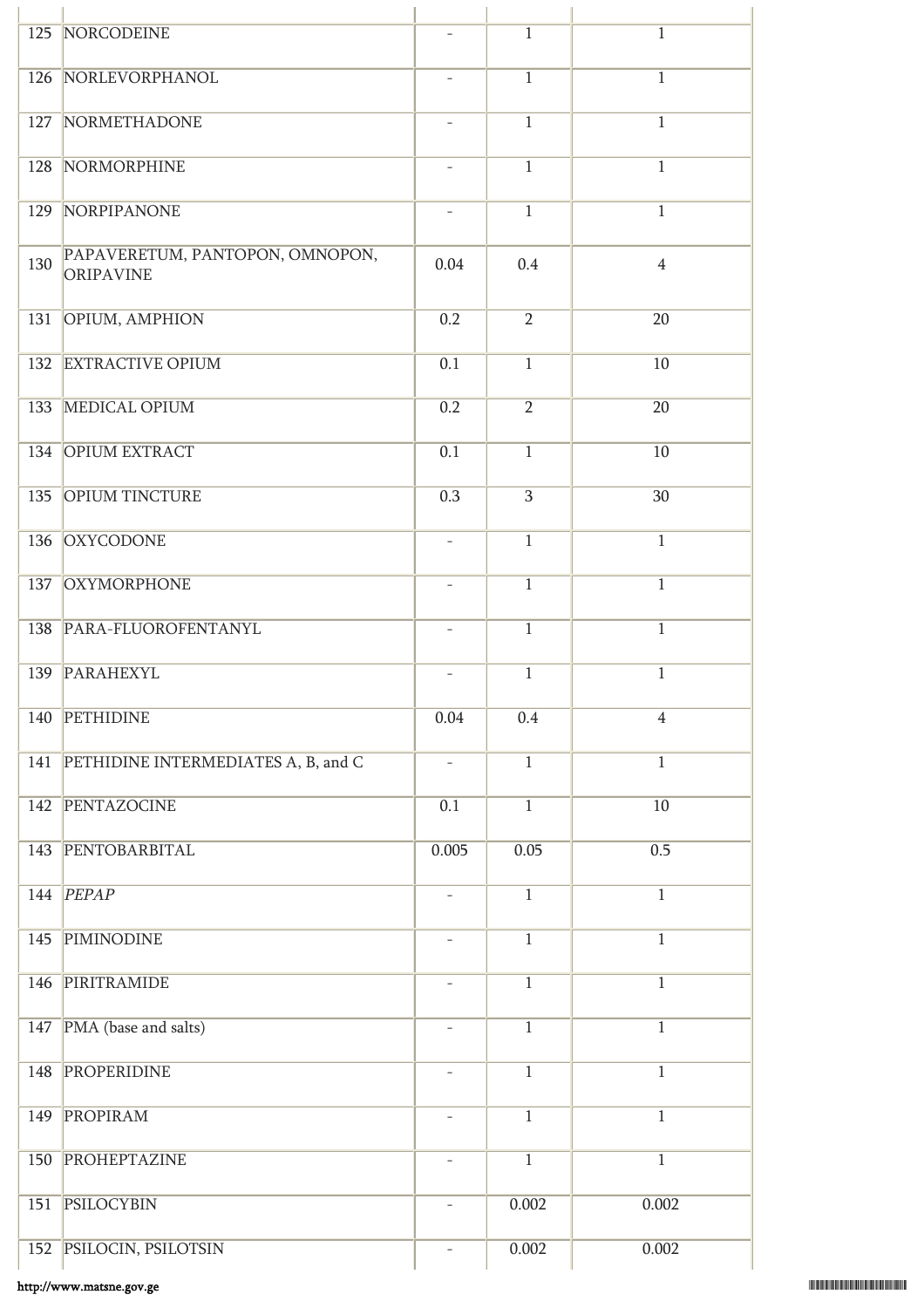| 153 | PSILOCYBIN- or PSILOCIN-containing fungi of<br>any species               | 0.5                      | 5              | 50             |
|-----|--------------------------------------------------------------------------|--------------------------|----------------|----------------|
| 154 | <b>RACEMETHORPHAN</b>                                                    | $\bar{\phantom{a}}$      | $\mathbf{1}$   | $\overline{1}$ |
| 155 | RACEMORAMIDE                                                             |                          | $\mathbf{1}$   | 1              |
| 156 | <b>RACEMORPHAN</b>                                                       |                          | $\overline{1}$ | $\overline{1}$ |
| 157 | REMIFENTANIL                                                             | $\overline{\phantom{a}}$ | $\overline{1}$ | $\overline{1}$ |
|     | 158 ROLICYCLIDINE (base and salts)                                       | $\bar{\phantom{a}}$      | $\overline{1}$ | $\mathbf{1}$   |
| 159 | SECOBARBITAL                                                             | 0.005                    | 0.05           | 0.5            |
| 160 | STP, DOM (base and salts)                                                |                          | $\mathbf{1}$   | $\overline{1}$ |
| 161 | <b>SUFENTANIL</b>                                                        | $\overline{\phantom{a}}$ | $\mathbf{1}$   | $\mathbf{1}$   |
| 162 | TENAMFETAMINE (base and salts)                                           | $\overline{\phantom{a}}$ | $\mathbf{1}$   | $\mathbf{1}$   |
| 163 | TENOCYCLIDINE (base and salts)                                           | $\overline{\phantom{a}}$ | $\mathbf{1}$   | $\mathbf{1}$   |
| 164 | TETRAHYDROCANNABINOLS (all isomers and<br>their stereochemical variants) | 0.05                     | 0.5            | 5              |
| 165 | <b>TILIDINE</b>                                                          | 0.01                     | 0.1            | $\overline{1}$ |
| 166 | <b>TRAMADOL</b>                                                          | $\mathbf 1$              | 80             | 800            |
|     | 167 TMA                                                                  |                          | $\mathbf{1}$   | $\mathbf{1}$   |
| 168 | TRIMEPERIDINE (PROMEDOL)                                                 | 0.08                     | 0.8            | $\, 8$         |
| 169 | PHENADOXONE                                                              | $\overline{\phantom{a}}$ | $\mathbf{1}$   | $\overline{1}$ |
|     | 170 PHENAZOCINE                                                          | $\overline{\phantom{a}}$ | $\mathbf{1}$   | $\mathbf{1}$   |
| 171 | PHENAMPROMIDE                                                            | $\overline{\phantom{a}}$ | $\mathbf{1}$   | $\mathbf{1}$   |
| 172 | FENETHYLLINE                                                             | $\overline{\phantom{a}}$ | $\mathbf{1}$   | $\mathbf{1}$   |
| 173 | PHENMETRAZINE                                                            |                          | $\overline{1}$ | $\overline{1}$ |
|     | 174 PHENOMORPHAN                                                         | $\overline{\phantom{a}}$ | $\mathbf{1}$   | $\mathbf{1}$   |
| 175 | PHENOPERIDINE                                                            | $\overline{\phantom{a}}$ | $\mathbf{1}$   | $\mathbf{1}$   |
| 176 | FENTANYL                                                                 | 0.0005                   | 0.005          | 0.05           |
| 177 | PHENCYCLIDINE                                                            | $\overline{\phantom{a}}$ | $\mathbf{1}$   | $\overline{1}$ |
|     | 178 FLUNITRAZEPAM                                                        | 0.1                      | $\mathbf{1}$   | 10             |
| 179 | PHOLCODINE                                                               | 0.02                     | 0.2            | $\overline{2}$ |
|     |                                                                          |                          |                |                |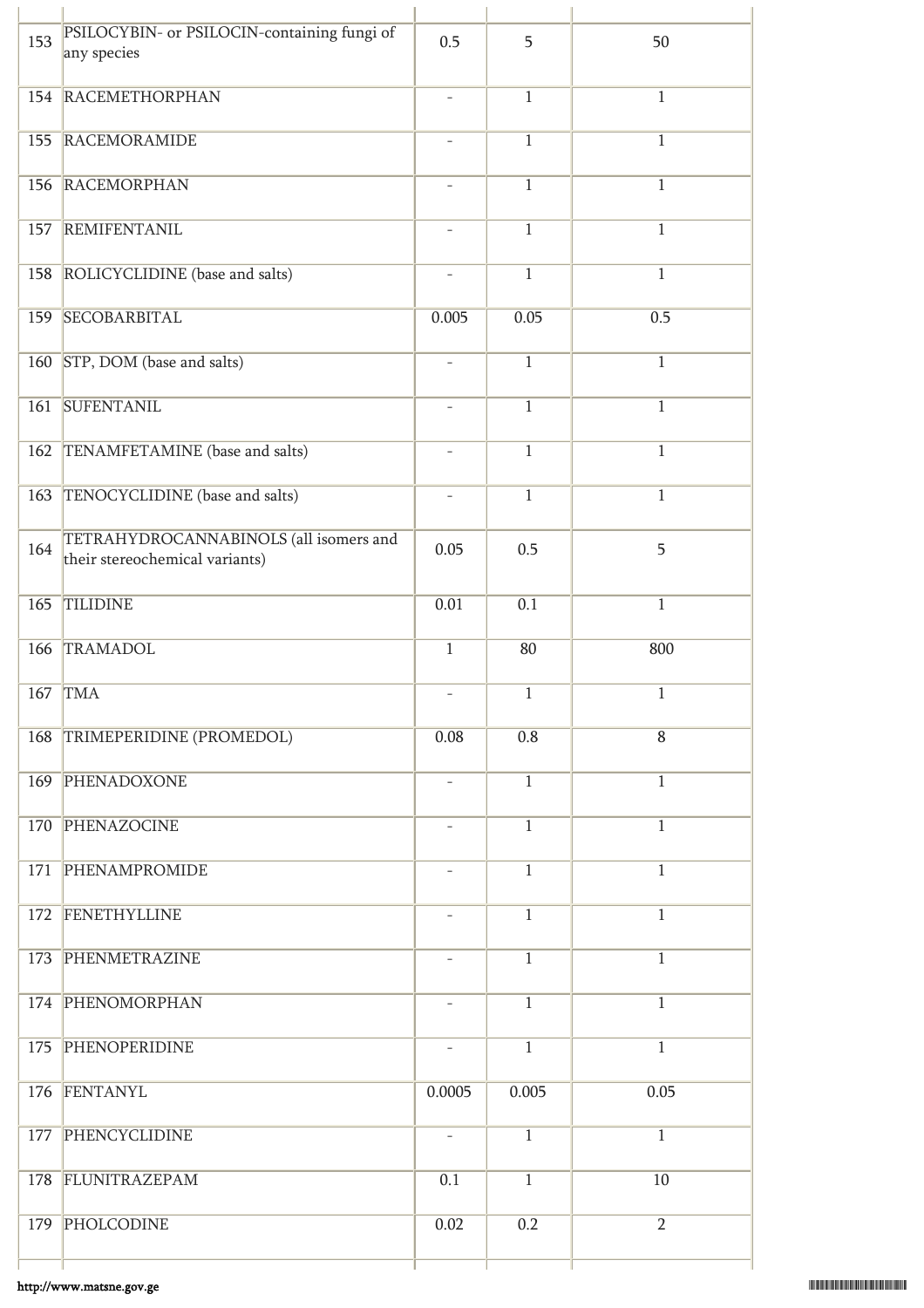|     | 180 FURETHIDINE                                                                                               |                          | $\mathbf{1}$   | $\mathbf{1}$   |
|-----|---------------------------------------------------------------------------------------------------------------|--------------------------|----------------|----------------|
|     | SOPORIFIC POPPY                                                                                               |                          |                |                |
| 181 | $-$ DRIED                                                                                                     | 10                       | 50             | 500            |
|     | - RAW                                                                                                         | 20                       | 100            | 1 000          |
| 182 | <b>POPPY STRAW</b>                                                                                            | 5                        | 50             | 500            |
| 183 | A concentrate obtained from POPPY STRAW<br>(calculated on the basis of OPIUM)                                 | 0.2                      | $\overline{2}$ | 20             |
| 184 | POPPY STRAW EXTRACT                                                                                           | 0.1                      | $\overline{1}$ | 10             |
| 185 | Any type of poppy tincture and juice (soporific<br>poppy)                                                     |                          | 10             | 50             |
| 186 | Any species of poppy which is not soporific poppy,<br>but contains a narcotic drug                            | 1 000                    | 5 000          | 25 000         |
| 187 | A product prepared from any species of poppy<br>which is not soporific poppy, but contains a<br>narcotic drug | 1.5                      | 15             | 150            |
| 188 | CYCLOBARBITAL (CYCORAPIIAO)                                                                                   | $\overline{2}$           | 20             | 200            |
| 189 | <b>HEROIN</b>                                                                                                 | 0.2                      | $\overline{1}$ | $\mathbf{1}$   |
| 190 | HYDROCODONE                                                                                                   | 0.2                      | $\overline{2}$ | 20             |
| 191 | HYDROMORPHINOL                                                                                                | $\overline{\phantom{0}}$ | $\,1\,$        | $\,1$          |
|     | 192 HYDROMORPHONE                                                                                             |                          | $\mathbf{1}$   | $\mathbf{1}$   |
| 193 | N-HYDROXY MDA, N-HYDROXY-<br>METHYLENEDIOXYAMPHETAMINE                                                        |                          | $\mathbf{1}$   | $\mathbf{1}$   |
|     | 194 HYDROXYPETHIDINE                                                                                          | $\qquad \qquad -$        | $\mathbf{1}$   | $\mathbf{1}$   |
| 195 | <b>IWH-018</b>                                                                                                |                          |                |                |
|     | 196 JWH-398                                                                                                   |                          |                |                |
| 197 | <b>JWH-073</b>                                                                                                |                          |                |                |
|     | 198 JWH-200                                                                                                   |                          |                |                |
| 199 | $HU-210$                                                                                                      |                          |                |                |
| 200 | CP-47, 497                                                                                                    |                          |                |                |
| 201 | $JWH-250$                                                                                                     | 0,05                     | 0,5            | $\overline{5}$ |
|     | 202 JWH-081                                                                                                   | 0,05                     | 0,5            | 5              |
| 203 | $JWH-122$                                                                                                     | 0,05                     | 0,5            | 5              |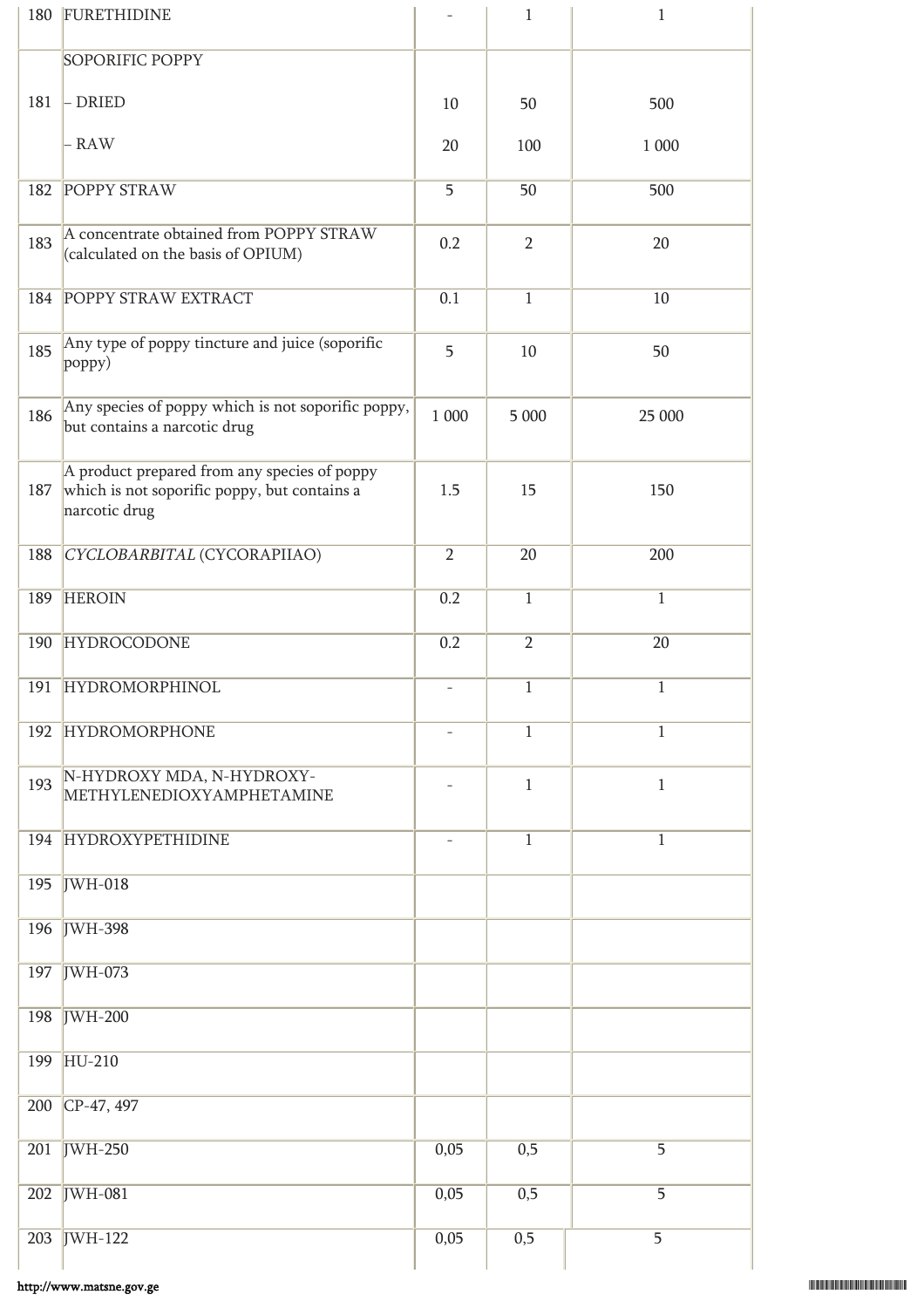|     | $4.4'$ -დმარ, $4.4'$ დიმეთილამინორექსი     |  |  |
|-----|--------------------------------------------|--|--|
| 204 |                                            |  |  |
|     | 4,4'-DMAR, 4,4'Dimethylaminorex            |  |  |
|     | ალფა -პვპ                                  |  |  |
| 205 |                                            |  |  |
|     | $\alpha$ -PVP                              |  |  |
|     | $33 - 7921$                                |  |  |
| 206 |                                            |  |  |
|     | AH-7921                                    |  |  |
|     | აცეტილფენტანილი                            |  |  |
| 207 | Acetylfentanyl                             |  |  |
|     |                                            |  |  |
|     | <b>ბენზილპიპერაზინი</b>                    |  |  |
| 208 | N-BENZYLPIPERAZINE (Benzylpiperazine, BZP) |  |  |
|     |                                            |  |  |
| 209 | მდპვ                                       |  |  |
|     | MDPV (3,4-Methylenedioxypyrovalerone)      |  |  |
|     |                                            |  |  |
| 210 | მეთილონი                                   |  |  |
|     | METHYLONE (Beta-keto-MDMA)                 |  |  |
|     | მეთოქსეტამინი                              |  |  |
| 211 |                                            |  |  |
|     | METHOXETAMINE (MXE)                        |  |  |
|     | მეფედრონი                                  |  |  |
| 212 |                                            |  |  |
|     | MEPHEDRONE (4-methylmethcathinone)         |  |  |
|     | მტ -45                                     |  |  |
| 213 | $MT-45$                                    |  |  |
|     |                                            |  |  |
|     | $x3^3 - 2201$                              |  |  |
| 214 | JWH-2201 (AM-2201)                         |  |  |
|     |                                            |  |  |
| 215 | 25ბ -ნბომე                                 |  |  |
|     | 25B-NBOMe (2C-B-NBOMe)                     |  |  |
|     |                                            |  |  |
| 216 | $25$ ც -ნბომე                              |  |  |
|     | 25C-NBOMe (2C-C-NBOMe)                     |  |  |
|     | 25ი -ნბომე                                 |  |  |
| 217 |                                            |  |  |
|     | 25I-NBOMe (2C-I-NBOMe)                     |  |  |
|     | 3398-68-3 (3005)                           |  |  |
| 218 |                                            |  |  |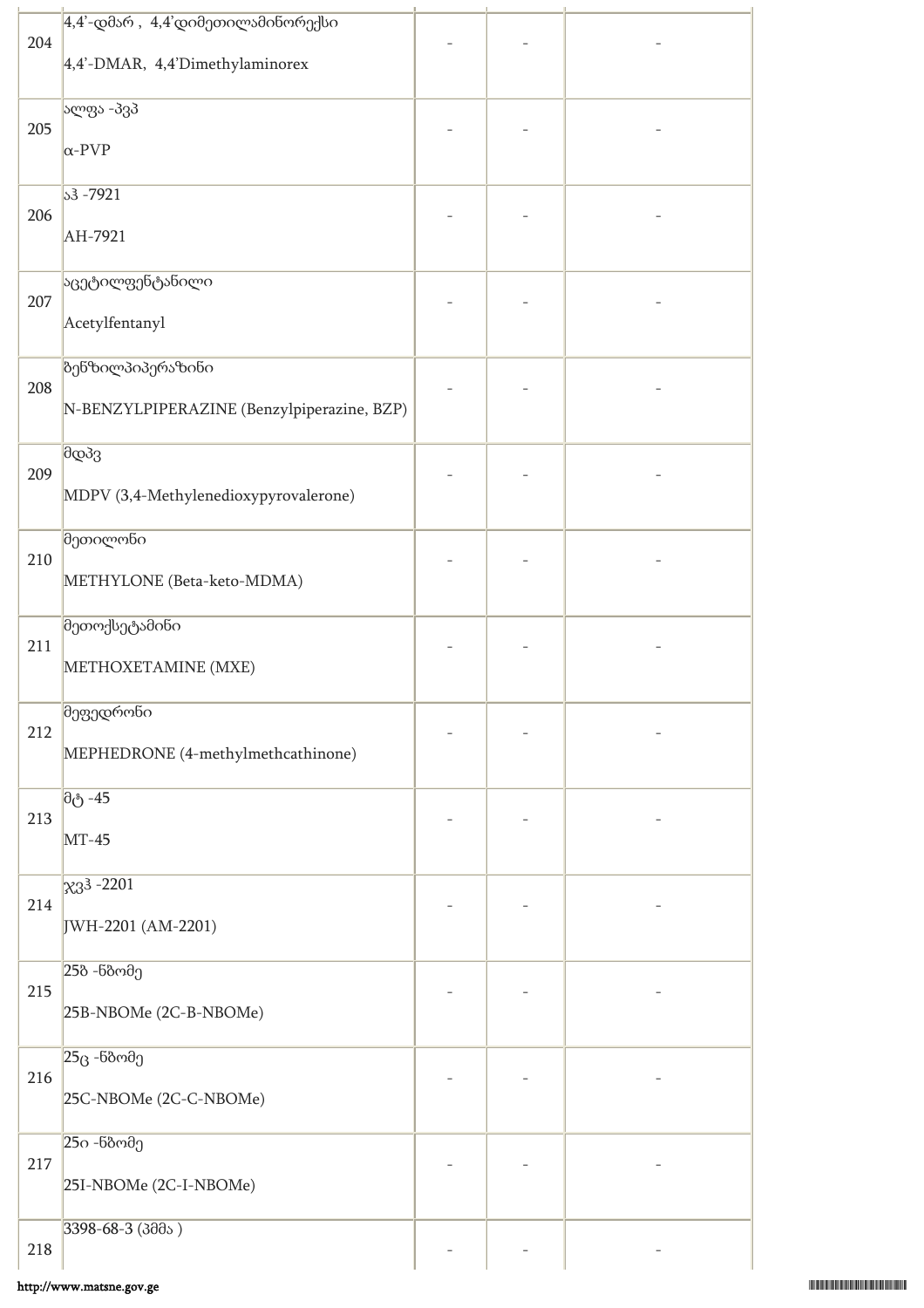|                | 3398-68-3 (PMMA)                          |                  |                |                 |
|----------------|-------------------------------------------|------------------|----------------|-----------------|
| 219            | 4-მეთილეთკათინონი<br>4-METHYLETHCATHINONE |                  |                |                 |
| 220            | 5ფ-აპინაკა<br>5F-APINACA                  |                  |                |                 |
| 221            | ზუტირფენტანილი<br><b>BUTYRFENTANYL</b>    |                  |                |                 |
| 222            | ეთილონი<br><b>ETHYLONE</b>                |                  |                |                 |
| 223            | ეთილფენიდატი<br><b>ETHYLPHENIDATE</b>     |                  |                |                 |
| 224            | იქსლრ-11<br>$XLR-11$                      |                  |                |                 |
| 225            | მდმბ-ჩმიკა<br>MDMB-CHMICA                 |                  |                |                 |
| 226            | მეთიოპროპამინი<br>METHIOPROPAMINE         |                  |                |                 |
| 227            | პენტედრონი<br><b>PENTEDRONE</b>           |                  |                |                 |
| 228            | $-47700$<br>U-47700                       |                  |                |                 |
|                | Psychotropic substances                   |                  |                |                 |
| $\overline{1}$ | ALLOBARBITAL                              | 15               | 150            | 1500            |
| $\overline{2}$ | <b>ALPRAZOLAM</b>                         | 0.25             | 2.5            | $\overline{25}$ |
| $\overline{3}$ | <b>AMINOREX</b>                           | 0.1              | $\overline{1}$ | 10              |
| $\overline{4}$ | <b>APFEPRAMONE</b>                        | 1.5              | 15             | 150             |
| $\overline{5}$ | <b>BARBITAL</b>                           | 15               | 150            | 1500            |
| 6              | <b>BENZPHETAMINE</b>                      | $\overline{0.1}$ | $\overline{1}$ | 10              |
| $\overline{7}$ | <b>BROMAZEPAM</b>                         | $\overline{1}$   | $10$           | 100             |
|                |                                           |                  |                |                 |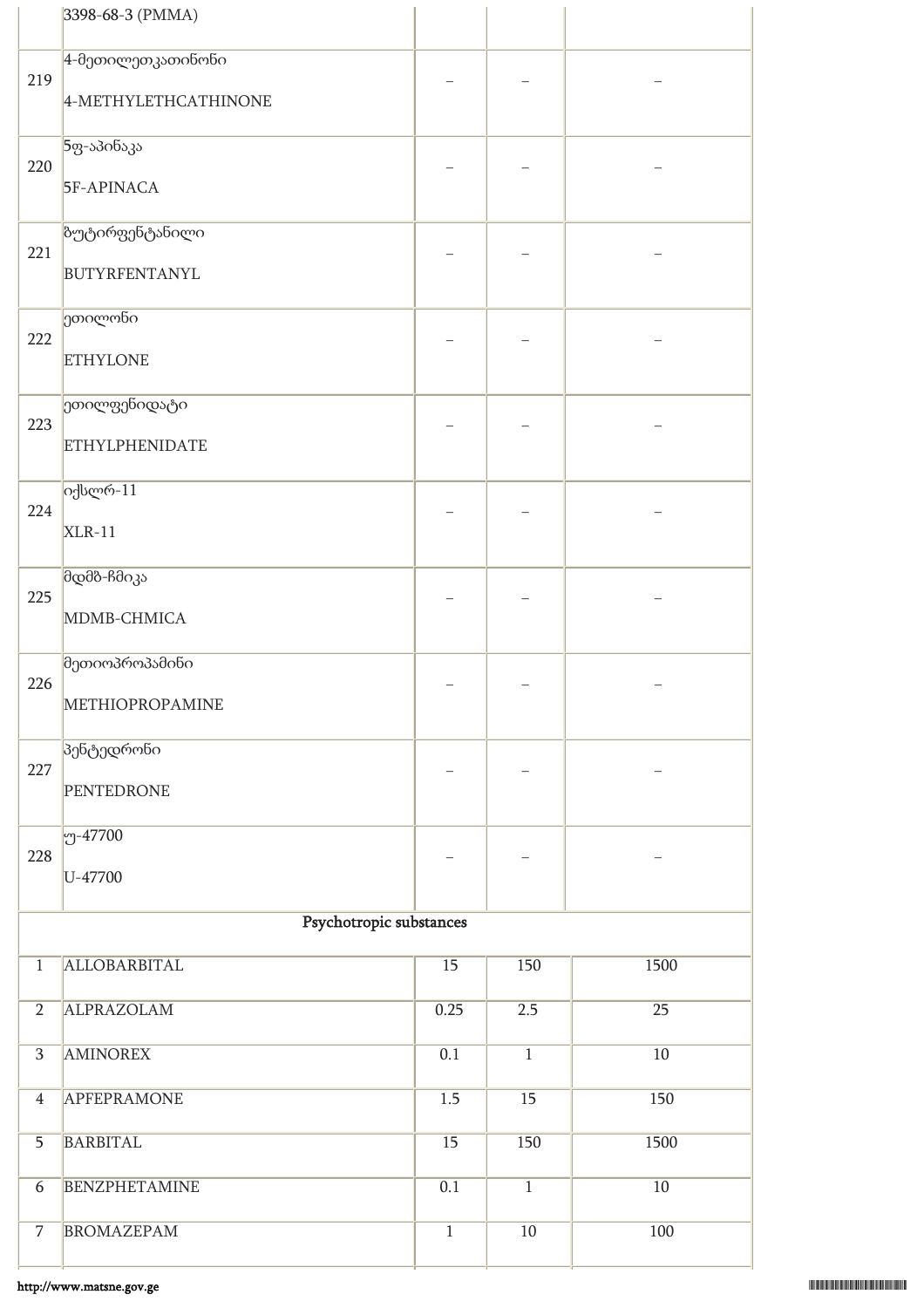| 8        | <b>BROTIZOLAM</b>              | 2.5            | 25             | 250             |
|----------|--------------------------------|----------------|----------------|-----------------|
| 9        | BUTOBARBITAL                   | $\overline{7}$ | 14             | 140             |
| 10       | (Deleted - 29.7.2014, No 2561) |                |                |                 |
| 11       | <b>DELORAZEPAM</b>             | 0.25           | 2.5            | $\overline{25}$ |
| 12       | <b>DIAZEPAM</b>                | 0.25           | 2.5            | $\overline{25}$ |
| 13       | <b>ETHYLAMPHETAMINE</b>        | 0.1            | $\overline{1}$ | 10              |
| 14       | <b>ETHYL LOFLAZEPATE</b>       | 0.25           | 2.5            | $\overline{25}$ |
| 15       | <b>ETHINAMATE</b>              | 20             | 100            | 1 000           |
| 16       | <b>ETHCHLORVYNOL</b>           | 20             | 100            | 1 000           |
| 17       | <b>ESTAZOLAM</b>               | 0.1            | $\overline{1}$ | $10\,$          |
| $17^{1}$ | <b>EPHEDRINE</b>               | 0.15           | 1.5            | 15              |
| 18       | <b>VINILBITAL</b>              | 15             | 150            | 1500            |
| 19       | <b>ZOLPIDEM</b>                | 0.25           | 2.5            | 25              |
| 20       | <b>TIANEPTINE</b>              | 0.125          | 1.25           | 12.5            |
| 21       | <b>CAMAZEPAM</b>               | 0.25           | 2.5            | 25              |
| 22       | <b>KETAZOLAM</b>               | 0.25           | 2.5            | 25              |
| 23       | <b>KETAMINE</b>                | 0.1            | $\mathbf{1}$   | 10              |
| 24       | <b>CLOBAZAM</b>                | 0.5            | $\overline{5}$ | 50              |
| 25       | <b>CLONAZEPAM</b>              | 0.05           | 0.5            | $\overline{5}$  |
| 26       | <b>CLORAZEPATE</b>             | 0.25           | 2.5            | 25              |
| 27       | <b>CLOTIAZEPAM</b>             | 0.25           | 2.5            | 25              |
| 28       | CLOXAZOLAM                     | 0.25           | 2.5            | 25              |
| 29       | <b>LEFETAMINE</b>              | 0.1            | $\overline{1}$ | 10              |
| 30       | LOPRAZOLAM                     | 0.25           | 2.5            | 25              |
| 31       | LORAZEPAM                      | 0.125          | 1.25           | 12.5            |
| 32       | LORMETAZEPAM                   | 0.25           | 2.5            | 25              |
| 33       | <b>MAZINDOL</b>                | 0.02           | 0.2            | $\overline{2}$  |
| 34       | <b>MEDAZEPAM</b>               | 0.5            | $\overline{5}$ | 50              |
| 35       | MESOCARB (SIDNOCARB)           | 0.25           | 2.5            | 25              |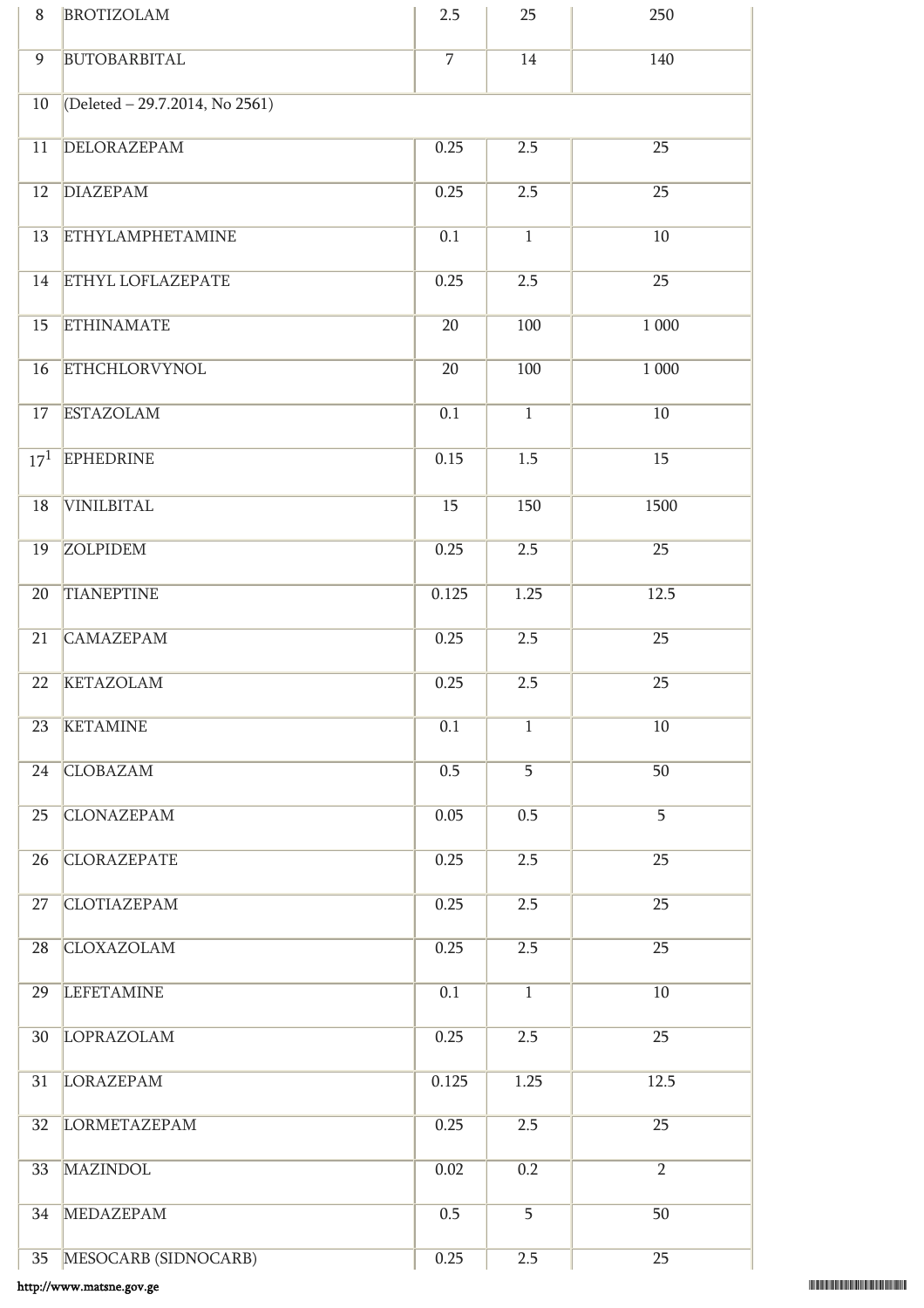| 36              | METHYLPHENOBARBITAL    | $\overline{15}$          | 150                      | 1500                     |
|-----------------|------------------------|--------------------------|--------------------------|--------------------------|
| 37              | <b>METHYPRYLON</b>     | $\overline{0.1}$         | $\overline{1}$           | 10                       |
| 38              | <b>MEPROBAMATE</b>     | $\overline{3}$           | $\overline{30}$          | 300                      |
| 39              | <b>MEFENOREX</b>       | $\overline{20}$          | 100                      | 1 000                    |
| 40              | MIDAZOLAM              | 0.75                     | 7.5                      | $\overline{75}$          |
| 41              | NIMETAZEPAM            | 0.25                     | 2.5                      | $\overline{25}$          |
| 42              | NITRAZEPAM (RADEDORM)  | 0.15                     | $\overline{1.5}$         | 15                       |
| 43              | NORDAZEPAM             | 0.25                     | 2.5                      | $\overline{25}$          |
| 43 <sup>1</sup> | NOREPHEDRINE           | 0.15                     | 1.5                      | 15                       |
| 44              | <b>OXAZEPAM</b>        | 0.25                     | 2.5                      | $\overline{25}$          |
| 45              | <b>OXAZOLAM</b>        | 0.25                     | 2.5                      | 25                       |
| 46              | <b>PEMOLINE</b>        | 0.25                     | 2.5                      | 25                       |
| 47              | PINAZEPAM              | 0.25                     | 2.5                      | $\overline{25}$          |
| 48              | PIPRADROL              | 0.1                      | $\overline{1}$           | 10                       |
| 49              | PYROVALERONE           | $\overline{0.1}$         | $\overline{1}$           | $10$                     |
| 50              | PRAZEPAM               | 0.25                     | 2.5                      | 25                       |
| 51              | PREGABALIN             | 0.6                      | 6.0                      | 60                       |
| 52              | RELADORM               | $\overline{\phantom{a}}$ | $\overline{\phantom{a}}$ | $\overline{\phantom{a}}$ |
| 53              | <b>SECBUTABARBITAL</b> | $\overline{7}$           | 14                       | 140                      |
| 54              | <b>TEMAZEPAM</b>       | 0.25                     | 2.5                      | 25                       |
| 55              | <b>TETRAZEPAM</b>      | 2.5                      | $\overline{25}$          | 250                      |
| 56              | TRIAZOLAM              | 0.0125                   | 0.125                    | 1.25                     |
| 57              | PHENAZEPAM             | 0.25                     | 2.5                      | 25                       |
| 58              | PHENDIMETRAZINE        | 0.25                     | 2.5                      | 25                       |
| 59              | FENCAMFAMINE           | 0.25                     | 2.5                      | $\overline{25}$          |
| 60              | PHENOBARBITAL          | 25                       | 250                      | 500                      |
| 61              | FENPROPOREX            | 0.25                     | 2.5                      | 25                       |
| 62              | PHENTERMINE            | $\overline{0.1}$         | $\overline{1}$           | 10                       |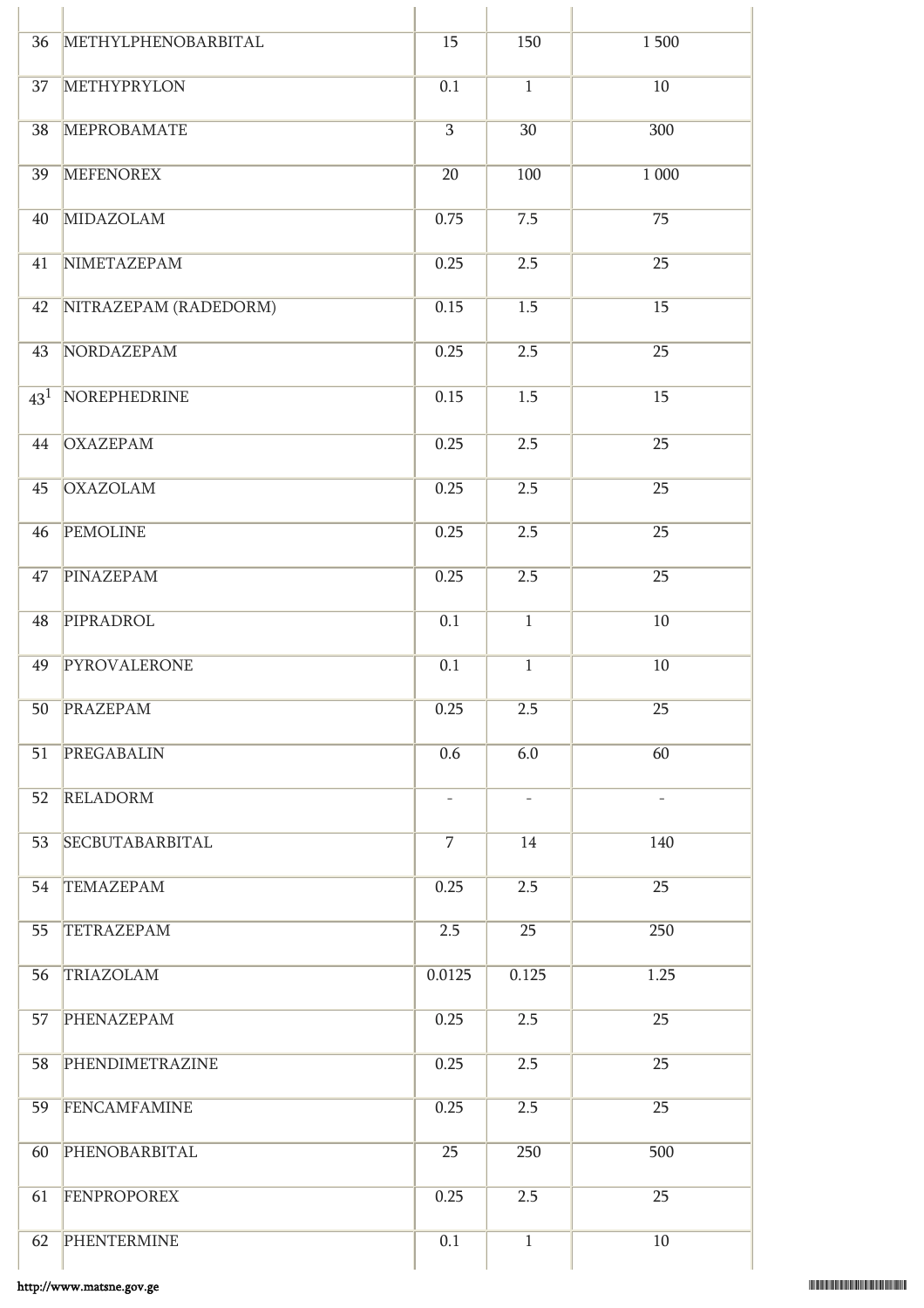| 63     | FLUDIAZEPAM             | 0.25 | 2.5 | 25   |
|--------|-------------------------|------|-----|------|
| 64     | FLURAZEPAM              | 0.25 | 2.5 | 25   |
| $64^1$ | <b>PSEUDOEPHEDRINE</b>  | 0.3  | 3   | 30   |
| 65     | <b>CHLORDIAZEPOXIDE</b> | 0.25 | 2.5 | 25.0 |
| 66     | <b>HALAZEPAM</b>        | 0.25 | 2.5 | 25   |
| 67     | <b>HALOXAZOLAM</b>      | 0.25 | 2.5 | 25   |
|        |                         |      |     |      |

Law of Georgia No 1866 of 25 December 2013 – website, 28.12.2013

Law of Georgia No 2043 of 5 March 2014 – website, 12.3.2014

Law of Georgia No 2235 of 16 April 2014 – website, 28.4.2014

Law of Georgia No 2561 of 29 July 2014 – website, 6.8.2014

Law of Georgia No 2118 of 4 April 2018 – website, 19.4.2018

Law of Georgia No 4499 of 17 April 2019 – website, 24.4.2019

#### Notes:

1. Amounts included in vertical columns 3, 4 and 5 of the table of this List shall be determined as follows:

a) amounts up to the amount indicated in vertical column 3 (including the indicated amount) shall be considered to be small amounts, except for narcotic drugs – methadone and heroin:

a.a) amounts of narcotic drugs – methadone and heroin – up to the amount indicated in vertical column 3 (including the indicated amount) shall be considered to be the starting amount for imposing criminal responsibility;

b) amounts above the amount indicated in vertical column 3, and up to the amount indicated in vertical column 4 (including the indicated amount) shall be considered to be the starting amount for imposing criminal responsibility:

b.a) amounts of narcotic drugs – methadone and heroin – above the amount indicated in vertical column 3, and up to the amount indicated in vertical column 4 (including the indicated amount) shall be considered to be large amounts;

c) amounts above the amount indicated in vertical column 4, and up to the amount indicated in vertical column 5 (including the indicated amount) shall be considered to be large amounts;

d) amounts above the amount indicated in vertical column 5 shall be considered to be particularly large amounts.

2. If no amount has been determined in vertical column 3, then:

a) amounts up to the amount indicated in vertical column 4 (including the indicated amount) shall be considered to be large amounts;

b) amounts above the amount indicated in vertical column 5 shall be considered to be particularly large amounts.

3. Amount of a psychotropic substance – reladorm – has not been determined, as it is a combined preparation.

4. Amounts of narcotic drugs shall be indicated and determined without their fillers (flour, sugar, starch, therapeutic agent, etc.).